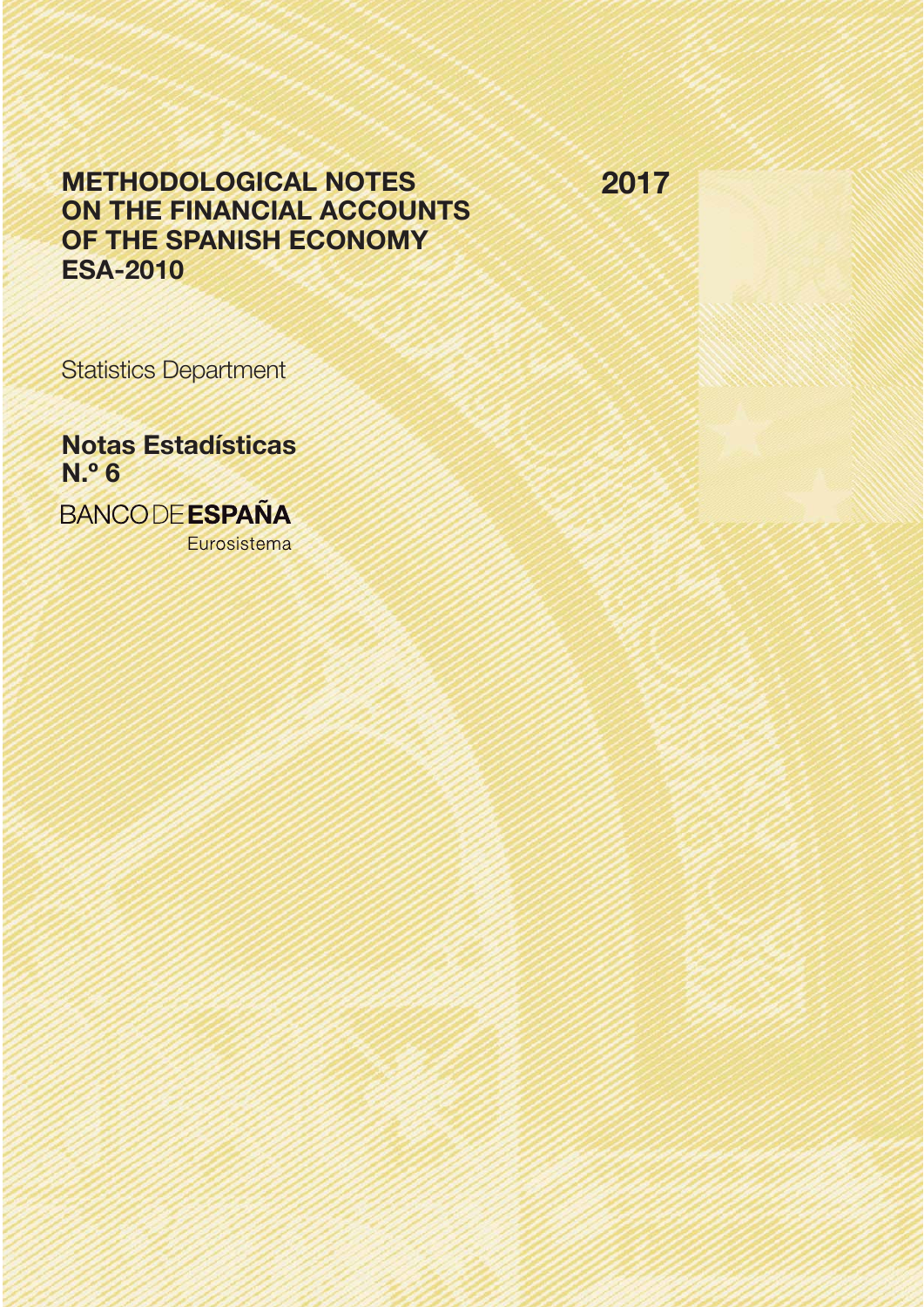INDEX

## SUMMARY 3

- 1 INTRODUCTION 4
- 2 INSTITUTIONAL ASPECTS 4
	- 2.1 Legal and methodological framework 4
	- 2.2 International requirements 5
- 3 DISSEMINATION OF INFORMATION 7
- 4 COMPILATION AND STRUCTURING OF ACCOUNTING INFORMATION 9
	- 4.1 Collection of the base data of each sector 9
	- 4.2 Selection, for each type of financial asset, of the best source of information 9
	- 4.3 Consistent compilation of financial balance sheets, financial transactions and other flows 10
- 5 CONSISTENCY OF INFORMATION 10
	- 5.1 Assurance that resources equal uses in balance sheets and financial transactions 11
	- 5.2 Consistency between net balancing items for the capital account and the financial transactions account 11
- 6 DELIMITATION OF INSTITUTIONAL SECTORS AND INFORMATION SOURCES 13
	- 6.1 Financial corporations (S.12) 13
	- 6.2 General government (S.13) 24
	- 6.3 Other resident sectors (S.11/S.14/S.15) 25
	- 6.4 Rest of the world (S.2) 28
- 7 FINANCIAL ASSET CATEGORIES 28
	- 7.1 Gold and special drawing rights 31
	- 7.2 Currency and deposits 31
	- 7.3 Debt securities 34
	- 7.4 Loans 35
	- 7.5 Equity and investment fund shares or units 36
	- 7.6 Insurance, pension and standardised guarantee schemes 40
	- 7.7 Financial derivatives 42
	- 7.8 Other accounts receivable/payable 42
- ANNEXES 45
	- Annex 1 Integration of the balance sheets and accumulation accounts of any institutional grouping in the system of national accounts (ESA 2010) 46
	- Annex 2 Relationship between the capital transactions account and the financial transactions account of any institutional grouping 47
	- Annex 3 Main statistical sources 48
	- Annex 4 Statistical sources for cross-border transactions 50
	- Annex 5 Valuation of the securities captions of the system 51

ABBREVIATIONS 53

STATISTICAL NOTES PUBLISHED 54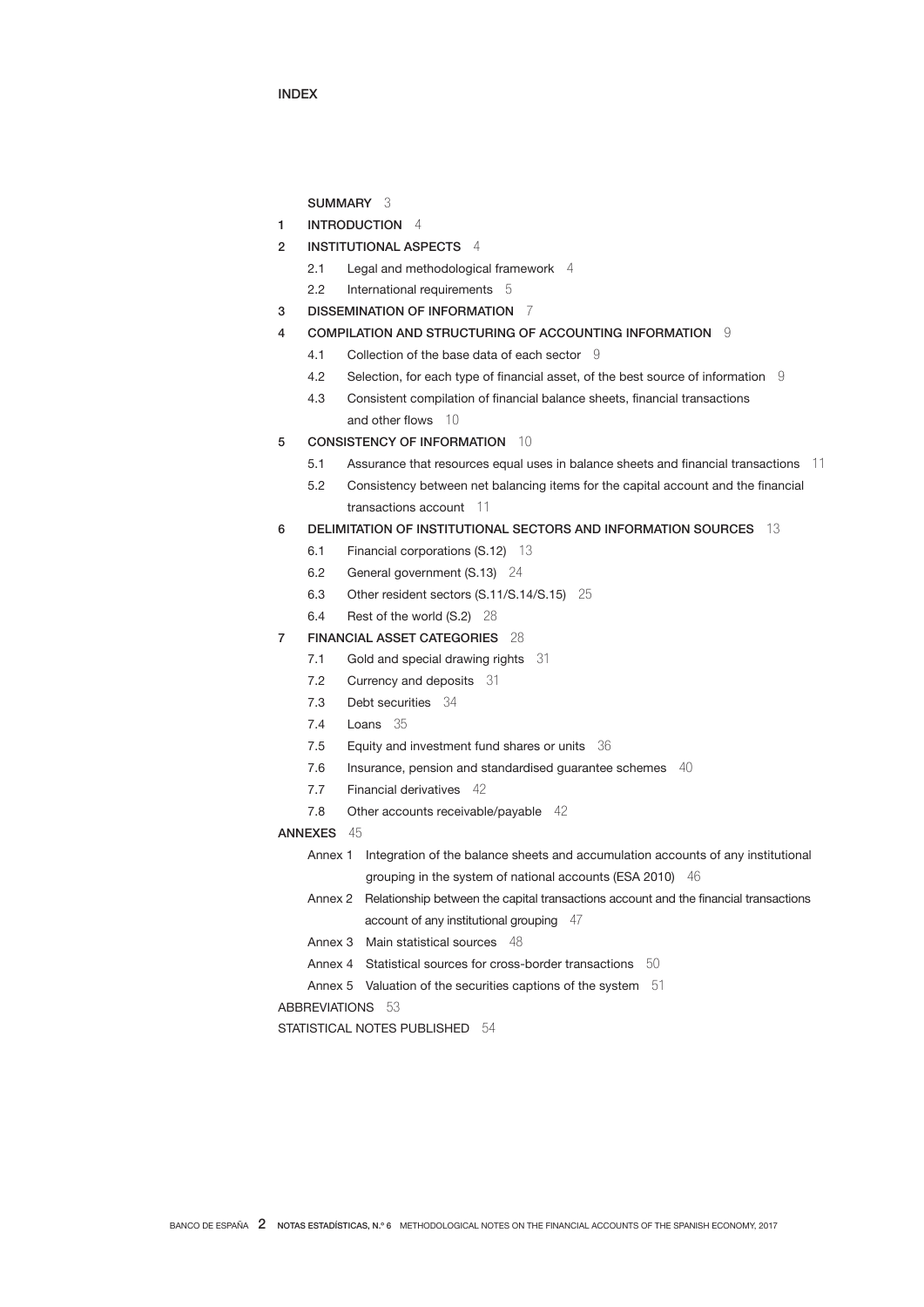### SUMMARY

The *Financial Accounts of the Spanish Economy* (FASE) set out the economic flows of a financial nature and the resulting financial positions and form part of the Spanish system of National Accounts. They are disseminated in a publication of the same name which includes a summary of the non-financial transactions of the National Accounts. The Banco de España has compiled and disseminated this statistic with annual data since the early 1980s and with quarterly data since 2000, using the ESA 95 methodology. In October 2014, Spain's financial accounts, like those of other European Union countries, were adapted to the new methodology laid down in Regulation (EU) No 549/2013 on the European system of national and regional accounts, known as ESA 2010, which replaced ESA 95.

The FASE are disseminated quarterly with a press release at http://www.bde.es, within threeand-a-half months of the reference quarter and an annual edition is disseminated together with the Bank's *Annual Report*. The document is structured in seven sections relating to the main methodological features: institutional aspects, dissemination of information, compilation and structuring of accounting information, consistency of information from different standpoints, delimitation of institutional sectors and main sectoral information sources and, finally, classification of financial instruments and some salient aspects of their valuation. Fuller details of the conceptual features of this statistic can be found in ESA 2010. Additionally, each annual edition of the FASE includes a "Methodological summary" which sums up certain aspects of these notes and also includes the changes introduced in the last year.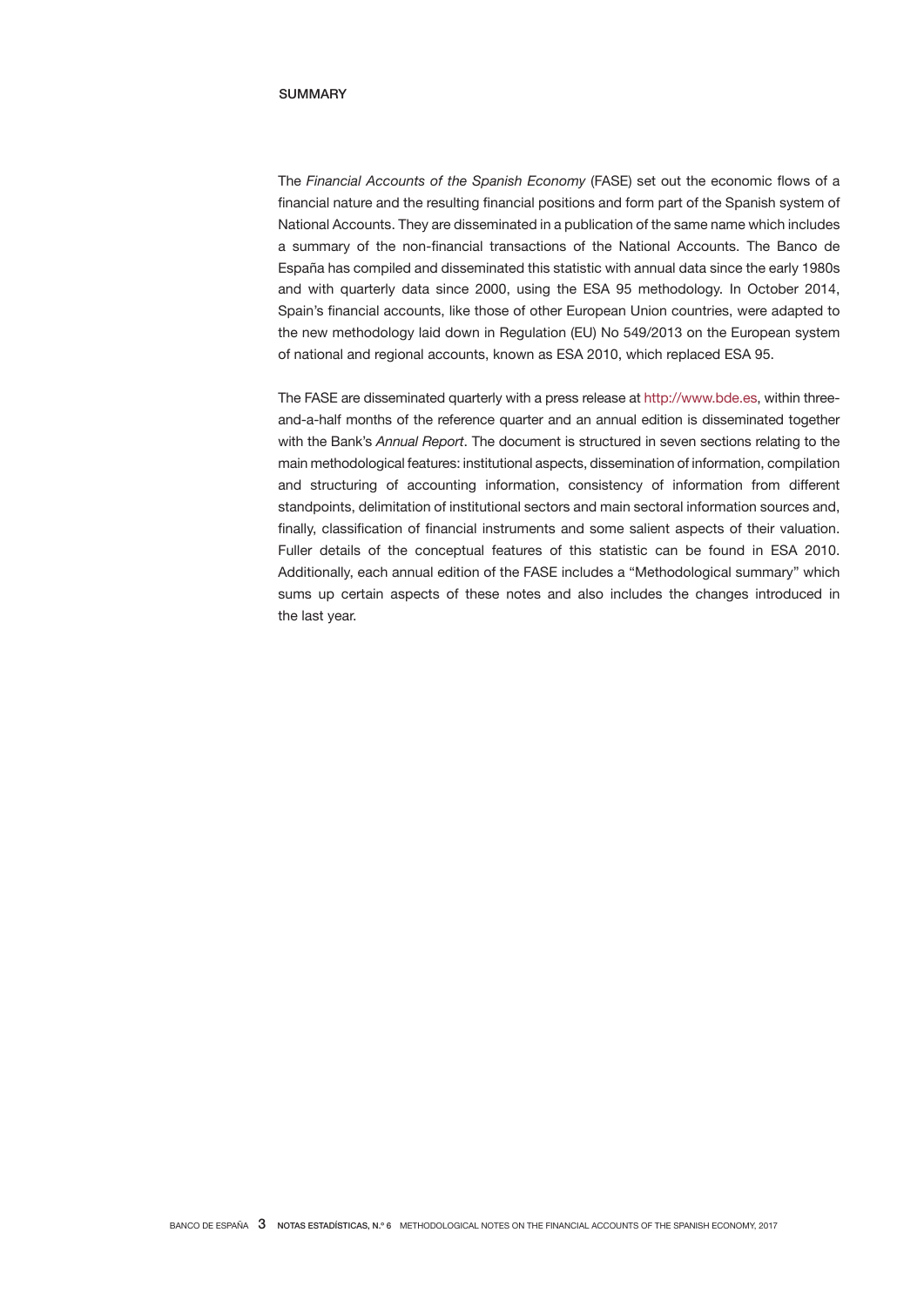# METHODOLOGICAL NOTES ON THE FINANCIAL ACCOUNTS OF THE SPANISH ECONOMY, 2017

# This document sets out the compilation methodology for the *Financial Accounts of the Spanish Economy* (hereafter "FASE"). This statistic records the financial flows and related financial positions between the various sectors of the Spanish economy and between these and the rest of the world and constitutes the statistical basis for the financial analyses of the economy, including that made by the Banco de España in its *Annual Report*. The Banco de España has been disseminating this statistic with annual data since the beginning of the 1980s and with quarterly data since 2000. At present there are time series with quarterly periodicity for the period 1995 Q1 - 2016 Q3. The FASE are disseminated in electronic form each year, approximately mid-June, together with the Bank's *Annual report* and, furthermore, the time series are updated quarterly at www.bde.es/bde/en/ within three-and-a-half months of the reference quarter. 1 Introduction

The main reference framework for the FASE is Regulation (EU) 549/2013, on the European system of national and regional accounts known as ESA 2010, which replaces the previous Regulation (EC) 2223/96 (ESA 95). The ESA 2010 is a system of standardised, comprehensive, coherent, consistent, integrated and internationally comparable accounts which, in relation to financial instruments, permits financial balance sheets and financial transactions and other flows (revaluations and other changes in volume) accounts to be prepared consistently for all sectors and sub-sectors of the Spanish economy. In addition, the preparation of the FASE satisfies the reporting requirements of the European Central Bank (ECB), established in Guideline ECB/2013/24 on the statistical reporting requirements in the field of quarterly financial accounts, which replaces the previous Guideline ECB/2007/13 in force in the context of ESA 95.

These methodological notes consist of seven sections. Following this introduction is a description of the legal and institutional framework of the financial accounts; Section 3 addresses diverse matters relating to the dissemination of this statistic; Section 4 describes the process of compilation and how the accounting information of the system is structured; Section 5 analyses the consistency of information from different standpoints; Section 6 deals with the delimitation of institutional sectors and the main information sources of each of them; and, finally, Section 7 is devoted to the classification of financial instruments and some salient aspects of their valuation.

The FASE form part of the Spanish system of National Accounts and, like other statistics of national interest, are included in the National Statistics Plan, which has a four-year periodicity (with annual action plans) and is approved by royal decree according to the guidelines contained in the Government Statistics Law.<sup>1</sup> Responsibility for compiling the FASE falls to the Banco de España. 2 Institutional aspects 2.1 LEGAL AND METHODOLOGICAL FRAMEWORK

> The methodology used in compiling these accounts is that established by the European System of Accounts (ESA 2010), contained in Regulation (EU) No 549/2013 of the European Parliament and of the Council, which also governs the compilation of nonfinancial accounts. One of the key features of this system is that, since it was enacted

<sup>1</sup> The National Statistics Plan currently in force relates to the period 2017-2020 (RD 410/2016). The FASE are included in this plan as statistical operation 7471.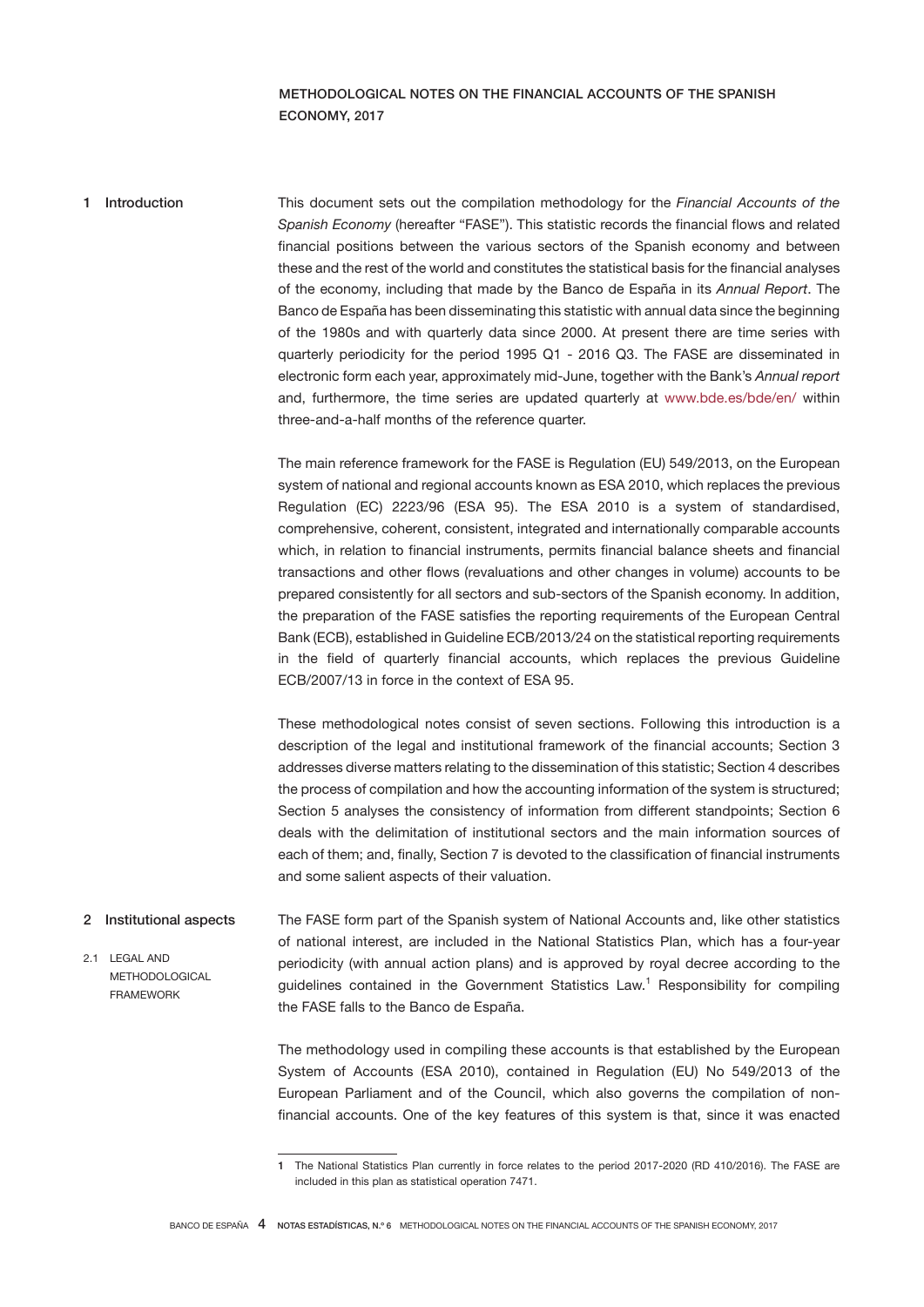through a Regulation, it is binding, in all its elements, upon all European Union (EU) Member States, thereby ensuring: i) the same methodology is used in all countries; ii) a common minimum national data availability; and iii) a harmonised schedule for data availability. The latter two points are included in a Eurostat data transmission programme forming part of the aforementioned Regulation.

The ESA 2010 accounting system is also harmonised with the System of National Accounts (SNA 2008), drawn up under the aegis of the Intersecretarial Working Group on National Accounts (ISWGNA), which comprises the Statistical Office of the United Nations, the World Bank, the OECD, the IMF and Eurostat, and with the IMF's *Balance of Payments Manual* (6th Edition). Of particular significance in the European context is the inclusion in the system of a specific sub-sector within the sector Financial corporations, namely the sub-sector Monetary financial institutions (MFIs), which is the grouping the European System of Central Banks (ESCB) defines as the "money creating sector", reinforcing the link between monetary and national accounts statistics.

The National Statistics Institute ("INE" by its Spanish abbreviation) is the agency responsible for compiling the Spanish National Accounts (http://www.ine.es/en/welcome.shtml), which include, inter alia, the non-financial accounts of the various institutional groupings. The capital account is the last of the non-financial accounts and its balancing item links with that of the financial transactions account, which, as indicated above, is compiled by the Banco de España. Maintaining the reconciliation between the net lending (+)/borrowing (–) (balance of the capital account) and the net financial transactions of the various institutional groupings of the system is not an easy task. This is because the two institutions which calculate them use different underlying information and, often, different compilation timetables. Therefore, these two institutions have been working in close cooperation for many years so that the two balances, which are obtained independently, are as similar as possible.

Noteworthy are the accounts of the general government sector, which were compiled as a result of the institutional cooperation between the Banco de España and the INE in addition to that of these two agencies with the National Audit Office ("IGAE" by its Spanish abbreviation). An important part of this cooperation is the sectorisation of certain institutional units controlled by general government, the assignment of which to this sector or to the financial or nonfinancial corporations sectors may require careful assessment, given the effect on the measurement of government deficit and debt under the Protocol on the excessive deficit procedure. To this end, Organic Law 6/2013 creating the Independent Authority for Fiscal Responsibility, also created the Technical Committee on National Accounts to value and allocate economic operations performed by the various units of the public sector and the sector delimitation of such units.

International organisations compile financial accounts data within their own sphere. In some cases, these organisations have formalised, by means of legally binding rules, the information requirements that must be met by the national institutions responsible for compiling such data or which are members of the organisation. Also, these international organisations make available to users the data compiled for different countries with a homogeneous format and with dissemination tools that make the information easier to compare and use. 2.2 INTERNATIONAL **REQUIREMENTS** 

> In the European Union, Eurostat is the EU body charged with compiling national statistics of EU interest, making them available to users and verifying compliance with the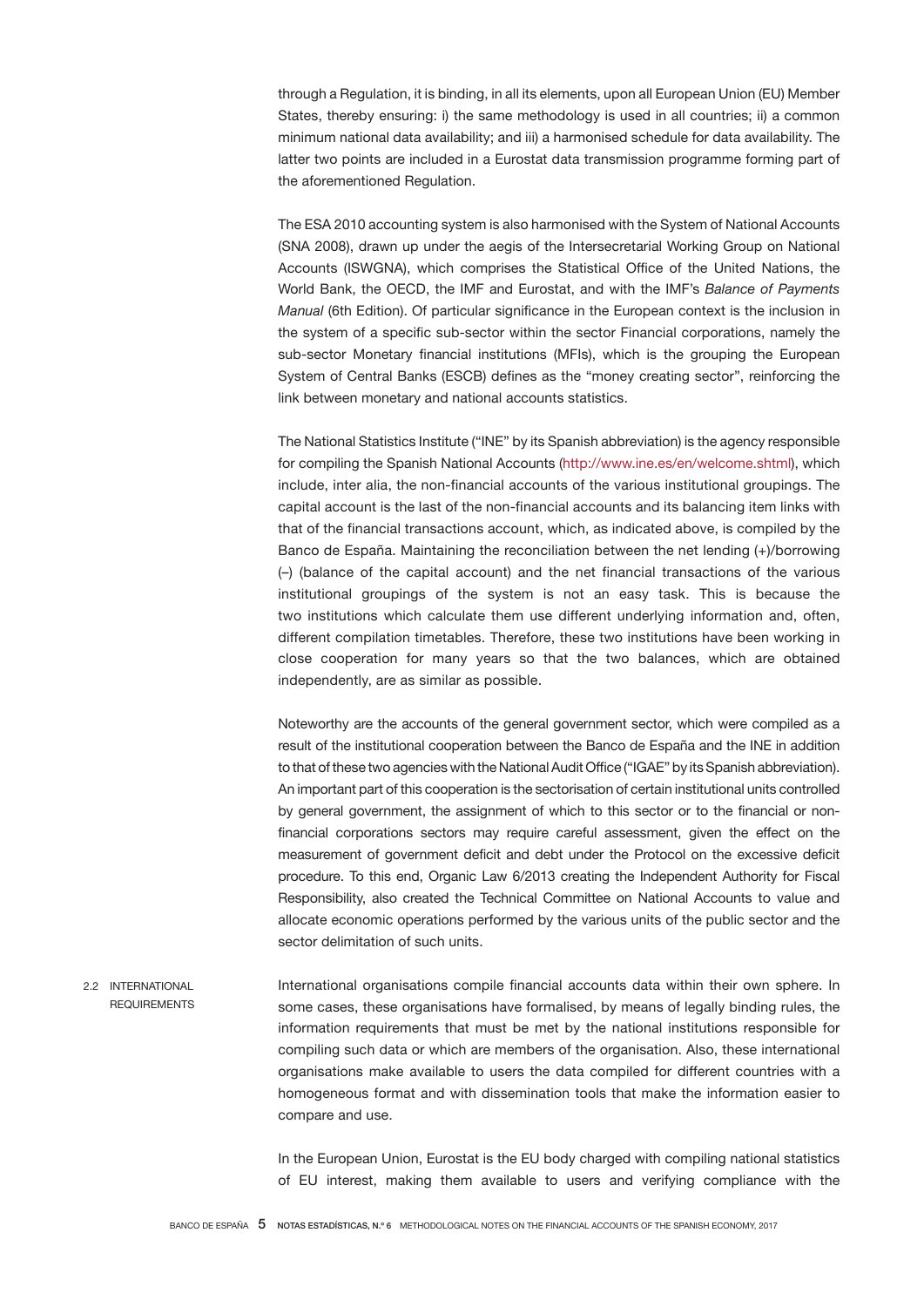requirements of ESA 2010 with regard to both methodology and data transmission. An active part is played in these tasks by national experts and those from international bodies.<sup>2</sup>

Regulation (EU) No 549/2013 on ESA 2010, besides being the main methodological reference in the area of financial accounts, incorporates a transmission programme of national accounts data to Eurostat. In relation to the financial accounts, this transmission programme establishes the obligation to send, within nine months, annual data, for consolidated and non-consolidated financial balance sheets and financial accounts of the institutional sectors and sub-sectors, and for the non-consolidated revaluation and other changes in volume accounts at the sector level. In September 2014 the first complete set of time series (approximately 5,000 series), from 1995, for the Spanish financial accounts, established by the ESA 2010 Transmission Programme, was sent to Eurostat. The European Sector Accounts database<sup>3</sup> contains the financial accounts data (Tables 6 and 7 of the Transmission Programme) of the EU countries.

In addition, Regulation (EC) No 501/2004 establishes the obligation on Member States to compile quarterly financial accounts for the general government sector, which currently have to be sent within 85 calendar days of the last reference quarter. The Eurostat Government finance statistics database $4$  contains the public finances data for the EU countries.

The ECB, in its field of competence, has established obligations to report financial accounts data by means of Guideline ECB/2013/24. This Guideline obliges the euro area national central banks (NCBs) to submit quarterly financial accounts to the ECB within 100 calendar days of the last quarter included in the accounts. There are certain differences between the quarterly data that the NCBs send to the ECB (approximately 10,000 series) and the annual data that are sent to Eurostat (apart from the different periodicity), although it is expected that they are fully consistent.<sup>5</sup> In general, the quarterly data sent to the ECB are somewhat less detailed than the Eurostat annual data as regards the institutional sectors/sub-sectors and the categories of financial assets for which information is presented, but they incorporate the details of the counterpart sectors for the main categories of financial assets, and distinguish, within the positions vis-à-vis the rest of the world, between those that have euro area countries from those that have other countries as counterpart, which enables the ECB to compile euro area accounts, consolidating the positions of euro area countries. A significant portion of this information is disseminated in the Euro area accounts section of the ECB's Statistical Data Warehouse.<sup>6</sup>

Finally, it should be mentioned that the international financial crisis of the last few years has led to intensive work by international organisations to develop proposals to improve the quality and content of the statistical information on balance sheets and financial transactions. In this context, the IMF has promoted two initiatives in the area of statistics during these years, as a result of which financial accounts statistics are now disseminated more widely.

<sup>2</sup> This participation is through standing committees and permanent working groups, including most notably: the Committee on Monetary, Financial and Balance of Payments Statistics, in which National Statistics Institutes and Central Banks participate; the Committee of Macroeconomics Statistics Directors; and the Financial Accounts Working Group of the ECB.

<sup>3</sup> Available at http://ec.europa.eu/eurostat/web/sector-accounts/statistics-illustrated.

<sup>4</sup> Available at http://ec.europa.eu/eurostat/web/government-finance-statistics/statistics-illustrated.

<sup>5</sup> This is true in the case of Spain, as there is only one procedure for compiling accounts, which is quarterly, but in some countries that have two compilation procedures, one annual and the other quarterly, the consistency is not complete.

<sup>6</sup> Available at http://www.ecb.int/stats/acc/html/index.en.html.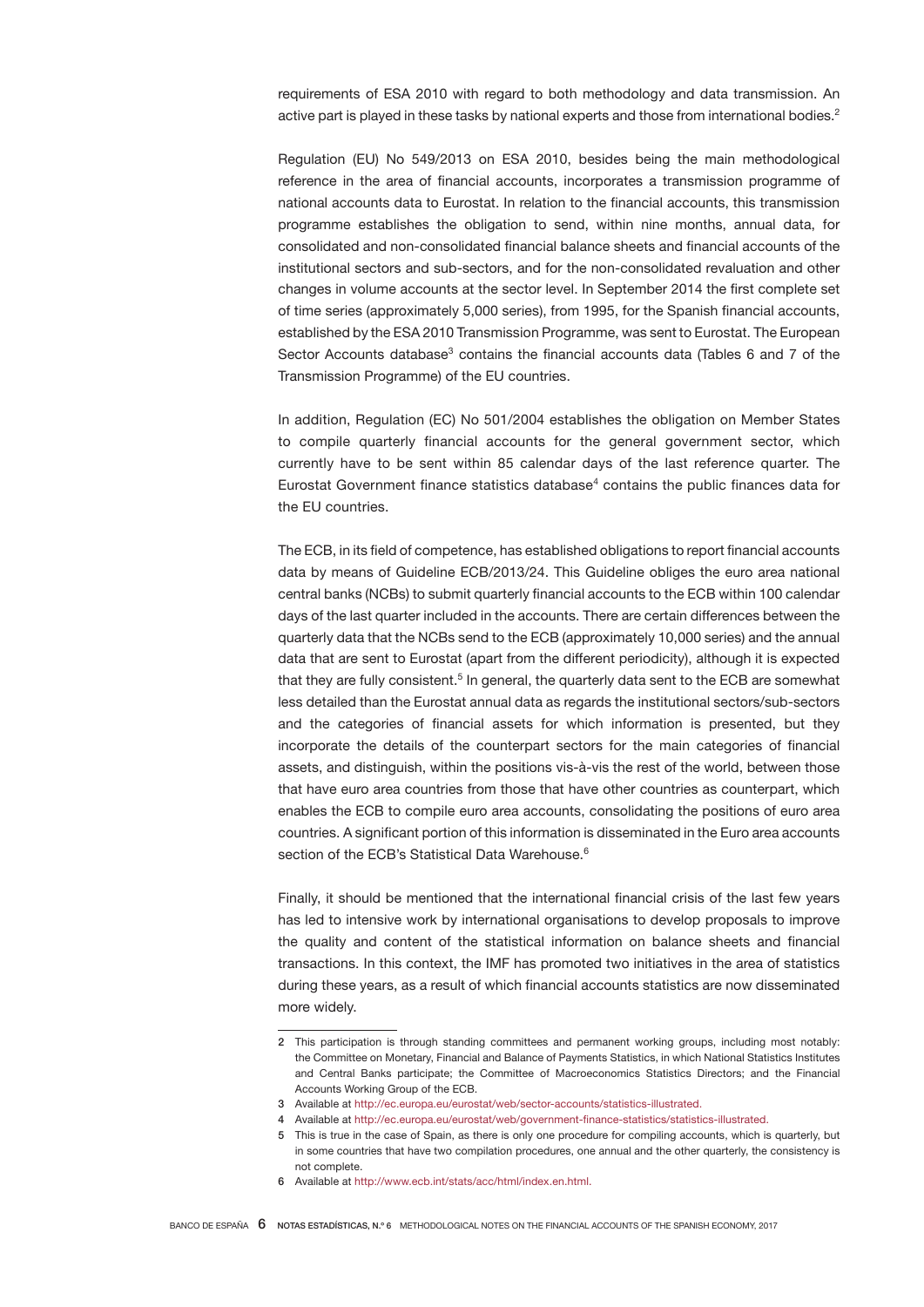In the context of the G20, the member countries and observers of this group, and other international financial organisations drew up the document known as the *Data Gaps Initiative* (DGI) in 2009.This includes 20 recommendations to improve the quality and detail of financial statistics. The recommendations comprise the quarterly compilation, within three months, of financial balance sheets and sector accounts, with counterpart details. As regards this work, the ultimate aim of which is to improve the dissemination and accessibility of the statistics of the G-20 countries and of other countries with large financial systems, the IMF has on its website a section called "Principal Global Indicators" which includes several macroeconomic statistics that are available at the main international organisations, and a sub-section on the financial accounts of the main developed economies.<sup>7</sup>

As part of its Data Initiatives, the IMF has approved a second set of requirements in relation to Special Data Dissemination Standards (SDDS). This second level called "SDDS Plus", is more demanding than the current requirements approved by the IMF in 1996, which Spain adhered to that year. The new SDDS Plus contains additional requirements in nine categories. The countries adhering to this IMF initiative must comply from the outset with the requirements in at least five categories and will have until the end of 2019 to comply with the other requirements. Spain and another six countries formally adhered to this initiative at the start of 2015, making up the first wave of countries to satisfy the demanding requirements of the new system. In particular, Spain complies with eight of the nine SDDS Plus categories. The financial accounts are the basis for four of the new categories: i) sectoral financial balance sheets; ii) general government financial transactions accounts; iii) consolidated financial balance sheet of other financial intermediaries; and iv) securities portfolios of institutional sectors, all of which must be disseminated quarterly within four months of the end of the reference quarter.

The Regulations relating to the ESA 2010 and the previous ESA 95 require only annual series. However, ever since the ESA 95 Regulation entered into force in 2000, the Banco de España has been releasing quarterly series, as this is the periodicity demanded by users. An intensive legislative programme has been conducted for years within the European Union, aimed at increasing the periodicity of the National Accounts and other key macroeconomic statistics, and also at reducing the lag in their availability to a minimum; the objective in the case of the financial accounts is 90 calendar days, which is somewhat shorter than the frequency at which the FASE are currently disseminated. As early as 2007, the ECB set out its quarterly reporting requirements. 3 Dissemination of Information

> The FASE are disseminated in electronic form through http://www.bde.es/bde/en/. The publication, which is released in June together with the Bank's *Annual Report*, contains a "Methodological Summary" and a wide selection of tables. Furthermore, the tables in the publication are updated quarterly within three-and-a-half months (usually on the 15th of the fourth month following the last quarter included in the FASE) together with a press release which discusses certain important economic events in the new update. The specific dates of the updates of the FASE appear in a release calendar for the publication and for other statistics compiled by the Banco de España that may be consulted at http://www.bde.es/bde/en/. Additionally, as the FASE form part of the National Statistics Plan, the release dates are included in the plan's annual programmes as are those for the other statistical operations.

> The financial accounts themselves form Chapter 2 of the publication. Chapter 1 includes a summary of the non-financial national accounts, a macroeconomic table and non-financial

<sup>7</sup> Available at http://www.principalglobalindicators.org/pages/default.aspx.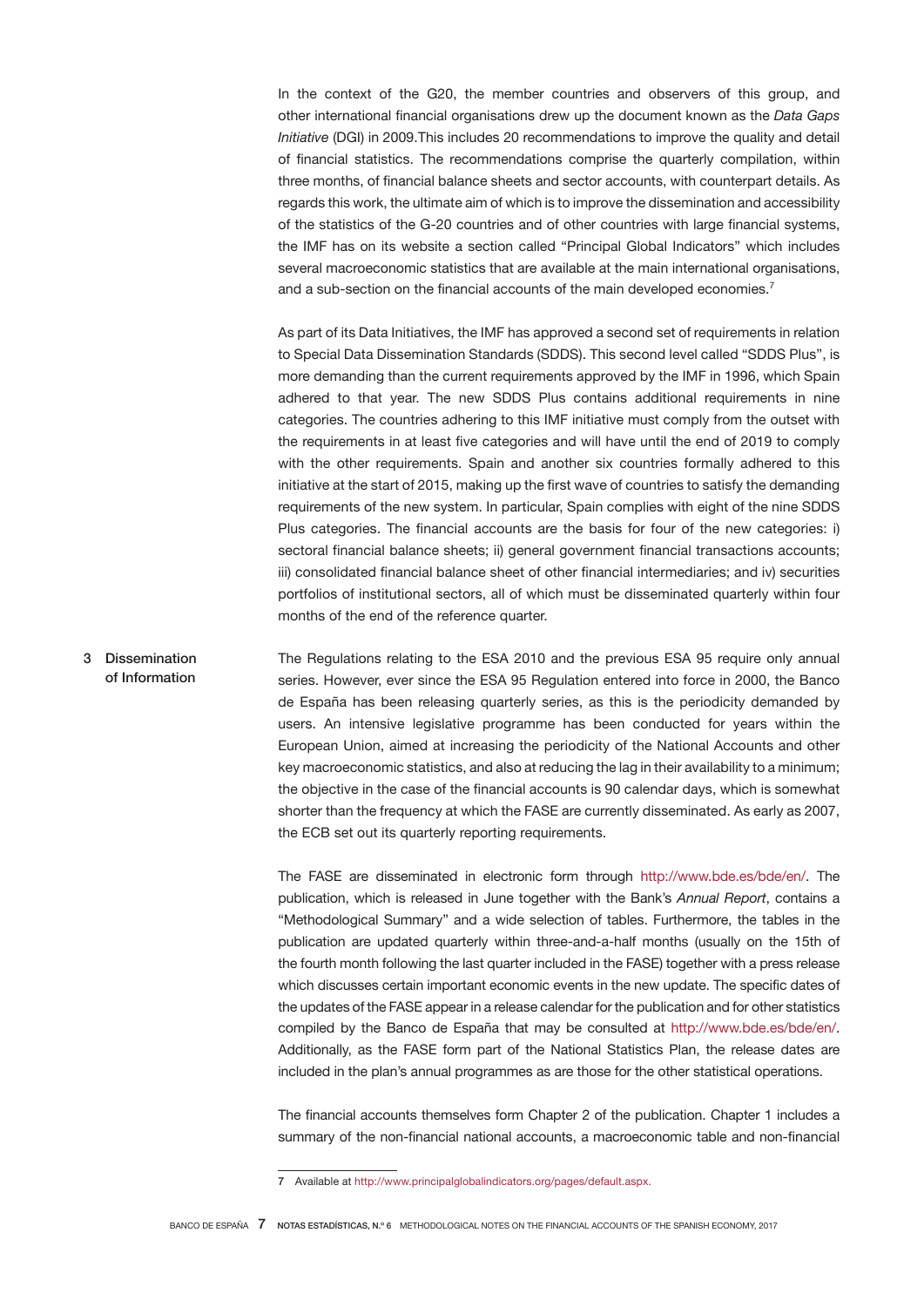accounts of the institutional sectors, thus offering an overview of the Spanish National Accounts.<sup>8</sup> This joint presentation of the non-financial and financial accounts, which make up the integrated accounts of the institutional sectors, enables the economic transactions to be financed to relate more easily to their financial counterparts.

The FASE are available in the form of annual and quarterly time series. The format of the series is PDF files for the last eight quarters and the last eight years included in the electronic publication and CSV<sup>9</sup> files for all the time series available. In addition, the complete period available may be accessed using the system called Time Series Search Engine ("BIEST" by its Spanish abbreviation). This system allows access to all the information and metainformation compiled and disseminated by the Statistics Department of the Banco de España.<sup>10</sup>

Regarding the content of the FASE, these currently comprise financial transactions and financial balance sheets with a quarterly periodicity for the period 1995 Q1-2016 Q3. Also, the revaluation accounts and accounts of other changes in volume are disseminated for the years and quarters included in the annual publication and in each quarterly update (the last eight years and the last eight quarters), specifically in Tables 2.41 to 2.48 which present the detailed link between the financial balance sheets at the start and close of each period. The same methodology is used to prepare both the annual and quarterly time series.

The FASE, in relation to the various groupings, are presented in a non-consolidated version in the tables of Sections 2.B), 2.D) and 2.E). However, a consolidated version of the Accounts can be prepared from the information in Section 2.D) of the publication (Tables 2.33 to 2.40), which includes, for the different sectors, the summary by instrument and counterpart sector ("from whom to whom" basis), including the counterpart vis-à-vis the sector itself. On the basis of this information, by elimination of the asset and liability positions within the sector itself, the consolidated accounts of each sector are obtained. Obviously, in the case of the consolidated account of the Spanish economy, this is equivalent to presenting the rest of the world account from the standpoint of the resident sectors.

The experience acquired has made it possible to establish a revision policy which, while ensuring that modifications that occur and that generally affect the most recent quarters to a greater extent are incorporated, gives the published series a degree of stability. This policy is in line with the agreements reached at European level in 2012, within the framework of Eurostat's Committee on Monetary, Financial and Balance of Payments Statistics (CMFB), on revisions in macroeconomic statistics. The aim of this framework of reference is to improve the comparability of national statistics at European level in order to make it easier to compile European aggregates and for users to use the statistics. Specifically: i) when the quarterly accounts are updated in January and July, at most, the data of the quarters of the current and previous year are revised; ii) for the quarterly updates in April and October the quarters relating to the last four years, including the current year, are revised, at most. This regular revision procedure does not rule out exceptional revisions when the circumstances warrant (conceptual changes, new base data, extension of the time series and the like).

 <sup>8</sup> Until 2014, the FASE publication also included a third chapter with a set of supplementary national and international statistics, the publication of which was discontinued in that year since most of this information is currently already published on the Banco de España's website and/or is available on the websites of other international organisations.

 <sup>9</sup> CSV stands for comma separated values.

<sup>10</sup> Available at http://www.bde.es/bde/en/areas/estadis/BIEST - Busqueda/.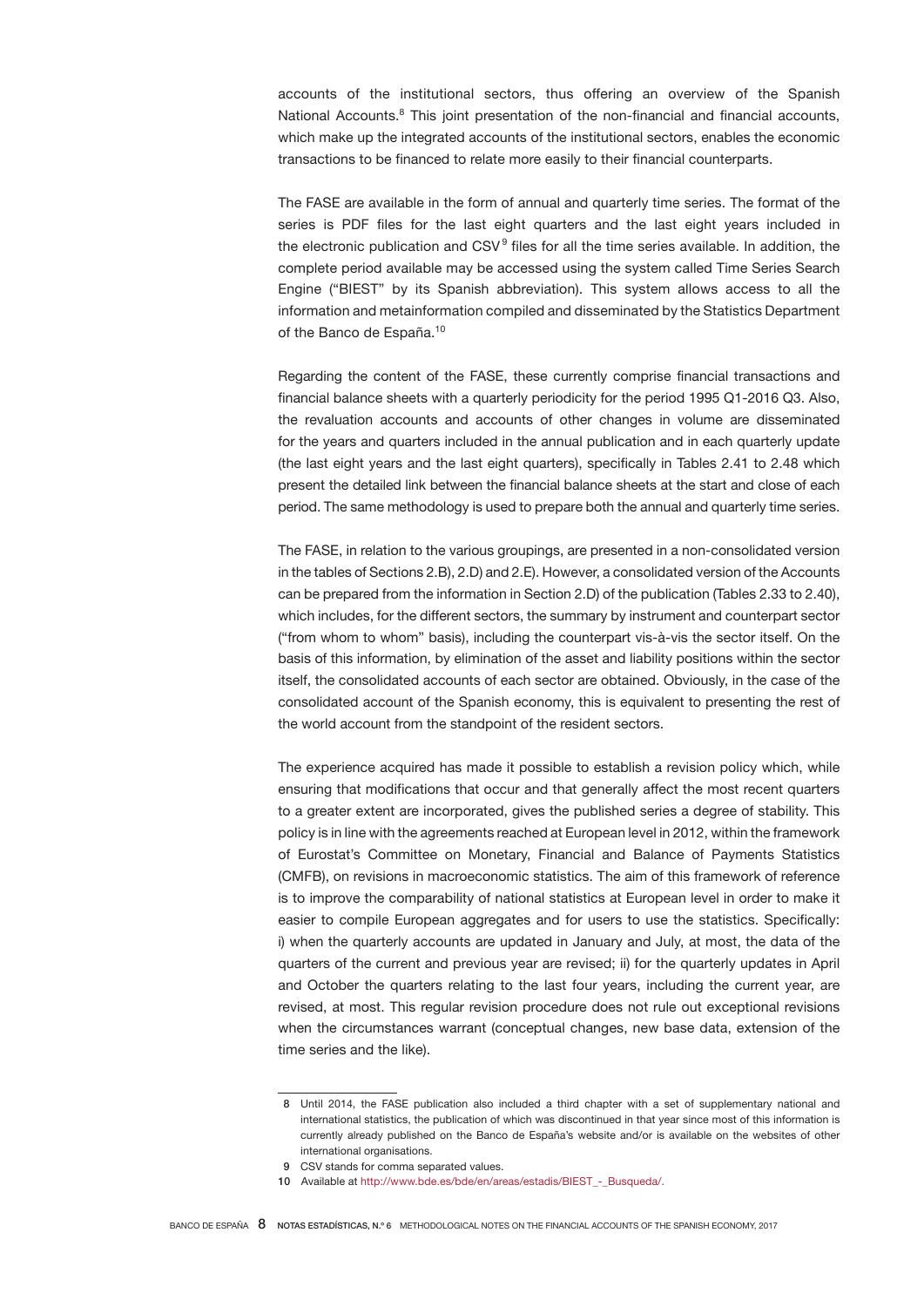- The FASE are compiled in various stages: (i) collection of the base data of each sector, (ii) selection, for each type of financial asset, of the best source of information, (iii) consistent compilation of financial balance sheets, financial transactions and other flows, (iv) assurance that resources equal uses in balance sheets and financial transactions, and (v) analysis to ensure consistency between the capital account balancing items and financial transactions balancing items of institutional sectors and sub-sectors. Once these stages have been completed, the accounts of the various sectors are subjected to a number of consistency tests and are checked against the accounting information available for these sectors. 4 Compilation and structuring of accounting information
- The FASE are compiled using the information stored in the Banco de España databases and, more specifically, that available in a time-series database (FAME) that has over 300,000 series for this purpose. The management of these data is fully integrated with the primary information sources, which include the financial statements of non-financial and financial corporations, government budgetary information, securities market registers and databases and external transactions and positions. 4.1 COLLECTION OF THE BASE DATA OF EACH SECTOR

These base data are gathered by the Banco de España as part of its functions and largely made available to users in its website publications. From this basic information, the financial instruments that circulate in the Spanish economy, including those arising from relations with the rest of the world, are identified and classified in a matrix whose rows and columns correspond to approximately 45 financial instruments and 22 institutional groupings –reduced, at a later stage, to the ESA 2010 standardised instrument, sector and sub-sector categories– which are those disseminated in the electronic edition of the FASE.

For each of the financial instruments recorded in the financial accounts, the groupings that issue and that hold them are identified, for which purpose it is often necessary to decide between various information sources (data from the issuer, from the holder and even from the markets). For example, in the case of deposits held by non-financial corporations with banks classified in the sub-sector other monetary financial institutions, information is available on the deposits from the accounting statements of the banks concerned and from the accounting information sent by non-financial corporations to the Banco de España's Central Balance Sheet Data Office (CBSO by its Spanish abbreviation). For certain instruments there is also a third source of information, namely administrative records of the transactions, such as for example, Iberclear records for government securities transactions (until March 2003, the Banco de España Central Book-Entry Office). This means that a ranking of sources must be established when compiling the accounts. 4.2 SELECTION, FOR EACH TYPE OF FINANCIAL ASSET, OF THE BEST SOURCE OF INFORMATION

> In principle, priority is given to primary information sources that provide greater detail on the instrument in question. For example, the confidential returns sent to the Banco de España by deposit-taking institutions in application of accounting circulars report both total deposits and the breakdown of the various sectors of the economy to which they belong. This information on deposits is included both in the liabilities of deposit-taking institutions' accounts and in the assets of the sectors holding those deposits.

> The ranking of sources thus means that part of the information for a given sector disseminated in the financial accounts may come from sources not belonging to that sector. An alternative way of treating the differences often encountered in a given transaction or position between two different sectors would be to respect the information from each sector and enter an adjustment reflecting the divergence. In the FASE this option has been ruled out because it would involve having to assign the discrepancy to a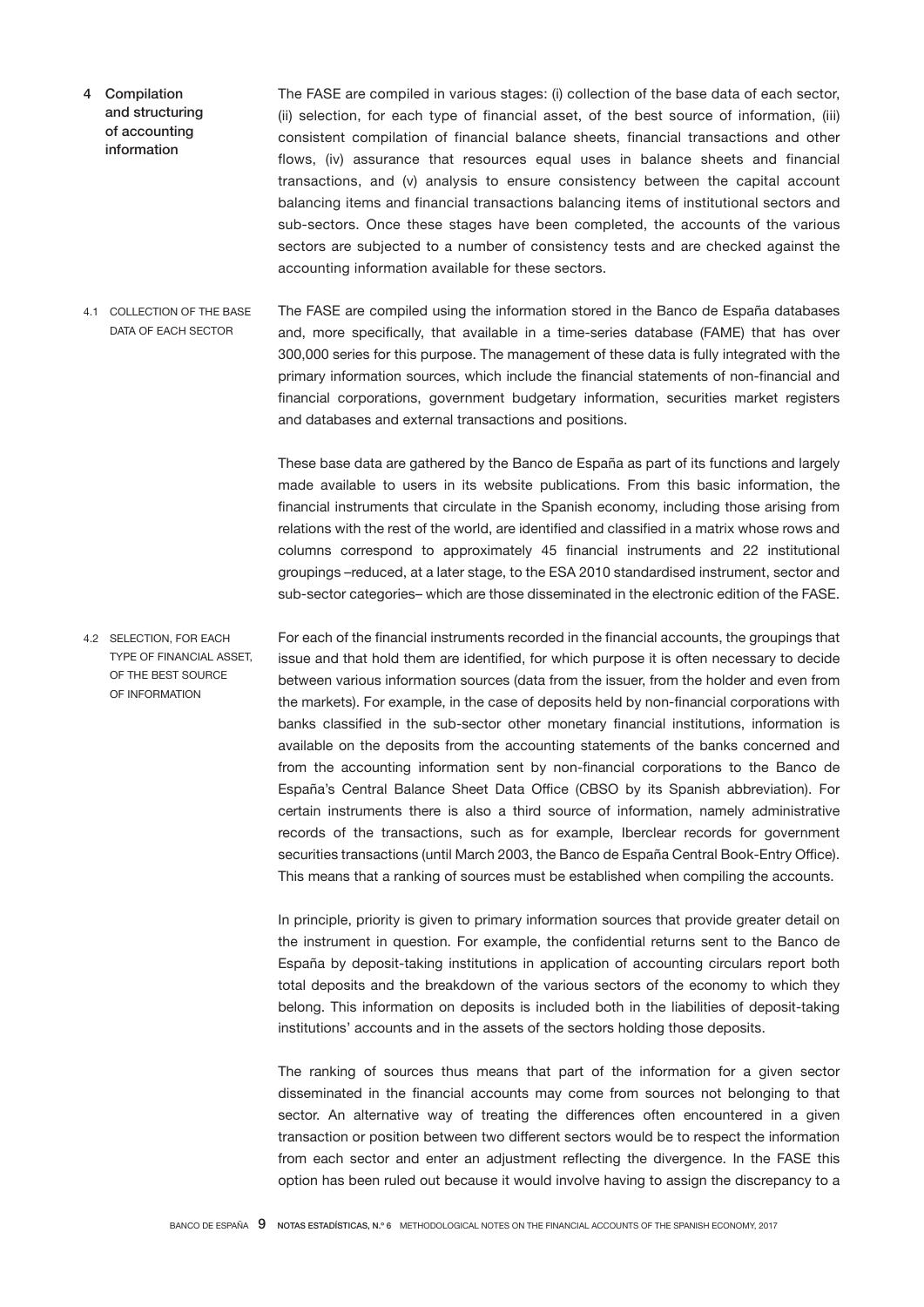third counterpart sector (or sectors) for which sufficient information is generally not available or the information available is considered to be of lower quality in the heading in question, which would also reduce its reliability.

4.3 CONSISTENT COMPILATION OF FINANCIAL BALANCE SHEETS, FINANCIAL **TRANSACTIONS** AND OTHER FLOWS

For each of the financial instruments of the economy, identified in the matrix referred to in Section 4.1, the following accounting identity must hold:

$$
S_t = S_{t-1} + OF_t + R_t + OV_t
$$
 [1]

where  $S_{t-1}$  and  $S_t$  are the outstanding stocks at the start and end of the period; OF<sub>t</sub>, the financial transactions of the period;  $R_t$ , the revaluations, and  $OV_t$ , the changes recorded in the stocks owing to other changes in volume (e.g. the reclassification of institutional units from one sector to another or unilateral bad-loan write-offs). Annex 1 schematically shows how these accounts are integrated.

Each of the elements in these equations is coded, with the different positions of each code identifying the nature of the instrument, the issuing sector, the counterpart sector and whether it is a stock, a transaction, a revaluation or a change in volume. This coding facilitates the formal consistency of the whole system.

In the system of national accounts, the financial balance sheets and the financial transactions account can be prepared in consolidated or unconsolidated form. The preparation of consolidated accounts means that the flows or positions vis-à-vis entities forming part of the sector in question have to be eliminated from each financial asset and liability caption. Naturally, to be able to perform this consolidation, the system of accounts must provide the required information. As noted in Section 3 of these notes, the FASE are prepared and disseminated in unconsolidated form, although there are some exceptions. This applies to trade credits and advances in the households sector which do not include, owing to lack of information, any credits and advances between units of this sector,<sup>11</sup> (credits between sole proprietors and those granted by sole proprietors to households for consumer purposes). Nevertheless, the information in the system can be used to prepare consolidated accounts of the institutional sectors because, as indicated above, the account preparation procedure allows the counterpart sectors of each caption to be identified. In the case of the financial balance sheets, the breakdown of the counterpart sectors allows us to identify the debtor/credit positions of a sector vis-à-vis the other sectors of the economy at the end of the reference period, while in the case of the financial transactions account, the breakdown of the counterpart sectors identifies the net financial flows between the various sectors in the period.

The accounting identity [1] that appears in Section 4.3 of these notes ensures the consistency over time of the balance sheets, transactions and other flows (revaluations and other changes in volume) in the financial accounts. 5 Consistency of information

> For most sectors, the amounts that appear as transactions in the Financial Accounts are obtained as the differences between the stocks of financial assets (or, as the case may be, liabilities) in two consecutive quarters. Changes in stocks that do not correspond to actual transactions, i.e. other flows (capital gains and losses, changes due to exchange rate

<sup>11</sup> These credits are estimated to represent 0.5%-1% of the volume of trade credits in the economy, considering that: i) based on the information in the credit institutions' financial statements (used to compile the FASE), households represent around 5% of the trade bills discounted by credit institutions' customers, and ii) the value of sole proprietors' production represents approximately 10% of the overall production of non-financial private sectors.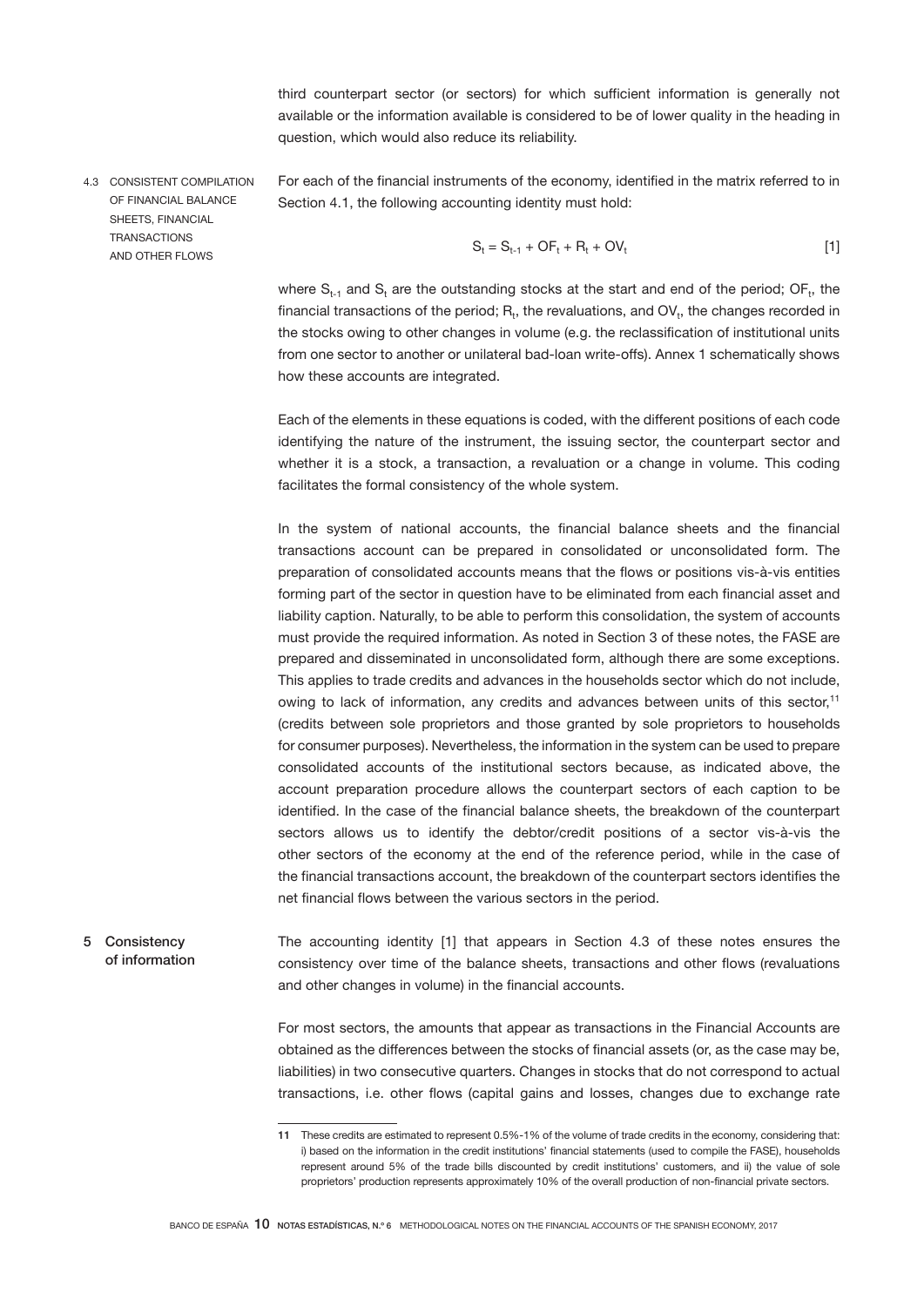movements, write-downs, etc., which are basically obtained from the income statements of the units in question), are deducted from the amount of these differences. However, certain transactions are calculated directly on the basis of the base information, e.g. securities issues, and even some financial asset and liability items are determined by means of accumulation of flows. Section e) of Chapter 2 of the FASE publication (Tables 2.41 to 2.48) shows the link between the balance sheets at the beginning and at the end of the period, financial transactions and other flows due to (i) revaluations and (ii) other changes in volume, for the various institutional sectors.

In the process of compilation of the financial accounts two types of revaluation of financial assets and liabilities are identified: a) those deriving from the change in market prices of listed financial assets/liabilities (the case of categories "3 Debt securities", "511 Listed shares" and "52 Mutual funds shares"), or that can be estimated on the basis of the conditions prevailing on the markets (the case of category "512 Unlisted shares"), and b) those that affect the financial assets and liabilities denominated in currencies other than the euro, as a consequence of changes in the euro exchange rate.

In relation to other changes in volume, the ESA 2010 indicates two types of other flows that potentially affect financial categories. These are: a) other changes in volume not elsewhere classified (K.5), which include the effects on the value of financial assets/ liabilities of unexpected events such as losses arising from robbery or loss, loan write-offs, changes of life assurance due to changes in demographic assumptions, etc. and, b) other flows due to changes in classification (K.6), which are reflected in the financial categories, as a result, for example, of reclassifications of institutional units from one sub-sector to another (in this case it would affect the entire balance sheet of the units involved) or reclassifications of certain financial instruments as a result of legal/accounting rules.

As in the non-financial accounts, the identity uses  $=$  resources holds for each of the categories of the system. In the case of the financial accounts this translates into the identity financial assets = liabilities for each of the financial instruments. This identity is also known as "horizontal consistency of the data". 5.1 ASSURANCE THAT RESOURCES EQUAL USES IN BALANCE SHEETS AND FINANCIAL **TRANSACTIONS** 

> Normally when different data sources are used for the issuing and holding sectors of a particular category of financial assets (e.g. listed shares) inconsistencies arise. These need to be resolved, either by estimating some of the holding sectors residually, or by distributing the discrepancies between several of them (normally, the main holding sectors) subsequently. In the case of the Spanish financial accounts this horizontal consistency of the data is assured by the fact that in the initial process of identification of the financial instruments and selection of the data sources the counterpart sectors of each are identified and this information is incorporated into the accounts of both the holding sector and the issuing sector.

In addition to this horizontal consistency, it is desirable for the non-financial accounts and the financial accounts to be consistent with each other. As indicated above, the INE is the agency responsible for compiling the non-financial accounts of the various institutional groupings. The balancing item of the last of them, the capital account, links up with the financial transactions account. In Chapter 8 of the ESA 2010, on the structure of the accounts and balancing items of the system, the balancing item (resources less uses) of the capital account is called "net lending  $(+)/$ net borrowing $(-)$ ". This is the same name as the one the system gives to the balancing item of the financial account, which highlights the conceptual identity of these two items. For practical reasons, the balancing item of the 5.2 CONSISTENCY BETWEEN NET BALANCING ITEMS FOR THE CAPITAL ACCOUNT AND THE FINANCIAL TRANSACTIONS ACCOUNT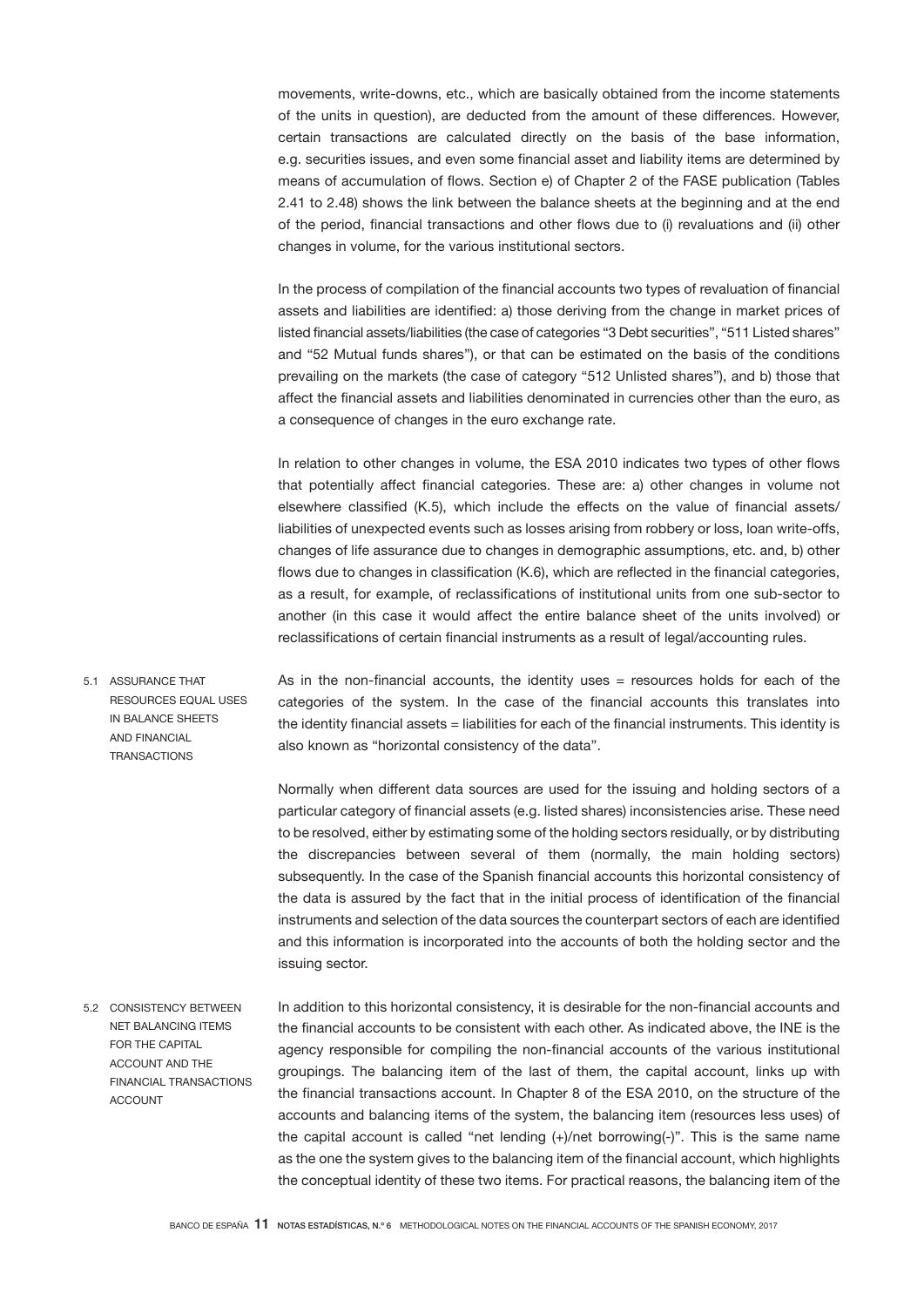financial account (obtained by deducting from the net acquisitions of financial assets of each institutional grouping the net liabilities it has assumed) is called "net financial transactions" in the FASE. Annex 2 includes in schematic form the structure of the non-financial and financial accounts.

To establish the vertical consistency of the system by reconciling the "net lending (+)/net borrowing" with "net financial transactions" of the various institutional groupings is a difficult task, since, as already mentioned in Section 2.1, they are calculated by different institutions, in most cases on the basis of different underlying information and frequently at different times. To overcome these difficulties, the teams responsible for this work at the INE and the Banco de España, with the collaboration of the IGAE in relation to the general government sector, coordinate their compilation processes as far as possible. Two different situations are distinguished in this process, namely:

*Financial corporations, general government and the rest of the world sectors*. The non-financial accounts of these sectors are compiled on the basis of underlying information available at the Banco de España or at the IGAE, which the INE, as part of the tasks for which it is responsible, includes in the SNA. This allows the compilers of financial accounts to be aware of the characteristics of the non-financial accounts of the sectors included in this group. On this basis, it has been decided to adopt, as balancing items of the financial accounts of these three sectors, the balancing items obtained for their capital accounts. The identity of these two balancing items has been achieved by introducing a statistical adjustment in the category other accounts receivable/payable, once the low level of their amount and/or the offsetting of these timing differences over time has been substantiated.

*Other non-financial private resident sectors*. The non-financial and financial accounts of the non-financial corporations, households and NPISHs sectors are compiled, respectively, by the INE and by the Banco de España, in two different processes and on the basis of different underlying information, so that it is complicated to unify the two balancing items. Neither the INE nor the Banco de España can stop using their statistical sources for these sectors without calling into question the ultimate foundations of the systems in which they operate and in which they determine aggregates such as, on one hand, gross disposable income, saving and gross capital formation and, on the other, the funding and financial investment of the various sectors and, indirectly, the monetary aggregates and their counterparts. For these reasons, and in contrast to the case of the accounts of the sectors in the block above, the teams compiling the financial and non-financial accounts estimate the balancing items of the capital account and the financial account for these sectors independently, on the basis of their own sources, and therefore their estimates do not coincide. However, information checks and exchanges are usually made to reduce the discrepancies.

The adoption of common balancing items for the capital and financial accounts of the financial corporations, general government and rest of the world sectors has implications for non-financial corporations and households and NPISHs. As mentioned above, this is done by introducing a statistical adjustment in the transactions recorded among net incurrence of liabilities, specifically in the category "Other accounts payable, except trade credits (F89)" of these three sectors, which makes the balancing item of the financial account equal to that of the capital account. Naturally, the introduction of these statistical adjustments is dependent on an analysis of their amount, which will be discussed again below. At the same time, following the logic of the system, the introduction of these statistical adjustments in the three sectors mentioned requires that their counterpart sectors be determined. In the present system, these counterpart adjustments have been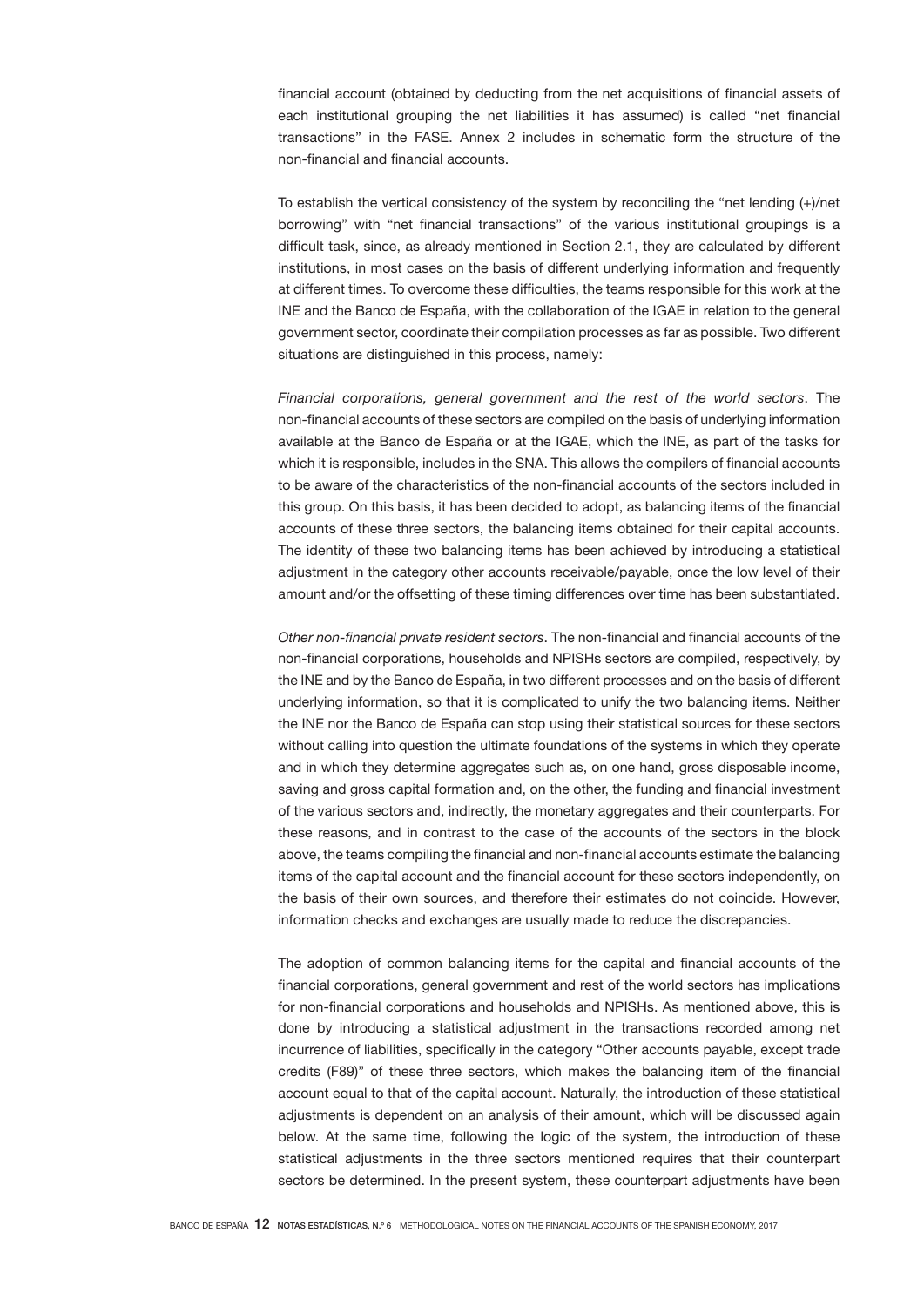assigned to the other resident sectors grouping (and subsequently distributed among their components), and in the same category, "F.89 Other accounts payable, except trade credits", on this occasion with the opposite sign.

When comparing the quality of the estimates included in the FASE, the amounts of the discrepancies and statistical adjustments mentioned (whatever their sign) are analysed, since, if they are large and/or behave very differently, they might be highlighting the need to revise the estimates on which they are based, while if they offset each other over successive periods, they might indicate the correctness of considering them to be receipt and payment timing differences (F.89).

In the financial accounts, as in the non-financial accounts, the institutional units are classified into sectors and sub-sectors on the basis of their economic function. Specifically, the following institutional sectors are distinguished: non-financial corporations, which produce non-financial market goods and services; financial corporations, which engage in the provision of financial services; general government, whose main functions are the production of "non-market" goods and services and the performance of transactions for the redistribution of national income and wealth; households, in their two-fold function as consumers and producers (sole proprietors); and, finally, non-profit institutions serving households, which produce "non-market" goods and services and make them available to households. In addition, the system of national accounts sub-divides these sectors into sub-sectors. 6 Delimitation of institutional sectors and information sources

> Table 1 shows how the various types of legal entities existing in Spain are assigned to the different institutional sectors/sub-sectors. The following sections specify the main legal and institutional characteristics of the groups of entities included in each sector/sub-sector and the information sources available from the sector itself. In addition, Annex 3 offers more detailed information on the information sources used and Annex 4 describes the main information sources for the balance of payments and the international investment position, which are, in turn, the main sources for compiling the financial account of the rest of the world.

This sector comprises resident institutions principally engaged in the production of financial services. As such, it includes financial intermediation (financial intermediaries) and other auxiliary financial activities (financial auxiliaries), comprising entities performing these activities where most of either their financial assets or their liabilities are not transacted on open markets and non-profit institutions, recognised as independent legal entities, serving financial corporations. The sector is divided up into: the Banco de España; other monetary financial institutions; non-MMF investment funds, other financial intermediaries; financial auxiliaries; captive financial institutions and money lenders and insurance corporations and pension funds. In the FASE the first two sub-sectors make up the aggregate monetary financial institutions and the other sub-sectors the aggregate non-monetary financial institutions. Additionally, in the FASE the other financial intermediaries, financial auxiliaries and captive financial institutions and money lenders sub-sectors are presented together in the grouping called other non-monetary financial institutions. 6.1 FINANCIAL CORPORATIONS (S.12)

The ESA 2010 establishes a sub-sector within the financial corporations sector in which the national central bank should be included, even when the latter forms part of the ESCB. In the FASE, this sub-sector corresponds to the Banco de España, which is also the supervisor of the Spanish banking system and, as such, forms part of the European Single Supervisory Mechanism. Its activity is regulated by the Law of Autonomy of the S.121 Banco de España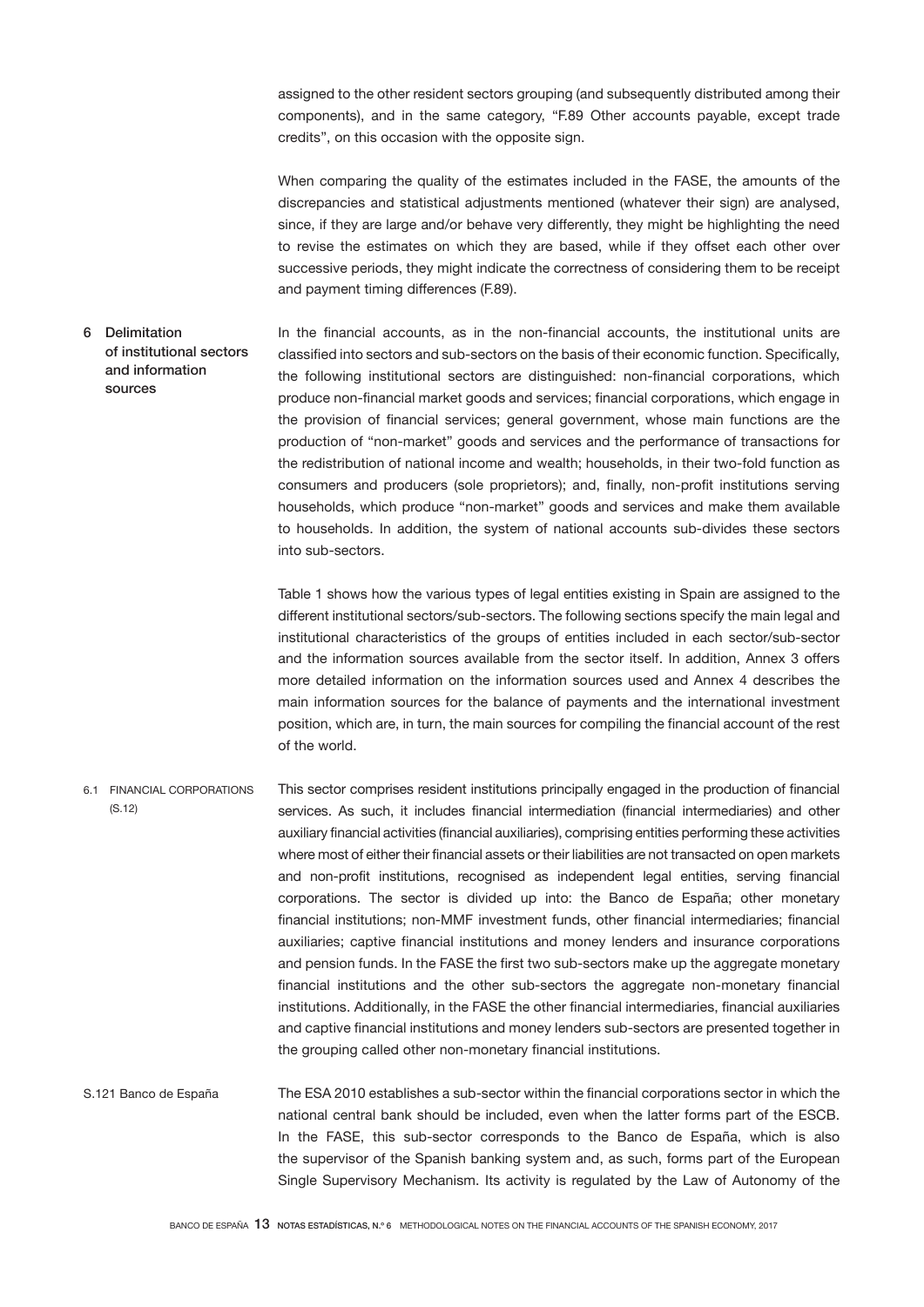# DELIMITATION OF THE INSTITUTIONAL SECTORS IN THE FASE TABLE 1

| Categories of ESA 2010                          |                                                        | Main types of entities                                                                                                                                                                                                                                                                                                                                                                                                      |  |  |
|-------------------------------------------------|--------------------------------------------------------|-----------------------------------------------------------------------------------------------------------------------------------------------------------------------------------------------------------------------------------------------------------------------------------------------------------------------------------------------------------------------------------------------------------------------------|--|--|
| S.11 Non-financial corporations                 |                                                        | Comprises public limited companies, private limited companies, other<br>non-financial corporations that are separate legal entities,<br>public corporations and other public bodies which are market producers<br>and head offices of non-financial corporations.                                                                                                                                                           |  |  |
| S.12 Financial corporations                     | S.121 Banco de España                                  | The national central bank.                                                                                                                                                                                                                                                                                                                                                                                                  |  |  |
|                                                 | S.122/3 Other monetary financial<br>institutions       | Deposit-taking corporations except the central bank (S.122).<br>Comprises credit institutions (banks, savings banks, credit cooperatives<br>and the Instituto de Crédito Oficial), specialised credit institutions and<br>electronic money institutions.                                                                                                                                                                    |  |  |
|                                                 |                                                        | Money market funds (S. 123).<br>Comprises collective investment institutions of a monetary nature.                                                                                                                                                                                                                                                                                                                          |  |  |
|                                                 | S.124 Non-MMF investment funds                         | Comprises non-monetary collective investment institutions,<br>including venture capital funds.                                                                                                                                                                                                                                                                                                                              |  |  |
|                                                 | S.125/6/7 Other non-monetary<br>financial corporations | Other financial intermediaries (S. 125).<br>Comprises securities dealer companies, financial vehicle corporations,<br>venture capital companies, bank asset funds, central counterparties and<br>asset management companies.                                                                                                                                                                                                |  |  |
|                                                 |                                                        | Financial auxiliaries (S. 126).<br>Comprises deposit guarantee funds (until 2011); securities brokers; mutual<br>guarantee companies; appraisal companies; pension fund, investment<br>fund and portfolio management companies; operators of organised<br>markets; companies performing market settlement and clearing functions;<br>and head offices of financial groups.                                                  |  |  |
|                                                 |                                                        | Captive financial institutions and money lenders (S.127).<br>Comprises companies which hold shares of financial and non-financial<br>corporations held by non-residents and residents (if they have autonomy of<br>decision), special purpose entities (SPEs), and issuers of preference and<br>similar shares.                                                                                                             |  |  |
|                                                 | S.128 Insurance corporations                           | Comprises life and risk insurance corporations, non-profit insurance<br>institutions and the Consorcio de Compensación de Seguros (Insurance<br>Compensation Consortium).                                                                                                                                                                                                                                                   |  |  |
|                                                 | S.129 Pension funds                                    | Comprises autonomous pension funds and non-profit insurance<br>institutions with the characteristics of pension funds.                                                                                                                                                                                                                                                                                                      |  |  |
| S.13 General government                         | S.1311 Central government                              | Comprises the State and State-controlled non-market producers, the Fund<br>for the Acquisition of Financial Assets (FAAF), the Fund for the Orderly<br>Restructuring of the Banking Sector (FROB), the Electricity Deficit<br>Amortisation Fund (FADE), the Regional Government Liquidity Fund (FLA),<br>the Fund for the Financing of Payments to Suppliers (FFPP) and, since<br>2012, the Deposit Guarantee Scheme (DGS). |  |  |
|                                                 | S.1312 Regional (autonomous)<br>governments            | Comprises management institutions of the regional (autonomous)<br>governments and regional (autonomous) government-controlled<br>non-market producers, including universities and transferred social security.                                                                                                                                                                                                              |  |  |
|                                                 | S.1313 Local government                                | Comprises provincial governments, island authorities, municipalities, town<br>and minor local authorities and their related groupings, and local<br>government-controlled non-market producers.                                                                                                                                                                                                                             |  |  |
|                                                 | S.1314 Social security funds                           | Comprises General Treasury and other management entities (including<br>mutual insurance companies covering workplace accidents and<br>occupational diseases), the National Public Employment Service and the<br>Wage Guarantee Fund.                                                                                                                                                                                        |  |  |
| S.14 Households                                 |                                                        | Comprises individuals and groups of individuals (families and other groups)<br>as consumers and as sole proprietors (firms that are not legal entities<br>separate from their owners).                                                                                                                                                                                                                                      |  |  |
| S.15 Non-profit institutions serving households |                                                        | Comprises non-profit institutions that provide services to households and<br>that are non-market producers, such as non-government organisations,<br>foundations, associations, religious entities, political parties, trade unions, etc.                                                                                                                                                                                   |  |  |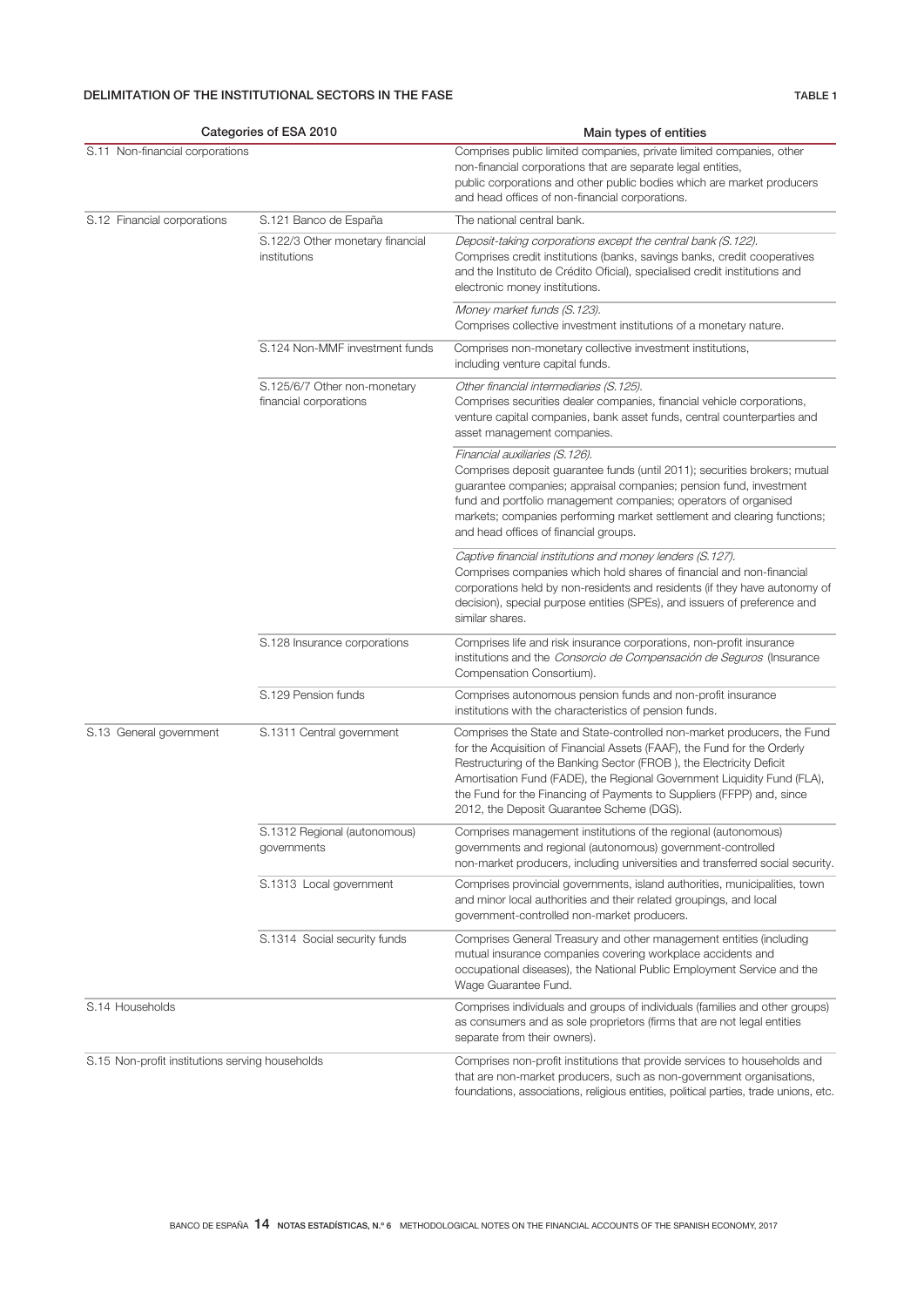Banco de España (Law 1/1994 of 1 June 1994). The information source to compile the accounts of this agent is the information provided by the Banco de España itself, i.e. its balance sheet and income statement.

S.122/3 Other monetary financial institutions

S.122 Deposit-taking corporations except the central bank

This grouping comprises the groupings S.122 Deposit-taking corporations except the central bank and S.123 Money market funds, which are not presented separately in the FASE.

This includes all financial corporations and quasi-corporations, except the Banco de España and those classified in money market funds, which are principally engaged in financial intermediation and whose business is to receive deposits and/or close substitutes for deposits from institutional units, hence not only from MFIs, and, for their own account, to grant loans and/or to make investments in securities.

As they are resident institutions, the activity of the Spanish branches of foreign institutions is included in the FASE and the activity of the foreign branches of Spanish institutions is not included. The main sources for this sector are the accounting statements and statistical returns that the institutions which make up this grouping submit to the Banco de España within the framework of Banco de España Circular 4/2004.

S.122 includes deposit-taking institutions (commercial banks, savings banks and credit cooperatives), the Instituto de Crédito Oficial, specialised credit institutions and electronic money institutions.

Specialised credit institutions have existed as such since 1997 and were created by Royal Decree 692/1996. Until then, those known as "specialised lending institutions" were included here.

Electronic money institutions are regulated by Royal Decree 322/2008 on the legal regime for electronic money institutions and their main activity consists in issuing means of payment in the form of electronic money. The latter is considered to be the money value, stored on an electronic device that is accepted as a means of payment by firms other than the issuer, which may be claimed against the issuer.

Regulation (EU) No 1071/2013 of the ECB of 24 September 2013 (ECB/2013/33) amending Regulation (EC) No 25/2009 of the ECB (ECB/2008/32) defines money market funds (MMFs) as those collective investment institutions whose liabilities are, in terms of liquidity, close substitutes for deposits and which primarily invest in money market instruments, in securities with a residual maturity of up to and including one year and in bank deposits, or which pursue a rate of return that approaches that on money market instruments. S.123 Money market funds

> In application of Law 35/2003 of 4 November 2003, the National Securities Market Commission (CNMV) has established categories of collective investment institution based on investment policy. These categories are currently set out in CNMV Circular 1/2009 of 4 February 2009, which includes the money-market investment policy or strategy that determines which mutual funds, or sub-funds, will be subject, insofar as they are monetary financial institutions, to the obligations of the above-mentioned Regulation of the ECB.

> The ECB established for the first time that MMFs were monetary financial institutions (MFIs) in January 1999. From that date until the entry into force of CNMV Circular 1/2009,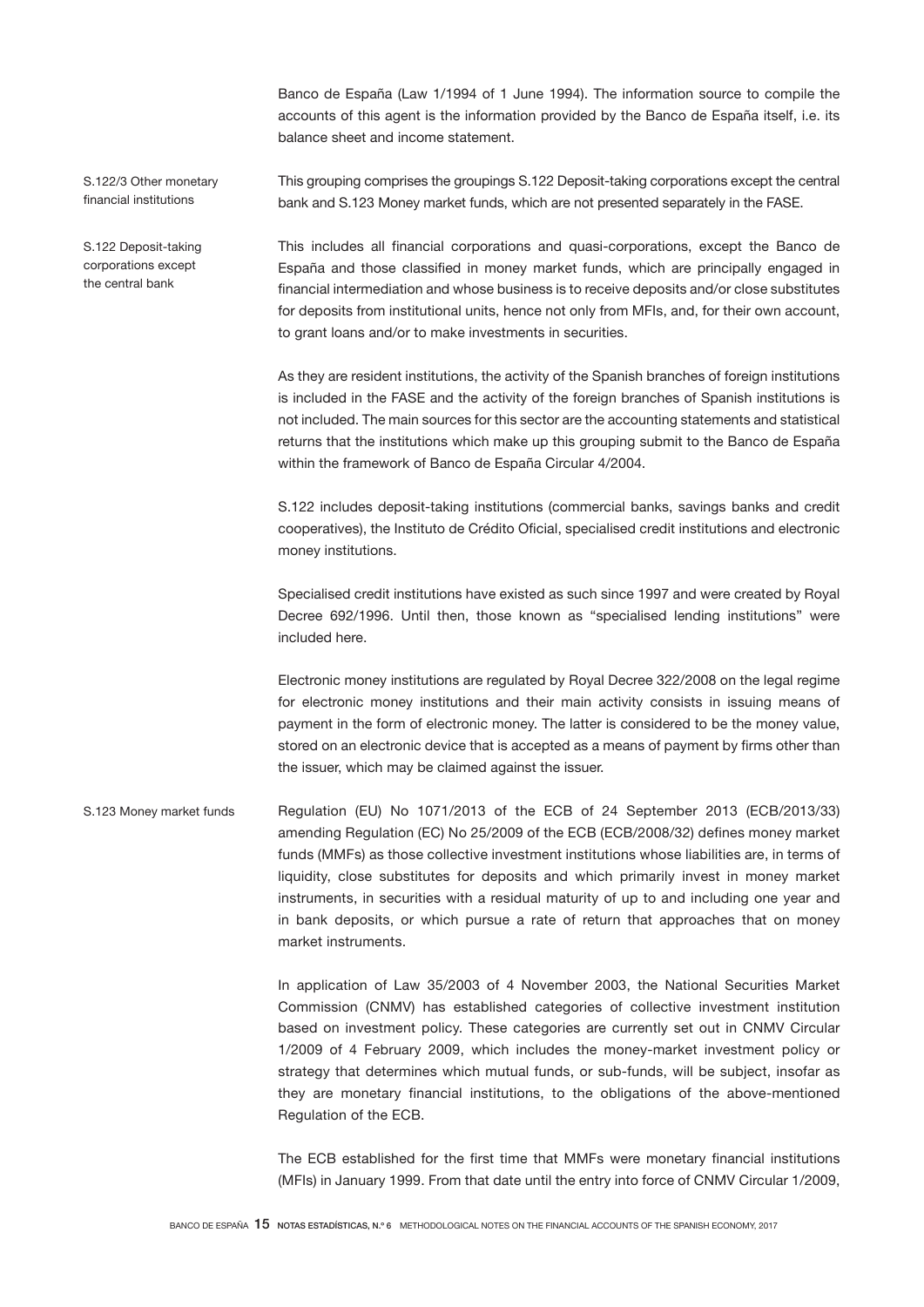### OTHER MONETARY FINANCIAL INSTITUTIONS (OMFIs) % of total OMFI liabilities and number of institutions (in 2015)



- **DEPOSIT-TAKING INSTITUTIONS (221)** SPECIALISED CREDIT INSTITUTIONS (45)
- **INSTITUTO DE CRÉDITO OFICIAL (1)**
- **ELECTRONIC MONEY INSTITUTIONS (5)**
- **MONEY MARKET FUNDS (45)**

### NON-MMF INVESTMENT FUNDS % of total liabilities of Non-MMF investment funds and number of institutions (in 2015)

CHART 2

CHART 1





the consideration of different Spanish collective investment institutions as MFIs was based on certain statistical criteria of duration and volatility. The Spanish population of MMFs obtained as a result of applying such criteria included exclusively money market mutual funds (FIAMMs), but not all FIAMMs. The rest of the collective investment institutions (including some FIAMMs) are included in sub-sector S.124 Non-MMF investment funds.

Resident financial corporations that are principally engaged in financial intermediation and that are not monetary financial institutions.

This sub-sector comprises collective investment institutions (funds and companies) except those classified as money market funds. The object of collective investment institutions (CIIs) is to receive funds, assets or rights from the public to manage them and invest them in assets, rights, securities or other instruments, whether financial or not, provided that the return to the investor is established in accordance with the collective results.

This sub-sector includes collective investment institutions of a financial nature (investment funds and open-end investment companies) and of a non-financial

S.124/S.125/S.126/S.127/ S.128/S.129 Non-monetary financial corporations

S.124 Non-MMF investment funds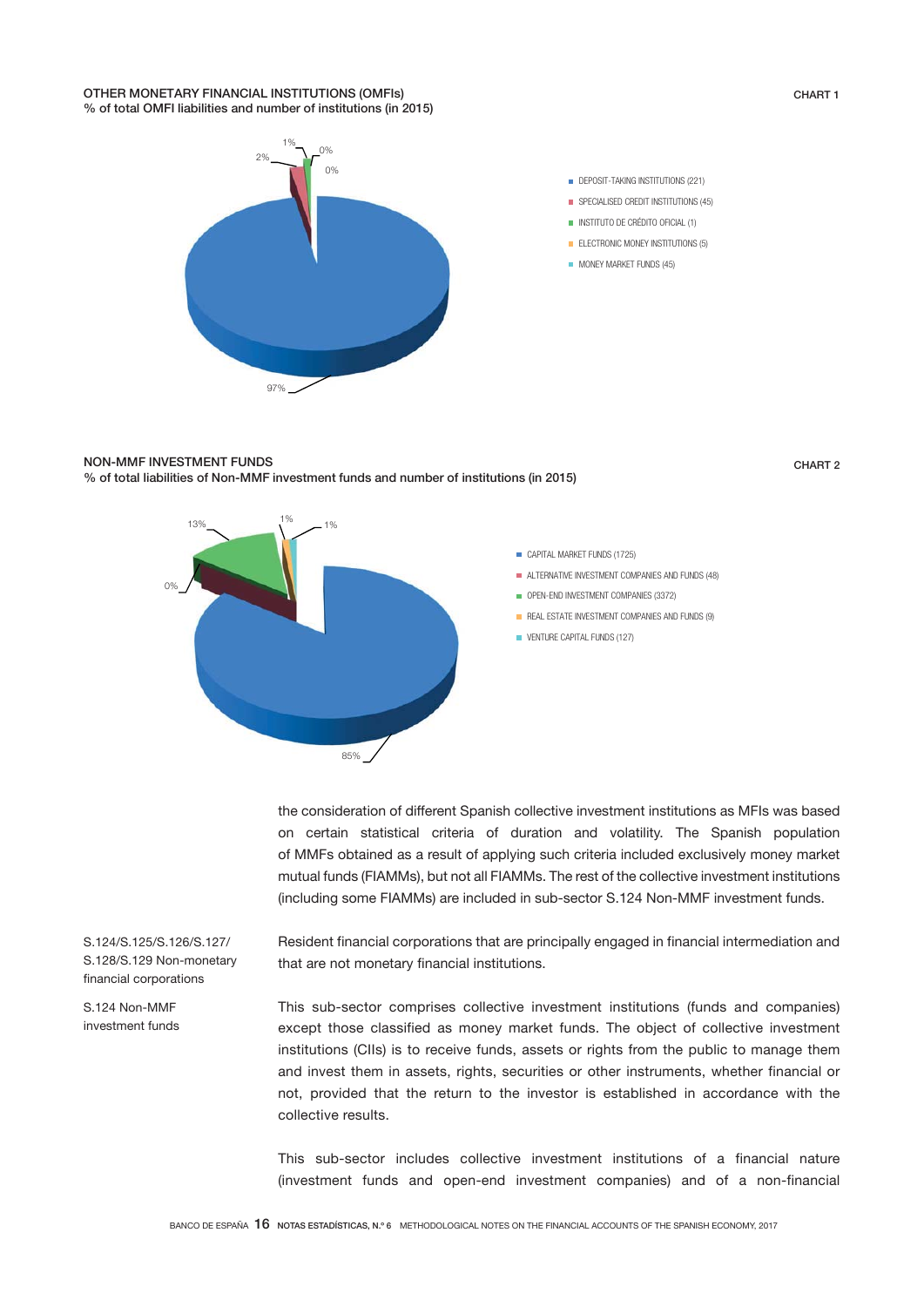OTHER NON-MONETARY FINANCIAL INSTITUTIONS, EXCLUDING INSURANCE CORPORATIONS AND PENSION FUNDS % of total liabilities of other non-monetary financial institutions and number of institutions (in 2015) CHART 3



nature (real estate investment funds, real-estate investment companies and other nonfinancial collective investment institutions regulated by Law 35/2003, which do not have a money-market investment policy in accordance with the provisions of CNMV Circular 1/2009, in which case they form part of the sub-sector "Other monetary financial institutions" (S.122/3). Also included until December 1998 were those money market funds (FIAMMs) that until then were not considered money market funds, in accordance with the statistical criteria referred to in the section on money market funds.

Directive 2011/61/EU of the European Parliament and of the Council of 8 June 2011 on alternative investment fund managers introduces for the first time within the European Union a regulation of these managers which include managers of hedge funds, real estate investment funds and companies and venture capital undertakings. Subsequently, Regulation (EU) No 345/2013 of the European Parliament and of the Council on European venture capital funds and Regulation (EU) 346/2013 of the European Parliament and of the Council on European social entrepreneurship funds gave the final shape to European regulation on venture capital. This regulation was transposed into Spanish law by Law 22/2014, amending Law 35/2003 on Collective Investment Institutions, which regulates venture capital undertakings and other closed-end collective investment institutions. Consequently, since its entry into force at the end of 2014, venture capital funds are classified under sub-sector S.124 Non-MMF investment funds. However, according to Regulation (EU) No 549/2013 of the European Parliament and of the Council on ESA 2010, venture capital companies are still part of sub-sector S.125 Other financial intermediaries.

This sub-sector includes non-monetary financial institutions: other financial intermediaries, financial auxiliaries and captive financial institutions and money lenders.

This sub-sector is made up of all those financial corporations and quasi-corporations that principally engage in financial intermediation, incurring liabilities other than cash, deposits, investment fund units or liabilities associated with the insurance, pension and standardised guarantee schemes of institutional units. It includes several types of financial intermediaries, in particular those which basically undertake long-term financial intermediation activities. In most cases, this predominant maturity provides the basis for distinction from the sub-sector "Other monetary financial institutions". The main

S.125/S.126/S.127 Other non-monetary financial institutions

S.125 Other financial intermediaries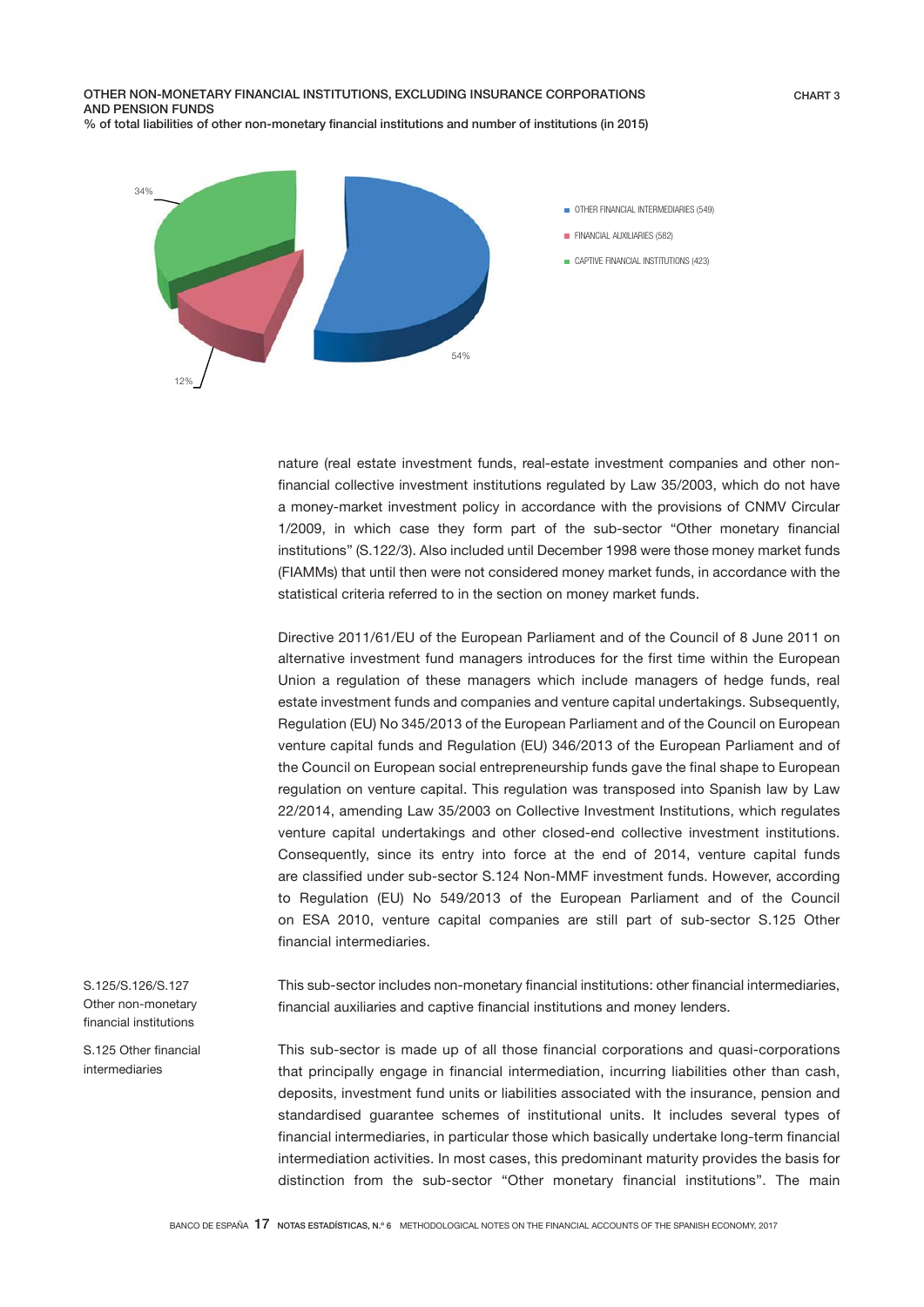### OTHER FINANCIAL INTERMEDIARIES % of total liabilities of other financial intermediaries and number of institutions (in 2015)

CHART 4



information sources used to compile the financial accounts of sector S.125 are the financial statements of the entities which make up this sector and information on securities issued provided by the CNMV. It comprises specifically:

> a) *Financial vehicle corporations*. Included in this grouping are special purpose vehicles that are or are not independent legal entities established in order to participate in securitisation processes, i.e. processes that enable a set of assets that are normally illiquid to be transformed into a series of liquid negotiable instruments with specified payment flows. In securitisation processes, financial vehicle corporations acquire the assets that they securitise and issue debt securities which are normally placed in the market. They include FVCs created to hold securitised mortgage assets regulated by Law 19/1992, the nuclear moratorium FVC set up under Law 40/1994 (which was extinguished at end-2015) and FVCs created to hold securitised assets regulated by Royal Decree 926/1998. The FVC for the electricity system deficit is not included among the FVCs in sub-sector S.125, but in sector S.13 General government in sub-sector S.1311 Central government.

Also included in this grouping are the bank asset funds (BAFs) as indicated in paragraph e) of this sub-sector S.125, which cover those funds that may be created by Sareb.

b) *Securities dealer companies.* Financial intermediaries that are among the investment firms regulated by Royal Decree 217/2008. The main activity of investment firms consists in providing professional investment services to third parties on financial instruments. Securities-dealer companies are investment firms that may carry on business for own account and for third parties on a professional basis. Notable among the activities they may perform are the receipt, processing and execution of orders, investment portfolio management, financial instrument placement, the underwriting of issues or financial instrument placements, the provision of investment advice, the management of multilateral trading facilities, safekeeping and administration of financial instruments, etc. The other investment firms (securities brokers and portfolio management companies) are included under "Financial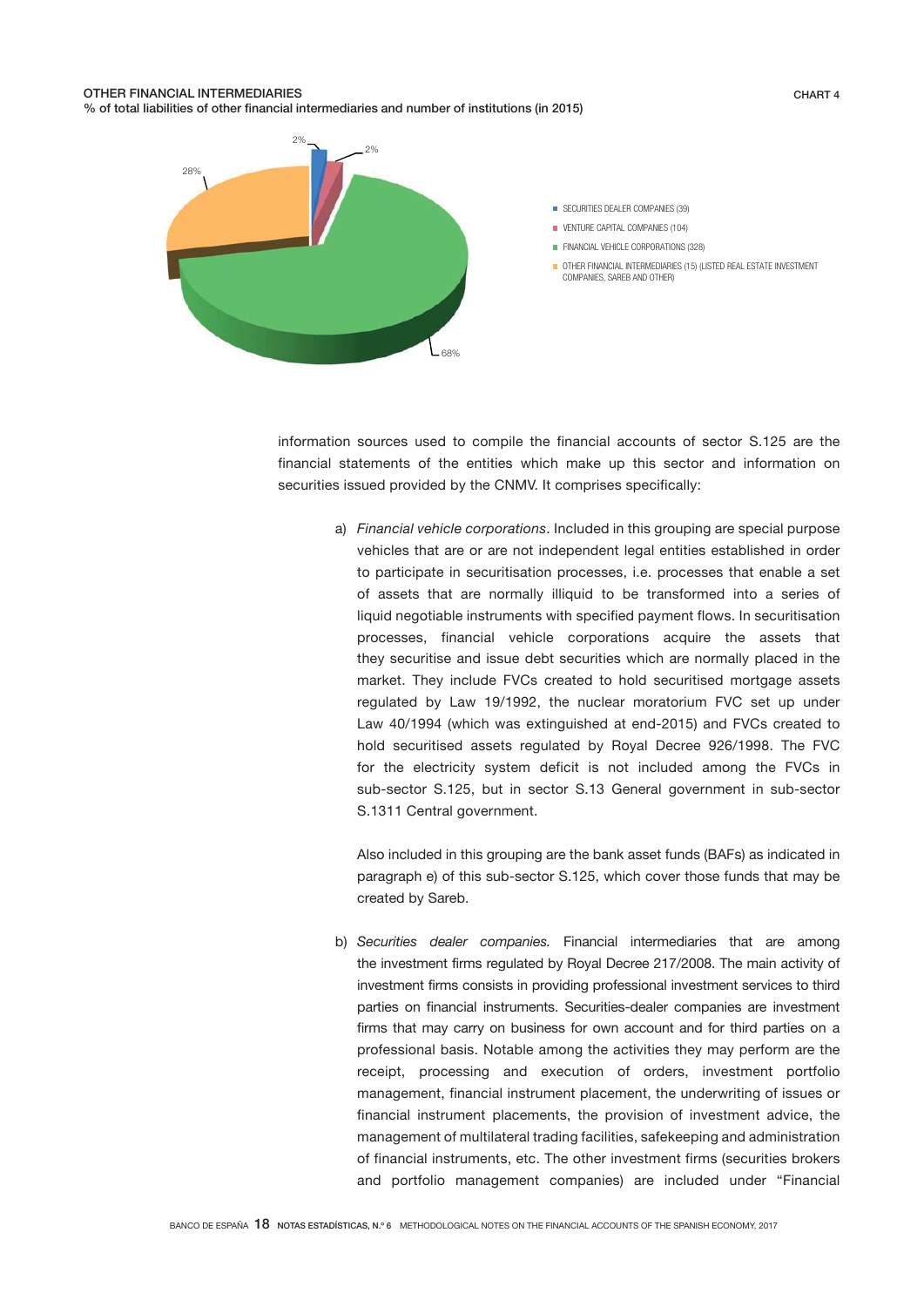auxiliaries" and are not considered "Other financial intermediaries", because they can only act for third parties.

c) *Venture capital companies*. Until 2014 Q3, venture capital funds and companies were part of sub-sector S.125 Other financial intermediaries. As from Q4, venture capital funds have been included in sub-sector S.124 Non-MMF investment funds as indicated in the references to that sub-sector.

Venture capital entities are financial corporations whose main object is to take temporary holdings in the capital of non-financial corporations of a non-real estate nature which, at the time the holding is taken, are not listed on the first stock exchange or any other equivalent regulated market of the EU or of the other member countries of the Organisation for Economic Cooperation and Development (OECD). Venture capital entities may provide equity loans, and other forms of financing and carry out advisory activities for firms that are the main object of investment of the venture capital entities. These entities may take the form of venture capital companies or funds. In the case of venture capital companies, they may be managed by themselves or, where applicable, by their management companies, insofar as venture capital funds must be managed by management companies.

d) *Central counterparties.* These central counterparties are legal persons which intermediate between counterparties to contracts traded in one or several financial markets, acting as buyers to sellers and sellers to buyers. They are regulated by Law 32/2011.

 BME Clearing is the central counterparty (CCP) of the BME Group for the following derivatives business segments: financial derivatives traded on the Spanish financial futures and options exchange (MEFF, by its Spanish abbreviation), government debt repos, electricity derivatives and interest rate derivatives.

BME Clearing was created due to the changes in EU regulations laid down by Regulation EU No 648/2012 of the European Parliament and of the Council of 4 July 2012 (EMIR), whereby market trading must be separated from clearing. As a consequence of the unbundling of functions, MEFF has assumed the trading as the operator of the derivatives market and BME Clearing manages the CCP activity. Until BME Clearing was formed as a CCP in Spain, MEFF (the derivatives market operator belonging to the BME Group) had the status of official market and CCP. Since February 2016, MBE Clearing has also been the CCP of the Spanish spot market.

e) *Sareb.* As a result of the financial crisis and in order to identify and sell real estate assets which had built up on credit institutions' balance sheets, Royal Decree-Law 18/2012 of 12 May 2012 provides for the creation of asset management companies whose sole purpose is the administration and disposal of the foreclosed assets of entities which received financial support from the FROB. Royal Decree 1559/2012 of 15 November 2012 regulates the Sareb and determines the possibility of creating separate funds managed by Sareb called "bank asset funds" (BAFs). These BAFs are also part of the sub-sector S.125 Other financial intermediaries and, specifically, their statistics are included in financial vehicle corporations.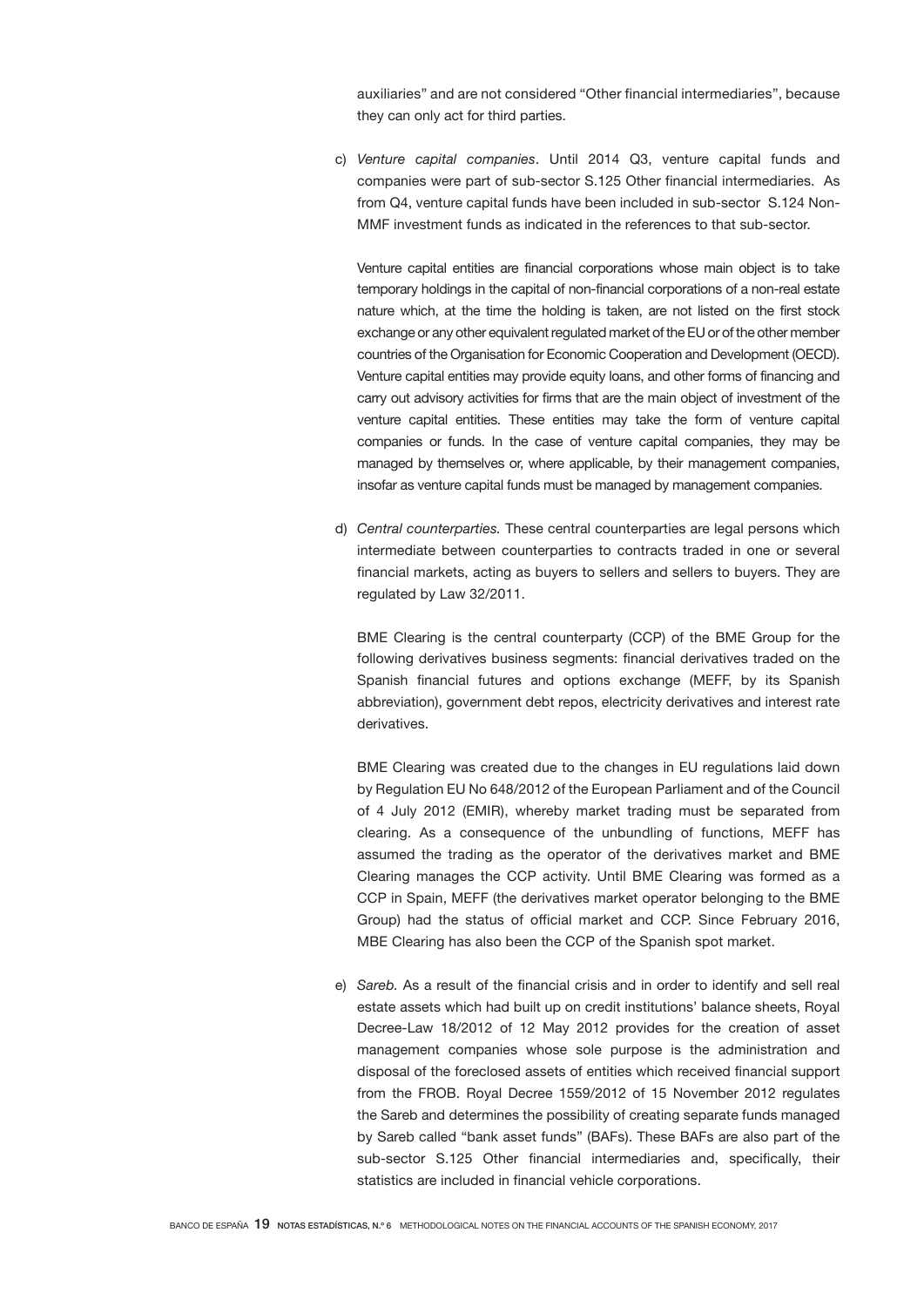### FINANCIAL AUXILIARIES % of total liabilities of financial auxiliaries and number of institutions (in 2015)



This sub-sector consists of all financial corporations and quasi-corporations which are principally engaged in auxiliary financial activities, that is to say activities closely related to financial intermediation but which are not financial intermediation themselves. The main information sources used in the compilation of the financial accounts of sub-sector 126 are the financial statements of the constituent institutions, provided by them to the CNMV, the Directorate General of Insurance and Pension Funds and the Banco de España. S.126 Financial auxiliaries

The entities included in this sub-sector in the FASE are as follows:

- a) *Securities brokers and portfolio management companies.* Financial intermediaries that are among the investment firms regulated by Royal Decree 217/2008. Securities brokers and portfolio management companies are investment firms that only carry on business for third parties, on a professional basis.
- b) *Mutual guarantee companies.* Regulated by Law 1/1994, which classifies them as financial corporations, mutual guarantee companies are formed as companies with a variable capital, whose shareholders are not personally responsible for the company's debts. They are a special type of company which, as regards share capital and the liability of shareholders for the company's debts, is exactly like a public limited company. Conversely, as regards shareholders' rights, the mutual nature of these companies predominates. Their main activity consists in granting guarantees that enable small and medium-sized companies to gain access to bank finance and to facilitate the access of the guaranteed companies to privileged financing facilities and to obtain better terms and conditions for their loans than they would obtain by themselves on the market.
- c) *Appraisal companies.* Regulated by Royal Decree 775/1997, appraisal companies are formed as public limited companies whose corporate objects are the valuation of all types of goods, firms or assets, in order that such valuations are valid for the purposes of mortgages, the technical provisions of insurance undertakings, the total assets of real-estate collective investment institutions and the net asset value of pension funds.
- d) *Mutual fund and pension fund management companies.* The former are regulated by Royal Decree 1309/2005 and the latter by Royal Decree 304/2004.
- e) *Comisión Liquidadora de Entidades Aseguradoras* (until absorbed by Consorcio de Compensación de Seguros). An independent legal entity created by Royal Decree-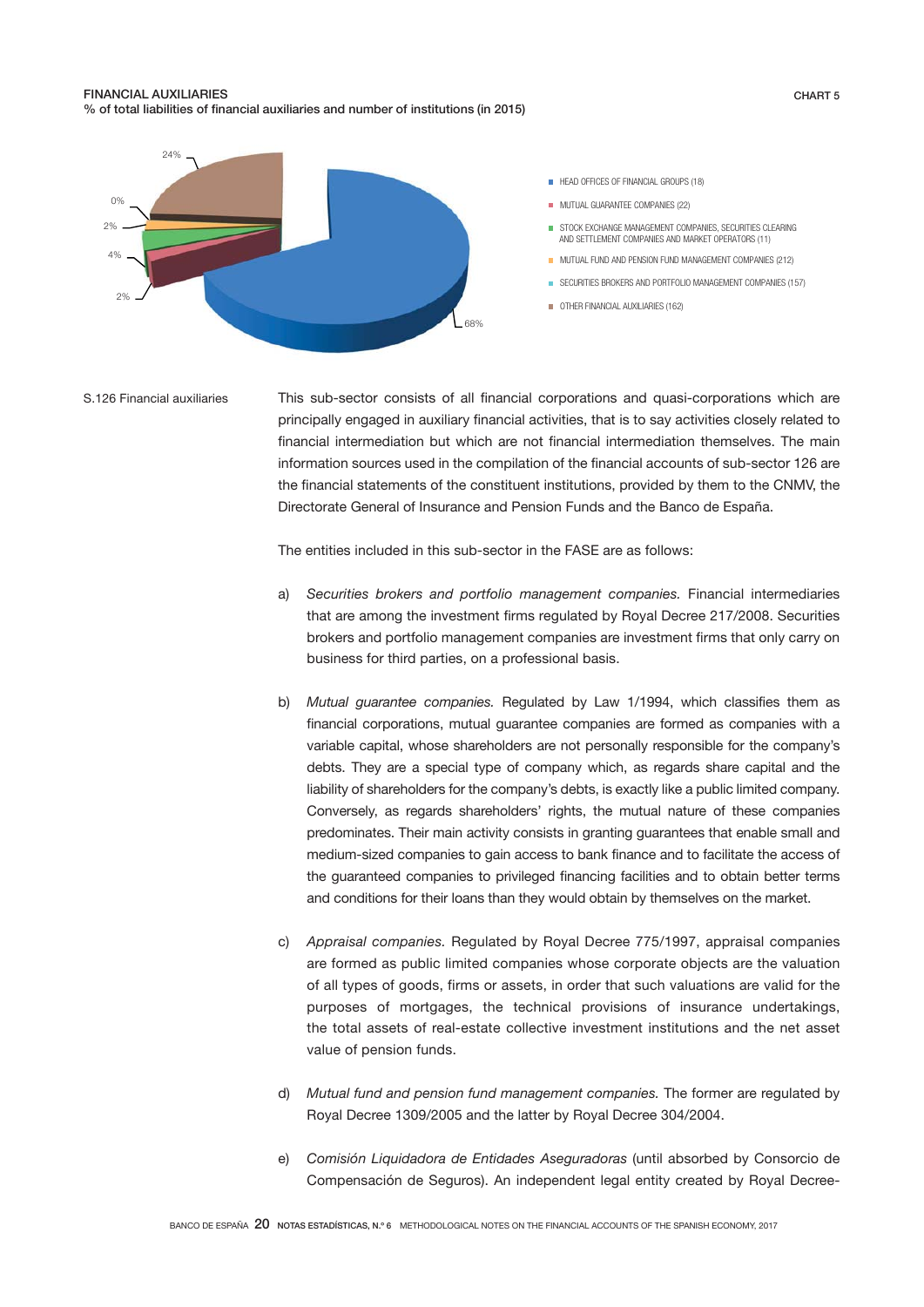Law 10/1984, whose objects were to act as the liquidator of insurance undertakings taken under State control. From the entry into force of Law 44/2002 of 22 November 2002 on Financial System Reform Measures, these functions were assumed by the Consorcio de Compensación de Seguros (Insurance Compensation Consortium).

- f) *Operators of organised markets and the clearing and settlement companies regulated by Royal Decree 363/2007*. These are responsible for admission to, and supervision and administration of securities markets.
- g) *Deposit Guarantee Funds (until 2011 Q4)*. They are independent legal entities, with full capacity to pursue their purposes, under private law, without being subject to the rules regulating autonomous State agencies and State-owned companies. Their object is to guarantee deposits, and to carry out all such activities as they deem necessary to strengthen the solvency and functioning of deposit-taking institutions, in defence of the interests of depositors and the fund itself. Annual contributions from deposit-taking institutions are added to the fund's assets. With Royal Decree-Law 16/2011 the three then-existing funds (commercial bank fund, savings bank fund and credit cooperative fund) were unified in a single fund, the credit institution deposit guarantee fund (FGDEC, by its Spanish abbreviation). This fund retains the functions and features of those it replaces, including particularly the twin function of guaranteeing deposits and assisting institutions in difficulty. The Royal Decree-Law broadens the range of situations in which the fund can take preventive action. In 2012, the FGDEC was included in central government.
- h) *Head offices of financial groups*. They are institutional units which exercise managerial control over their subsidiaries. Where all or most of their subsidiaries are included in the financial corporations sector, then they are considered Financial auxiliaries (S.126) in the financial corporations sector. The head offices of non-financial groups are classified under sector S.11 Non-financial corporations. Where there is a mixture of financial and non-financial subsidiaries, the predominant share-by-value-added determines the sector classification.

S.127 Captive financial institutions and money lenders The following types of entity are included:

a) *Holding companies*. These entities engage in holding assets (holding controlling-levels of equity) of a group of subsidiary corporations, whose principal activity is owning the group. This type of holding company does not provide any other service to the businesses

CHART 6



CAPTIVE FINANCIAL INSTITUTIONS AND MONEY LENDERS % of total liabilities and number of institutions (in 2015)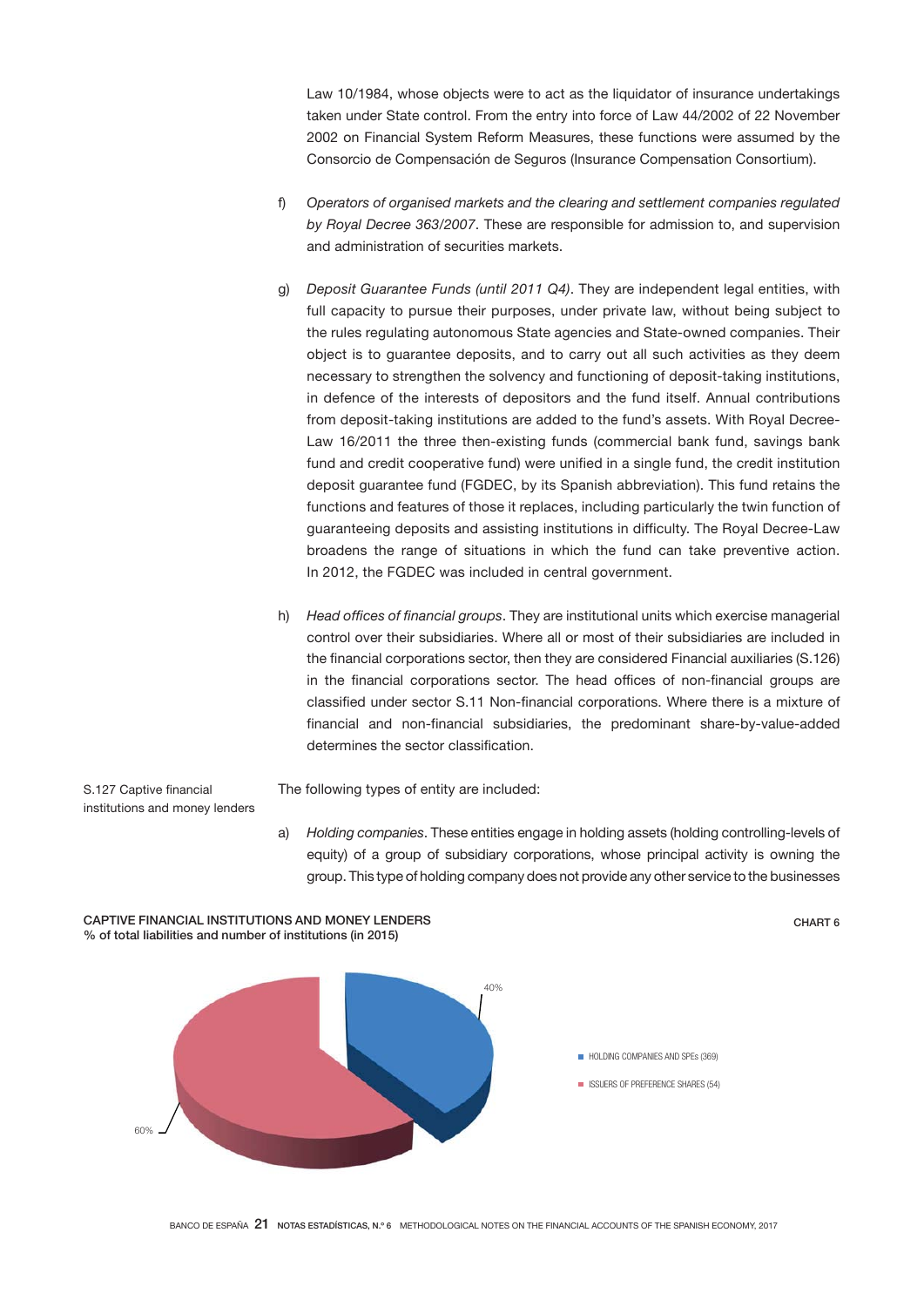in which the equity is held, that is, they do not administer or manage other units, which differentiates them from head offices since the latter perform activities relating to the overseeing and management of the entities included in their portfolio (strategic and operational planning, operational control, etc.).

 While holding companies meeting the requirements referred to below are classified under sub-sector S.127, head offices are classified under the same sector as that to which most of the companies they own or control belong, thus, in the case of financial entities, they are classified under financial corporations in the sub-sector Financial auxiliaries (S.126).

 Experts from countries and international organisations under the aegis of the Secretariat of the Intersecretarial Working Group on National Accounts (ISWGNA) developed a series of practical criteria so that countries can compile a relatively uniform list of this kind of entities. These criteria were applied in the FASE by using the data of the Banco de España's Central Balance Sheet Data Office. Specifically, entities complying with the following criteria were deemed holding companies in the FASE:

- i) more than 50% of their balance sheet is in the form of equity capital in the group.
- ii) they have fewer than three employees (if they have three employees or more, they are deemed head offices), and
- iii) they have autonomy of decision. Entities controlled by non-residents are deemed to have autonomy of decision and only those entities controlled by residents which are financed on open markets are deemed to have autonomy of decision while the others should be consolidated with their parent company.
- b) *Special purpose entities (SPEs).* They are vehicles created for a specific objective and are even not necessarily an institutional unit, they usually have no employees and no non-financial assets, they have little physical presence beyond a brass plate or sign confirming their place of registration; they are always related to another corporation, often as a subsidiary; they are resident in a different territory from the territory of residence of the related corporations; and, lastly they are frequently managed by employees of another corporation which may or may not be a related one. A regular business of these entities is raising funds to be used by their parent. These entities are classified under sub-sector S.127 only if they are deemed to have autonomy of decision and, therefore, are an independent institutional unit. SPEs controlled by nonresidents and only those entities controlled by residents which are financed on open markets are classified in sub-sector S.127 in the FASE, while the others should be consolidated with their parent company.
- c) *Issuers of preference shares.* These are special purpose entities (SPEs), created by credit institutions or non-financial corporations, that issue equity units that entitle their holders to repayment of their face value, along with the accrued return (in the event that the company earns a profit), but not the liquidation value of the issuing company in the event of its winding up and that, as regards the seniority of claims, stand immediately behind all the creditors (Law 19/2003 of 4 July 2003). Also included are companies issuing securities with the features established in Law 19/2003. In the case of those created by credit institutions, funds raised by these issues are transferred to the parent in the form of deposits. In the case of those created by non-financial corporations, they are transferred to the parent in the form of loans.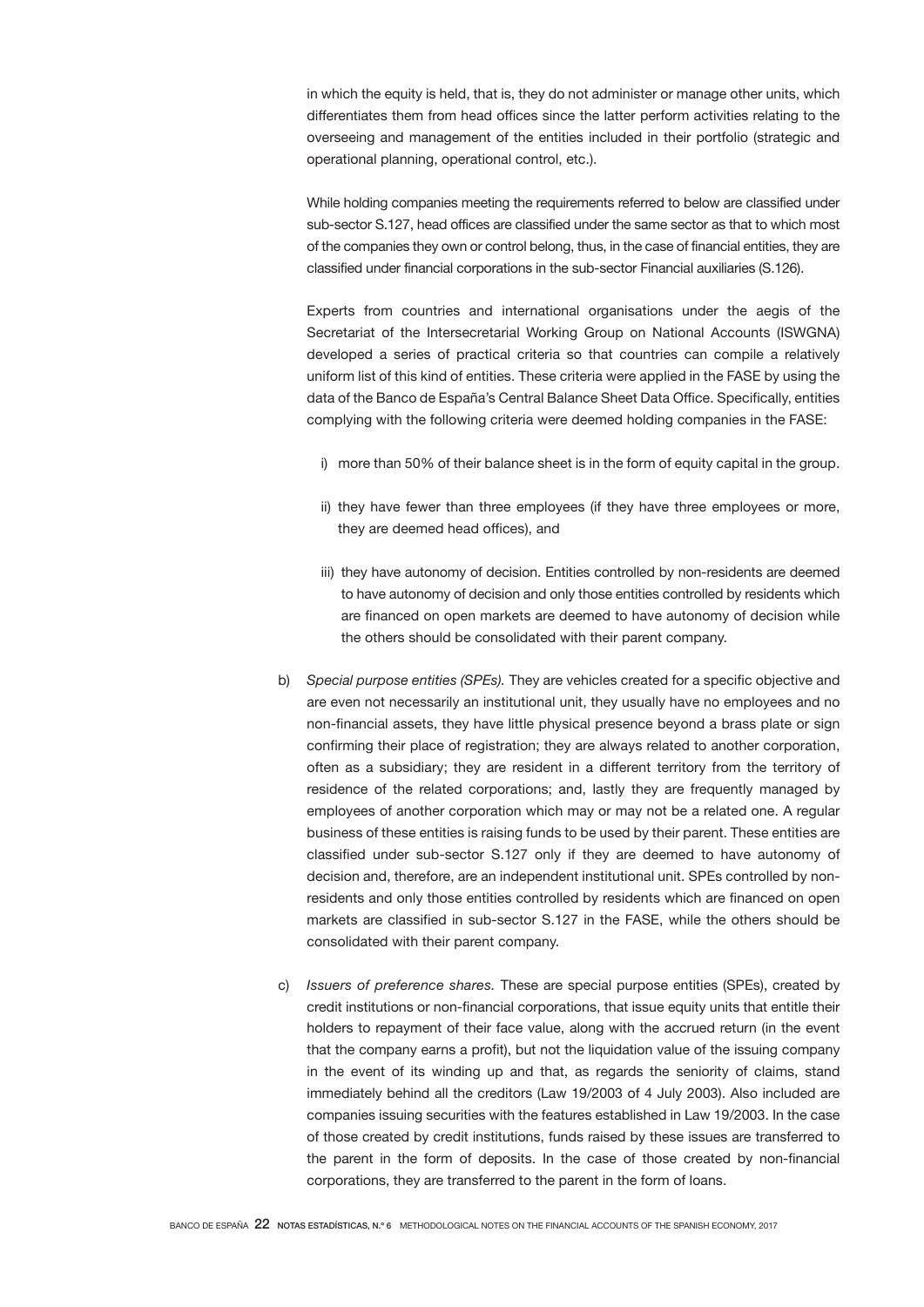### INSURANCE CORPORATIONS AND PENSION FUNDS % of total liabilities and number of institutions (in 2015)



- **LIFE AND RISK INSURANCE CORPORATIONS (301)**
- NON-PROFIT INSURANCE INSTITUTIONS (259)
- **PENSION FUNDS (1504)**
- CONSORCIO DE COMPENSACIÓN DE SEGUROS (1)

#### S.128 Insurance corporations

Under the ESA 2010 this sub-sector consists of all financial corporations and quasicorporations which are principally engaged in financial intermediation as the consequence of the pooling of risks. The main liabilities of these institutions are insurance technical reserves,the counterparts of which are the investments by the insurance corporations. This sub-sector consists of life and risk insurance corporations, part of the non-profit insurance institutions and the Consorcio de Compensación de Seguros (Insurance Compensation Consortium). The main sources of information on this sector are the quarterly information bulletins and annual statistical reports disseminated by the Directorate General of Insurance and Pension Funds (DGSFP) and the reports of the Association of Collective Investment Institutions and Pension Funds (Asociación de Instituciones de Inversión Colectiva y Fondos de Pensiones – INVERCO) and of the Association for Joint Research by Insurers (Asociación de Investigación Cooperativa entre Entidades Aseguradoras – ICEA).

- a) *Life and risk insurance corporations.* These include Spanish corporations, foreign branches and Spanish mutualidades (mutual companies), whose operations are similar to those of corporations and which should not be confused with the entities of the same name which are either included under Social security funds (sub-sector S.1314) or with non-profit insurance institutions, which are described below.
- b) *Non-profit insurance institutions.* These are welfare entities mostly set up prior to Law 8/1987 (see "Pension funds" below) by certain groups which in some cases maintain pension funds that supplement social security system pensions, provide benefits to their members in the event of death, birth, etc. and even grant loans. Some of them are so-called "cajas de pensiones" (specialised in pension funds). These institutions are autonomous with respect to the groups (companies, associations, etc.) that created and developed them.
- c) *Consorcio de Compensación de Seguros*. The Consorcio de Compensación de Seguros is a public law entity whose object is to cover the extraordinary risks of individuals and property. It is basically financed by surcharges on the premiums paid by policy-holders and by State contributions and loans, although it also receives premiums directly. In addition, it acts as the State's agent in dealings with the Spanish export credit company, the public-sector life and risk insurance corporation that manages, on behalf of the State, the coverage of political risks and certain trade risks affecting Spanish exports. This activity is not included in these accounts, but is consolidated in the State accounts.

CHART 7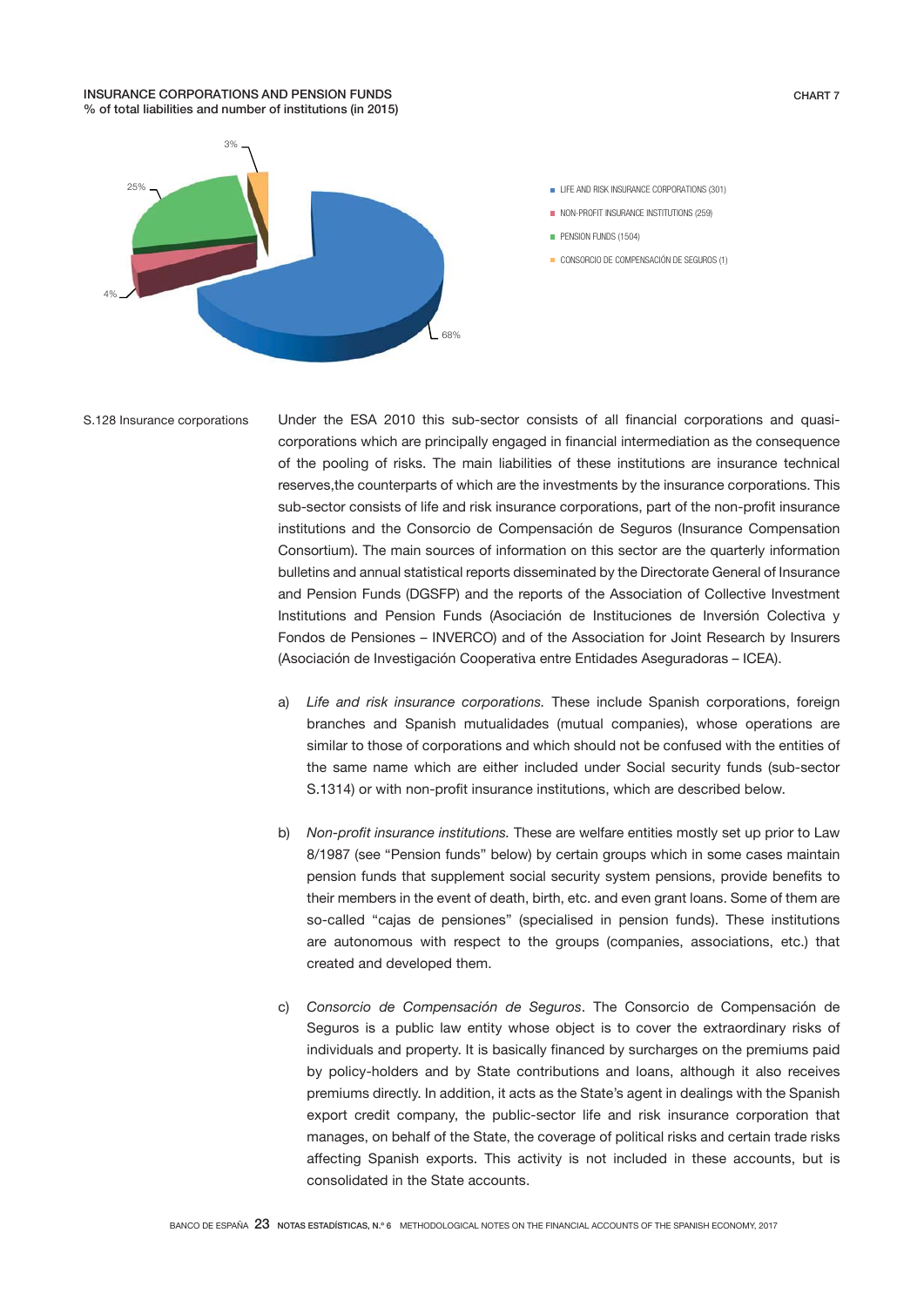Funds created under Law 8/1987 are considered to be pension funds. These funds, which are known as autonomous funds, fall under the control of the Directorate General of Insurance and Pension Funds. They are separate and independent from the assets of the institutions that promote them, do not have separate legal status and are formed by the resources assigned for previously established purposes in their corresponding pension schemes. The funds' management is entrusted to a management and depository institution, and they are monitored by a supervisory committee. Nonautonomous pension funds, i.e. pension funds set up by certain credit institutions and non-financial corporations by means of contributions to provision funds or internal reserves, are not included here. These funds figure in the liabilities of the sectors which formed them, where they are recorded as "insurance technical reserves or provisions" vis-à-vis the employees (households) entitled to claim them, until such time as they are transferred to autonomous pension funds. Also included in this sector are non-profit insurance institutions supervised by regional government whose activity is similar to that of the pension funds.

The ESA 2010 defines the general government sector as all the public institutional units engaged in non-market production (output that is mostly provided free, or at prices that are not economically significant) whose output is intended for individual and collective consumption, and mainly financed by compulsory payments made by units belonging to other sectors, and/or all institutional units principally engaged in the redistribution of national income and wealth. The general government sector is divided into four sub-sectors: central government, regional government, local government and social security funds. 6.2 GENERAL GOVERNMENT (S.13)

> The main statistical sources used in the compilation of the financial accounts of this sector are the following: the Ministry of Economic Affairs and Finance (mainly the National Audit Office (hereinafter IGAE by its Spanish abbreviation), and Directorate General of the Treasury and Financial Policy), Banco de España (Central Credit Register, Balance of Payments, Central Balance Sheet Data Office and financial statements sent by credit institutions) and Iberclear (for the public debt book-entry market).

- Comprises the State and all the entities and enterprises controlled by the State that do not comply with the ESA 2010 rules for consideration as market producers. Statecontrolled enterprises which are market producers are sectorised as financial or nonfinancial corporations. Also classified in this sub-sector are the Fund for the Acquisition of Financial Assets, which was created in 2008; the FROB (Fund for the Orderly Restructuring of the Banking Sector), set up in 2009; the Electricity Deficit Amortisation Fund (FADE), set up in 2010; and, since 2012, the Deposit Guarantee Scheme. The statistical sources used specifically in this sub-sector are IGAE, Directorate General of the Treasury and Financial Policy, CNMV and FROB. S.1311 Central government
- Included here are the management institutions of the regional (autonomous) governments and all the entities and enterprises controlled by regional governments which do not comply with the rules for consideration as market producers, including the universities. Also included are territorial health care services, comprising regional healthcare management entities and territorial social services, consisting of the entities which manage social welfare work in the autonomous regions. The main statistical sources are the Ministry of Finance, IGAE, securities markets and the Banco de España in respect of liabilities in the form of debt securities and loans. S.1312 Regional (autonomous) governments

### S.129 Pension funds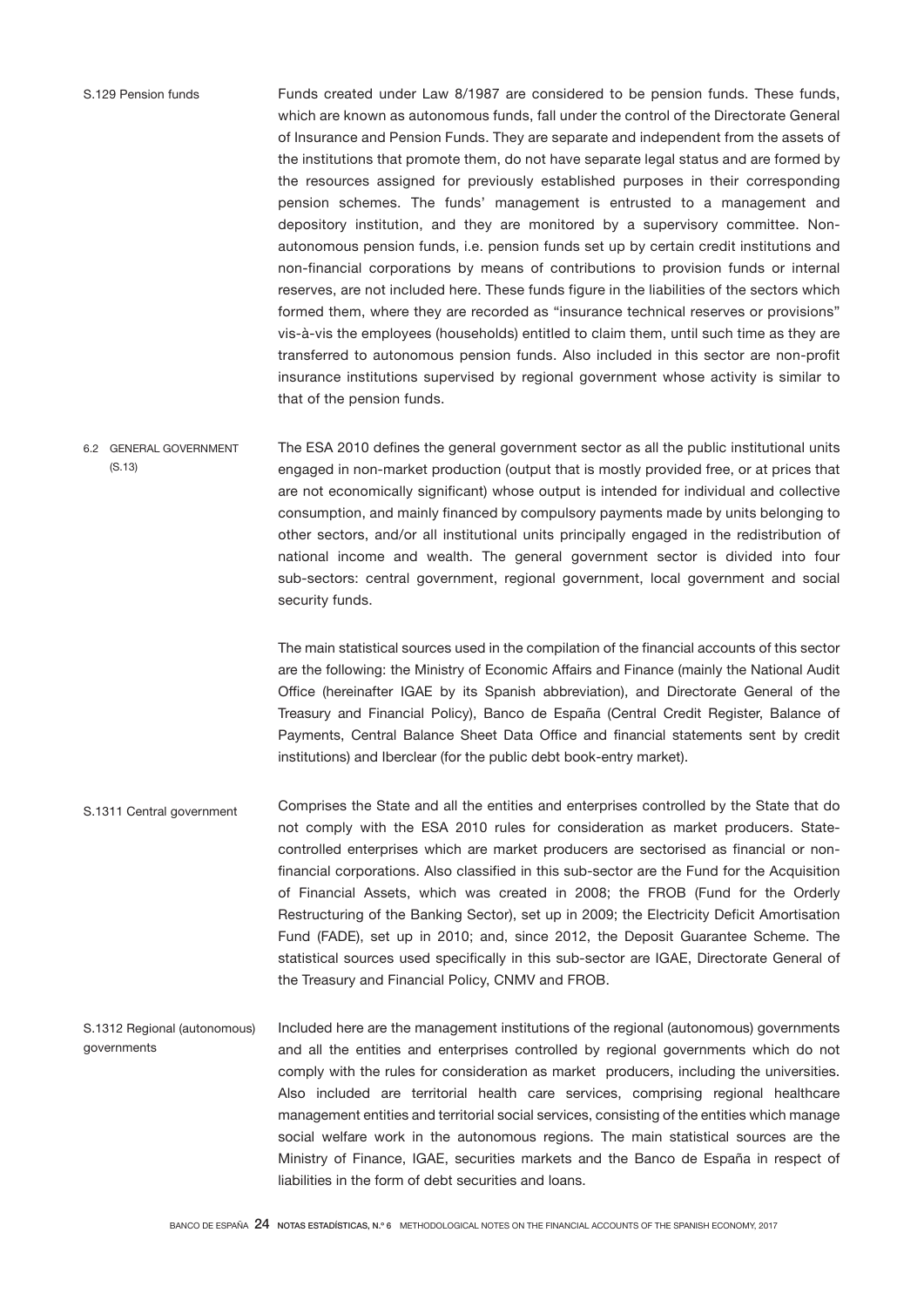### GENERAL GOVERNMENT % of total liabilities and number of institutions (in 2015)



CHART 8



- REGIONAL (AUTONOMOUS) GOVERNMENTS (17) AND 1,583 REGIONAL  $\mathbf{r}$ GOVERNMENT-CONTROLLED ENTERPRISES
- **LOCAL GOVERNMENT (16,169 ENTITIES)**
- SOCIAL SECURITY FUNDS (134)
- These comprise ordinary-regime provincial governments, the specific-status provincial governments of Álava, Guipúzcoa and Vizcaya, island authorities, municipalities, town and minor local authorities and the groupings to which these units belong, as well as Ceuta and Melilla. Also included here are all the entities and enterprises controlled by local government that do not comply with the rules for consideration as market producers. The main statistical sources are the following: the Ministry of Finance, IGAE, budgets and budget outturns of the local governments, securities markets and the Banco de España in respect of liabilities in the form of debt securities and loans. S.1313 Local government
- These comprise the General Treasury and other management entities (mutual insurance companies covering workplace accidents and occupational diseases within the Social Security System, the National Social Security Institute, the Institute for the Elderly and Social Services, the National Health Institute and the Naval Welfare Institute), as well as the National Public Employment Service and the Wage Guarantee Fund, even though the last two are central government agencies. They do not include territorial health care services, which, as indicated above, are classified in regional (autonomous) government. The main statistical sources are IGAE, Directorate General of Planning of the Social Security System, Social Security Audit Department, Social Security System General Treasury and National Public Employment Service. S.1314 Social security funds
- According to the ESA 2010, the non-financial corporations sector consists in public and private institutional units which are independent legal entities and market producers, and whose principal activity is the production of goods and non-financial services. This sector also comprises notional resident units, namely, those institutional units created artificially which include the activity conducted for a year or more by a unit that is resident in another country. These notional resident units are considered quasi-corporations. 6.3 OTHER RESIDENT SECTORS (S.11/S.14/S.15) S.11 Non-financial corporations

The institutional units forming part of the sector are as follows: i) private and public limited liability companies which are market producers principally engaged in the production of goods and non-financial services; ii) cooperatives and partnerships recognised as independent legal entities ; iii) public producers which are recognised as independent legal entities; iv) non-profit institutions or associations serving non-financial corporations, which are recognised as independent legal entities; y) head offices controlling a group of corporations which are market producers, where all or most of the subsidiaries controlled are non-financial corporations; vi) private and public quasi-corporations which are market producers engaged in the production of goods and non-financial services and, finally; vii)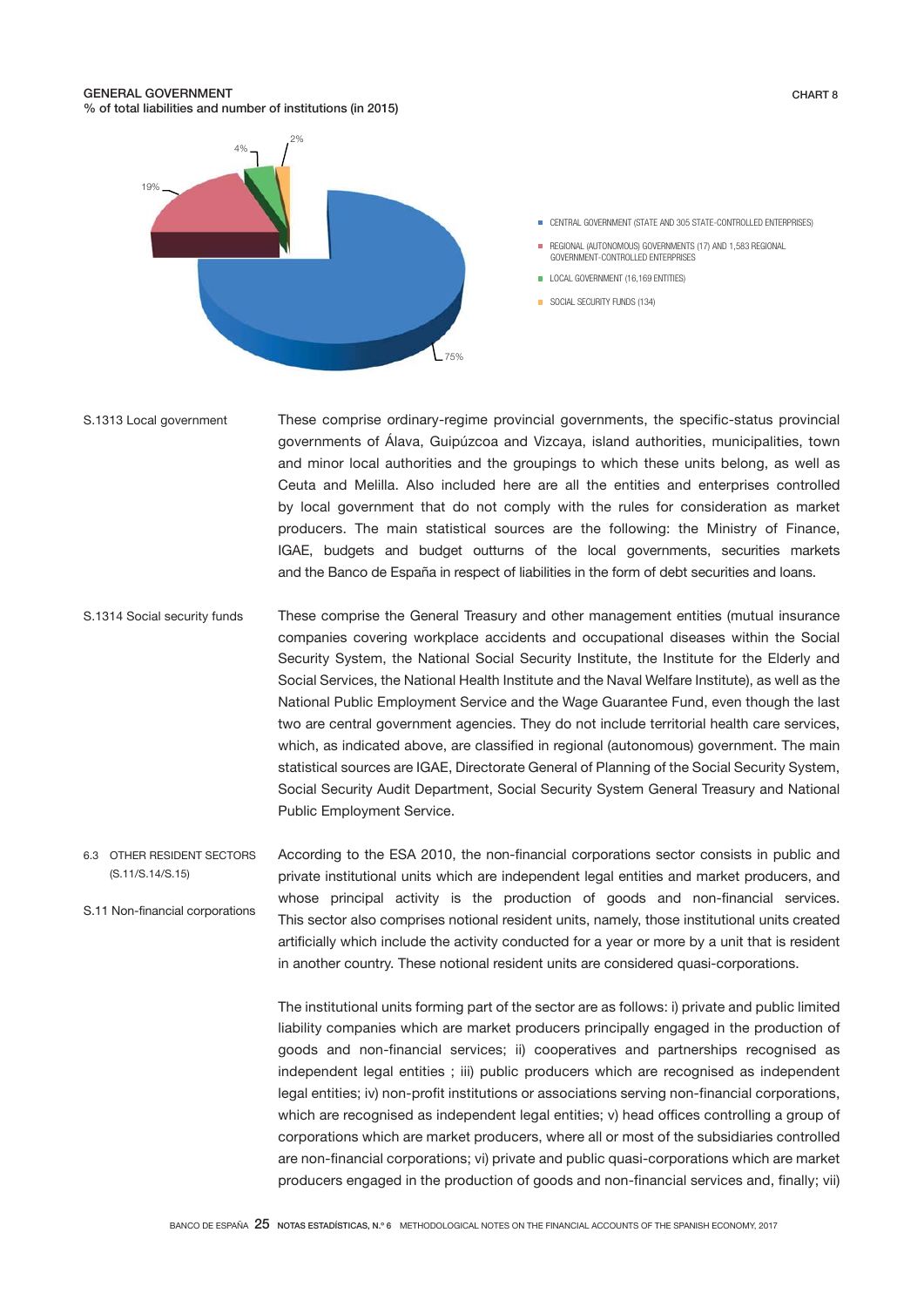by convention, market regulatory bodies whose exclusive or principal activity is to purchase, store and sell agricultural and food products [e.g. in Spain, the FEGA (State Agricultural Guarantee Fund) which has replaced the former FORPPA (Agricultural Price and Product Regulation Fund)].

In Spain, it is assumed that this definition is met by all non-financial corporations that use in their relations with credit institutions and the tax authorities a tax identification number beginning with a letter [A: sociedades anónimas (public limited companies), B: sociedades de responsabilidad limitada (private limited companies), etc.], except owners' associations and jointly held property (E, and H, respectively), which are classified under Households (S.14). Those enterprises controlled by general government which, despite their corporate legal nature, are not market producers (as defined by ESA 2010) are not included in this sector. Such corporations have been classified in the general government sector (S.13), as provided for in the aforementioned manual. Sole proprietor ships with legal personality, for example, single shareholder public limited companies (SAU by its Spanish abbreviation) or single shareholder private limited companies (SURL by its Spanish abbreviation) are classified as non-financial corporations, while sole proprietorships without legal personality are classified in the Households sector (S.14).

The main source of information from the non-financial corporations sector itself in the FASE is the Banco de España CBSO.<sup>12</sup> The information in two databases, namely the CBA (annual survey data) and the CBB (Mercantile Register data), which together cover nearly 50% of the GVA of the non-financial corporations sector of the national economy, is grossed up in order to estimate the aggregate balance sheets of all non-financial corporations. To do this, the corporations are assigned to different strata according to work force, economic sector and legal form, and adjustments are made to take into account the creation and destruction of corporations.

In relation to the financial accounts compilation, the information in the CBSO database is used basically to: i) estimate the value of government holdings of the capital of non-financial corporations; ii) compile the aggregate balance sheets for total non-financial corporations, which allows the structural ratios (between trade credit granted and received and bank credit) to be calculated and used to estimate and sectorise the volume of trade credit; iii) estimate the market price of unlisted shares from the present value of the expected profit of unlisted firms; iv) estimate inter-company loans; v) estimate cash holdings; and vi) estimate certain assets/liabilities vis-à-vis the households and NPISH sector (employee stock options, entitlements to non-pension benefits, etc.).

The previous paragraphs imply that the financial accounts of non-financial corporations have largely been drawn from sources outside the sector itself, although estimates of the financial accounts of the sector are available, compiled by the CBSO, following the criteria of the ESA 2010 rules and using direct sources, i.e. data provided by the non-financial corporations themselves. This is explained by the fact that in the process of integrating

<sup>12</sup> The Banco de España CBSO collects data directly from some approximately 10,000 corporations, most of which are large, and whose gross value added at factor cost (GVAfc) accounts for approximately 30% of estimated total GVA for all non-financial corporations. Also, the CBSO has set up a supplementary database of corporations, most of which are small and medium-sized, on the basis of the accounting statements which these have to file with the Mercantile Registries. This means the number of firms on which data are available varies from year to year. In 2014 the number of firms whose data were considered valid for analysis purposes was 600,000. Although accounting statements were received from more than 1,000,000 corporations, almost half failed to satisfy certain consistency tests.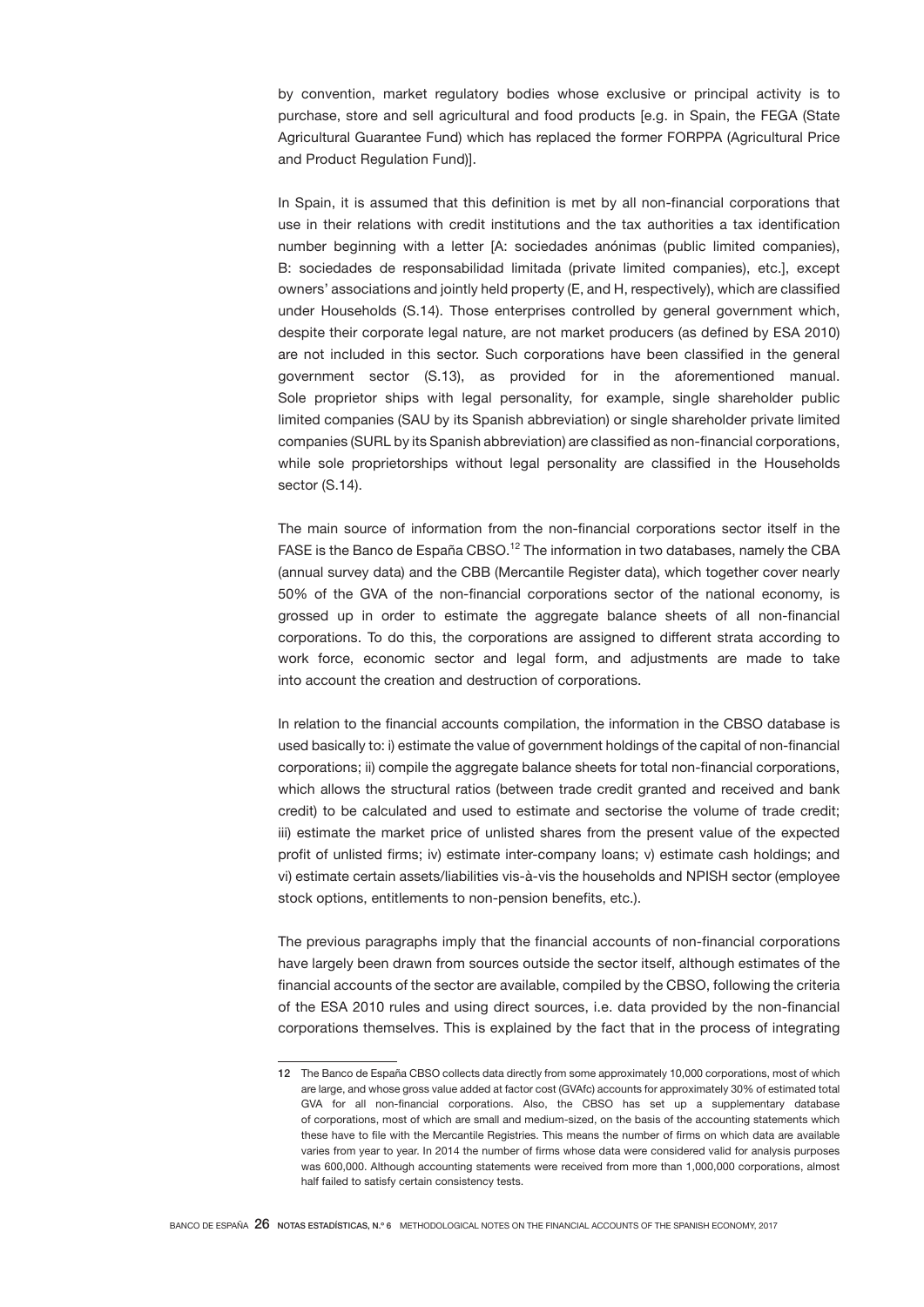the accounts of the non-financial corporations sector in the overall framework of the system, preference is given to certain counterparts obtained from alternative sources; for example, the information of financial institutions is taken as a source for the deposits of non-financial corporations with credit institutions and for the loans of credit institutions to nonfinancial corporations. However, it should be borne in mind that the financial accounts of this sector compiled by the CBSO are used as a final check of the structure, levels and trends of all the captions appearing in this publication.

The ESA 2010 defines this sector as comprising individuals or groups of individuals as consumers and possibly also as entrepreneurs producing market goods and non-financial services provided that, the production of goods and services is not performed by separate entities treated as quasi-corporations, in which case the latter would be classified under sector S.11 Non-financial corporations. This sector also includes individuals or groups of individuals as producers of goods and non-financial services for exclusively own final use. S.14 Households

> Specifically, this sector includes: i) individuals or groups of individuals whose principal function is consumption; ii) collective households, i.e. persons living permanently in institutions (retirement homes, prisons, religious orders, etc.); iii) sole proprietorships and unlimited liability companies owned by households (sole proprietorships, owners' associations without independent legal status, etc.); iv) individuals or groups of individuals that produce goods and services for exclusively own final use; and v) NPISHs which do not have independent legal status.

> In Spain, the practical application of this definition in the FASE involves including in this group individuals and groups of individuals which in their relations with credit institutions and the tax authorities use as their tax identification number (NIF) their national identity card number (DNI) followed by a letter and those which use a NIF beginning with the letters E and H (owners' associations and jointly held property, respectively).

> The accounts of the households sector are based on information from the other sectors in which households are the counterpart sector and on financial market information, so there is no information source which can be considered to emanate from the sector itself in this connection.

The ESA 2010 defines these as non-profit institutions which are separate legal entities, which serve households and which are private non-market producers. As mentioned in the previous section, when these institutions are not recognised as separate legal entities, they are included in the households sector because the transactions carried out by the two sectors cannot be distinguished. If they do not serve households, they must be classified as non-financial corporations or financial corporations, as appropriate. NPISHs which are non-market producers and controlled by general government are classified in this sector. S.15 Non-profit institutions serving households

> Non-profit institutions operating under market conditions that principally engage in the production of goods and non-financial or financial services will be classified in sector S.11 Non-financial corporations or S.12 Financial corporations, respectively.

> The NPISHs sector comprises trade unions, professional, scientific, religious, recreational and cultural associations, social, recreational and sports clubs, etc. and charities and relief or aid associations.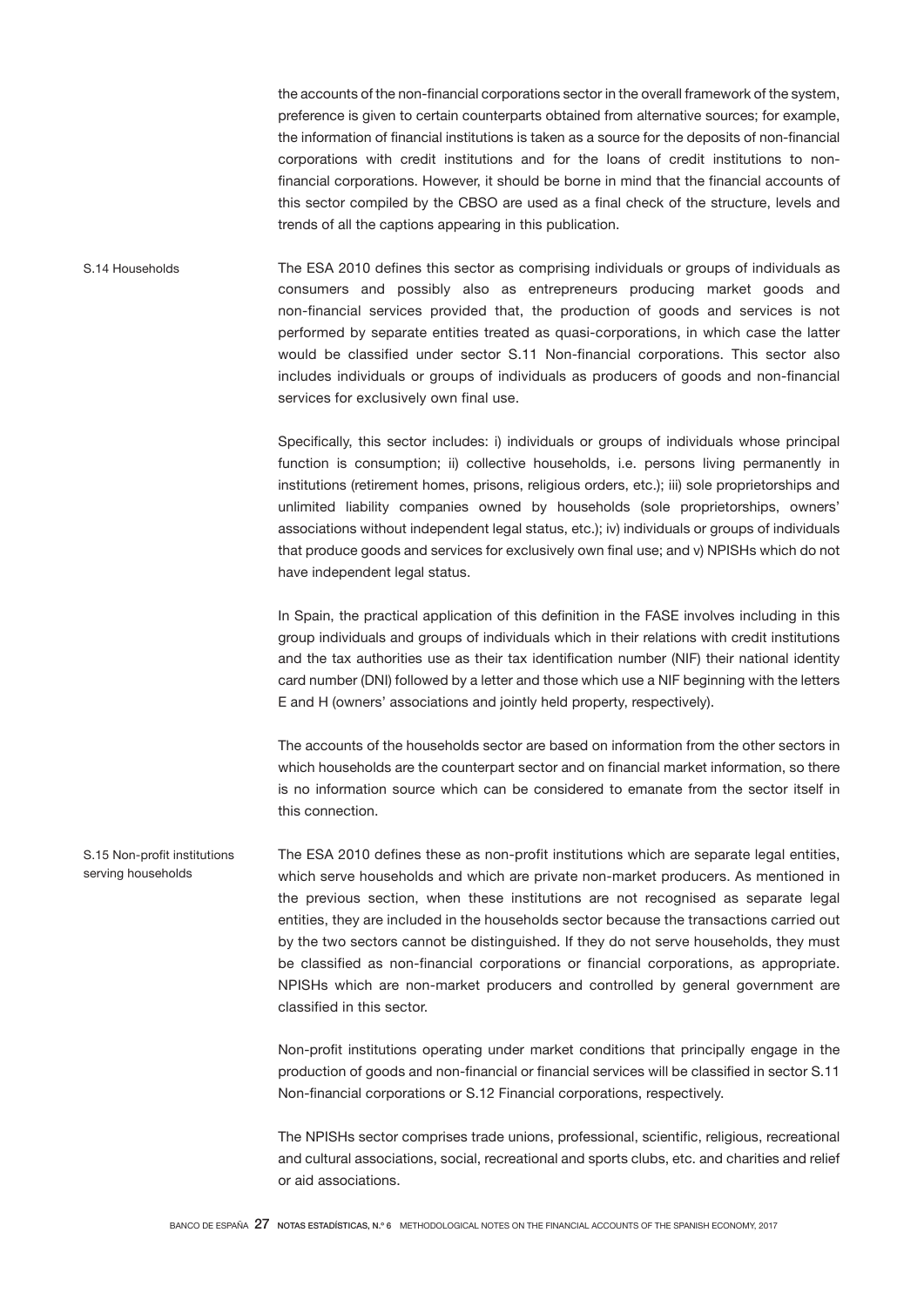NET LIABILITIES OF THE SPANISH ECONOMY TO THE REST OF THE WORLD Resident sectors as % of total (in 2015)



The main resources of this sector, apart from those derived from occasional sales, are derived from voluntary contributions in cash or in kind by households, from payments made by general government (provided that they are not controlled and mainly financed by general government as, if they are, they will be included in this latter sector), and from property income. If occasional sales cover more than 50% of their costs of production, the NPISHs in question must be sectorised as non-financial or financial corporations, as the case may be.

The main information sources used to compile the accounts of the NPISHs sector are external to the sector: information on deposits and loans comes from the accounting statements of financial corporations and the composition of their securities holdings is determined from securities market information.

This sector covers the transactions and positions between resident and non-resident units. An institutional unit is considered to be resident if its centre of economic interest is located in the economic territory of Spain, i.e. the geographical territory administered by the government of Spain in which people, goods and capital circulate freely, including the islands which are subject to the same central, fiscal and monetary authorities as the continental territory, its territorial enclaves (embassies, consulates, etc.), free zones, national air-space and territorial waters). An institutional unit has its centre of economic interest in Spain if there exists some location within the economic territory (dwelling, production plant or other establishment) where the unit engages in economic activities and transactions on a significant scale, either indefinitely or over period of more than one year. Any institutional unit not meeting these requirements would be included in the rest of the world sector, the transactions and positions of which are only recorded in the financial accounts when the counterpart is a resident unit. In the case of Spain, the economic territory includes all the islands and non-mainland enclaves which are part of the Kingdom of Spain. 6.4 REST OF THE WORLD (S.2)

> The main sources of information originating from this sector are the international investment position and the financial account of the balance of payments. Therefore, the sources of these two statistics are also sources of the FASE (see Annex 4).

In accordance with the ESA 2010 methodology, the financial instruments circulating in the economy are classified in financial asset categories on the basis of their legal characteristics and degree of liquidity. The application of these criteria to the Spanish economy is set out in Table 2. 7 Financial asset categories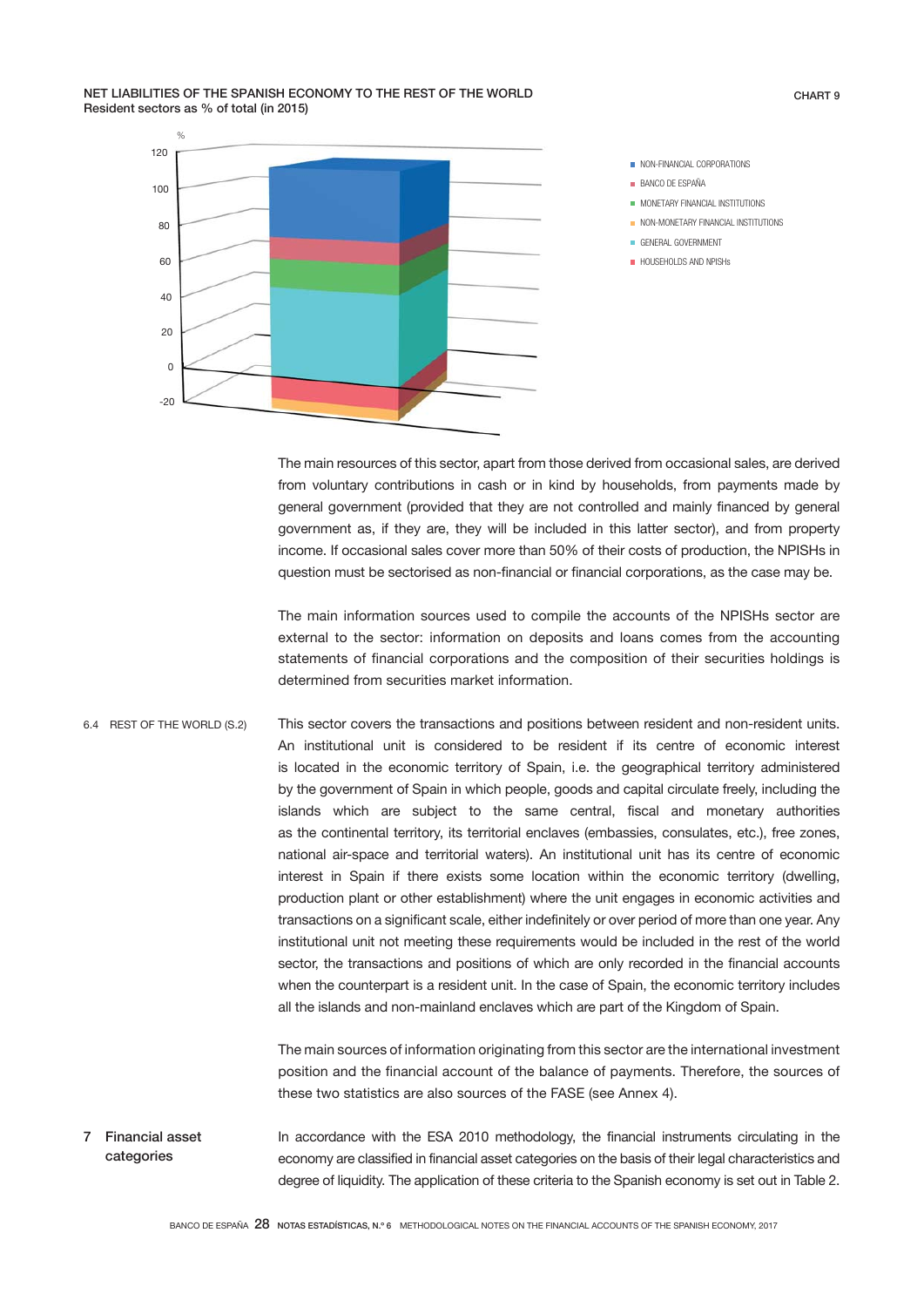# CLASSIFICATION OF FINANCIAL INSTRUMENTS IN FASE TABLE 2

|                                                                     |                       | ESA 2010 Categories                                                            | Main financial instruments included                                                                                                                                                                                                                                                                                                                                                                                                                          |
|---------------------------------------------------------------------|-----------------------|--------------------------------------------------------------------------------|--------------------------------------------------------------------------------------------------------------------------------------------------------------------------------------------------------------------------------------------------------------------------------------------------------------------------------------------------------------------------------------------------------------------------------------------------------------|
| 1 Monetary gold and                                                 |                       | 1.1 Monetary gold                                                              | Gold of the Banco de España and the Treasury.                                                                                                                                                                                                                                                                                                                                                                                                                |
| <b>SDRs</b>                                                         |                       | 1.2 Special drawing rights (SDRs)                                              | SDRs allocated and acquired from other central banks.                                                                                                                                                                                                                                                                                                                                                                                                        |
| 2 Currency and deposits 2.1 Currency                                |                       |                                                                                | Banknotes and coins. Including residents' holdings of euro issued by<br>Eurosystem NCBs other than the Banco de España.                                                                                                                                                                                                                                                                                                                                      |
|                                                                     |                       | 2.2 Transferable deposits                                                      | Overnight deposits and savings deposits (in the latter case, since 2005).                                                                                                                                                                                                                                                                                                                                                                                    |
|                                                                     |                       | 2.9 Other deposits                                                             | Interbank deposits and funding received in securitisation transactions,<br>savings deposits (until 2005), time accounts, structured deposits, MFIs'<br>repos, special covered bonds and accounts held abroad. In addition, the<br>counterpart of the assets transferred and the positions vis-à-vis the<br>European Central Bank and International Monetary Fund are included.                                                                               |
| 3 Debt securities                                                   |                       | 3.1 Short-term securities                                                      | Treasury bills. Commercial paper at up to one year issued by general<br>government, financial corporations and non-financial corporations                                                                                                                                                                                                                                                                                                                    |
|                                                                     |                       | 3.2 Long-term securities                                                       | Medium and long-term public debt. Commercial paper at more than one<br>year and bonds issued by financial corporations and non-financial<br>corporations and securities issued by non-residents that are held by<br>residents.                                                                                                                                                                                                                               |
| 4 Loans                                                             |                       | 4.1 Short-term loans                                                           | Loans from resident credit institutions to resident and non-resident                                                                                                                                                                                                                                                                                                                                                                                         |
|                                                                     |                       | 4.2 Long-term loans                                                            | sectors, loans from non-residents to resident sectors and loans between<br>non-financial sectors and from the latter to non-resident sectors. Non-MFIs'<br>repos and purchases of assets by financial corporations from non-financial<br>corporations under repos. Non-interbank transfers of private assets,<br>general government loans to public corporations, Development Fund loans,<br>issues of non-marketable securities and liabilities to the IMF. |
| 5 Equity and investment 5.1.1 Listed shares<br>fund shares or units |                       |                                                                                | Shares of financial corporations (except investment companies) and<br>non-financial corporations listed on domestic and foreign markets.                                                                                                                                                                                                                                                                                                                     |
|                                                                     | 5.1.2 Unlisted shares |                                                                                | Unquoted shares of financial and non-financial corporations.                                                                                                                                                                                                                                                                                                                                                                                                 |
|                                                                     |                       | 5.1.9 Other equity                                                             | Capital of companies and public bodies that do not have the legal status of<br>a public limited company, capital contributions to branches (of non-residents<br>in Spain and of residents in Spain abroad), non-residents' real-estate<br>investments, investments in the capital of international organisations and<br>contributions from deposit guarantee funds to the FROB.                                                                              |
|                                                                     |                       | 5.2 Investment fund shares or units                                            | Shares or units in capital-market and real-estate investment funds or<br>companies.                                                                                                                                                                                                                                                                                                                                                                          |
| 6 Insurance, pension<br>and standardised<br>quarantee schemes       |                       | 6.1 Non-life insurance technical reserves                                      | Non-life technical provisions of life and risk insurance corporations and<br>non-profit insurance corporations. Including reinsurance.                                                                                                                                                                                                                                                                                                                       |
|                                                                     |                       |                                                                                | 6.2 Life insurance and annuity entitlements Technical life provisions of life and risk insurance.                                                                                                                                                                                                                                                                                                                                                            |
|                                                                     |                       | 6.3 Pension fund claims                                                        | Reserves and funds set aside for the payment of pensions by non-profit<br>insurance corporations and pension funds and under group insurance<br>contracts. Also included are the funds set aside for the payment of benefits<br>other than pensions and pension fund entitlements vis-à-vis pension<br>managers.                                                                                                                                             |
| 7/8 Other<br>assets/liabilities                                     |                       | 7 Financial derivatives                                                        | Includes option, futures and similar instruments, and (since 2005) interest-<br>rate swaps. Also included are employee stock options.                                                                                                                                                                                                                                                                                                                        |
|                                                                     |                       | 8.1 Trade credits and advances                                                 | Client/supplier accounts and the like of non-financial corporations (and<br>counterpart sectors).                                                                                                                                                                                                                                                                                                                                                            |
|                                                                     |                       | 8.9 Other accounts receivable/payable,<br>excluding trade credits and advances | Diverse accounts receivable/payable, interest accrued on deposits/loans<br>and pending receipt/payment, outstanding transactions between financial<br>corporations and between general government bodies, outstanding taxes<br>and contributions.                                                                                                                                                                                                            |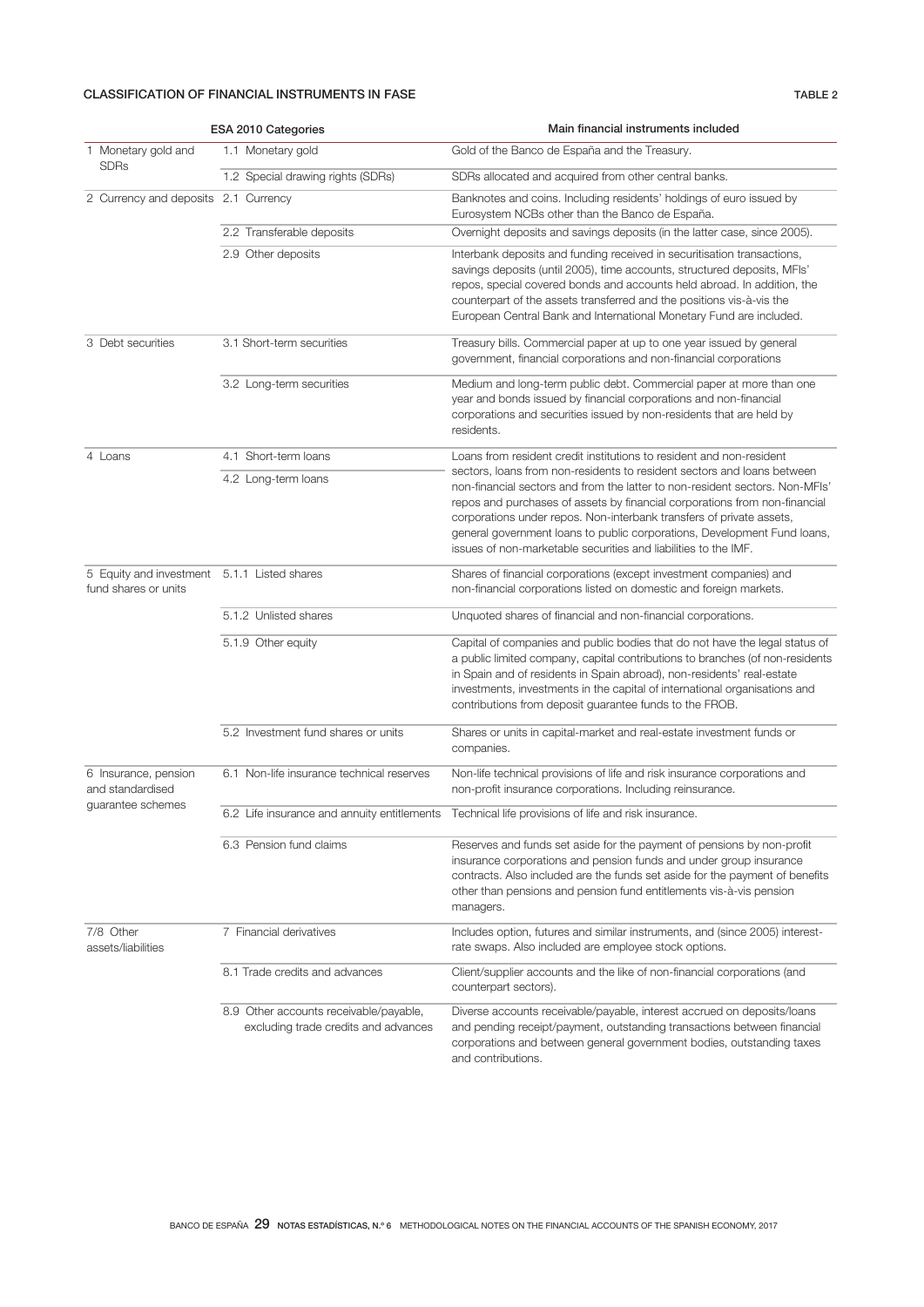Similarly, the ESA 2010 establishes homogeneous valuation methods for the financial assets in financial balance sheets and in transactions accounts, which are applicable in all institutional sectors and to financial instruments both when they are financial assets and when they are liabilities.<sup>13</sup> As a result of this homogeneity the system of accounts has a high degree of internal consistency, leaving aside particular compilation problems that may exist. As a general principle financial assets are valued in the financial balance sheets at current prices, which is either their nominal value or, in the case of instruments traded on markets, their market value. At the same time, as a general rule, transactions with financial assets are recorded at their transaction value, i.e. the value at which the specific transactions have been carried out.

In addition to the balances of financial assets and the corresponding transactions, the FASE include other financial flows among the residents of the Spanish economy and between the latter and residents of the rest of the world. These other flows are changes in the value of the financial assets and liabilities that appear in the balance sheets of the various agents that do not arise from transactions, such as changes in asset prices (revaluations), accounting reclassifications, changes in the sector in which institutional units are classified, etc.

Table 3 sets out the general criteria by which the main captions of the system are valued following the criteria stated above. Annex 5 at the end of these notes describes in detail

## VALUATION OF THE MAIN CATEGORIES OF THE SYSTEM TABLE 3

|                                                            | Financial balance sheet                                                                                                        | Financial transactions account                                                                                                                                                                             |
|------------------------------------------------------------|--------------------------------------------------------------------------------------------------------------------------------|------------------------------------------------------------------------------------------------------------------------------------------------------------------------------------------------------------|
| 1 Monetary gold and SDRs                                   | Market value.                                                                                                                  | Amount of the transactions.                                                                                                                                                                                |
| 2 Currency and deposits                                    | Face value (currency) or<br>nominal value (deposits)                                                                           | Difference between balances, excluding<br>revaluations and changes in volume.                                                                                                                              |
| 3 Debt securities                                          | Market value (including interest accrued<br>during the period).                                                                | Value of the transactions. The interest accrued less the<br>interest paid is treated as if it were re-invested in the<br>financial instrument.                                                             |
| 4 Loans                                                    | Principal of the debt.                                                                                                         | Difference between balances, excluding revaluations and<br>changes in volume                                                                                                                               |
| 5 Equity and investment fund shares or units               |                                                                                                                                |                                                                                                                                                                                                            |
| 5.11 Listed shares                                         |                                                                                                                                |                                                                                                                                                                                                            |
| Investment fund shares<br>5.2<br>or units                  | Market value.                                                                                                                  | Value of the transactions.                                                                                                                                                                                 |
| 5.12 Unlisted shares                                       | Estimation of the market value based on<br>the valuation of listed shares and accounting<br>information on the unlisted shares | Value of the transactions.                                                                                                                                                                                 |
| 5.13 Other equity                                          | Book value of own funds.                                                                                                       | Net contributions of funds.                                                                                                                                                                                |
| 6 Insurance, pension and<br>standardised guarantee schemes | Current value of future payment commitments in<br>accordance with the technical provisions and funds<br>set aside.             | Premiums and net contributions including the investment<br>income.                                                                                                                                         |
| Financial derivatives<br>7                                 | Market value.                                                                                                                  | Value of the transactions. The difference between the<br>market value of the underlying assets and the strike price<br>when the financial derivative is liquidated is considered<br>the transaction value. |
| 8 Other accounts<br>receivable/payable                     | Nominal value on the balance sheet                                                                                             | Difference between balances.                                                                                                                                                                               |

13 All financial assets are liabilities from the standpoint of the issuer/debtor. Moreover, all liabilities are, by definition, financial, while there are non-financial assets (the capital stock of the various sectors that is not reflected in the financial accounts). The net financial assets (also called net financial wealth) of each institutional grouping represent the difference between financial assets and liabilities.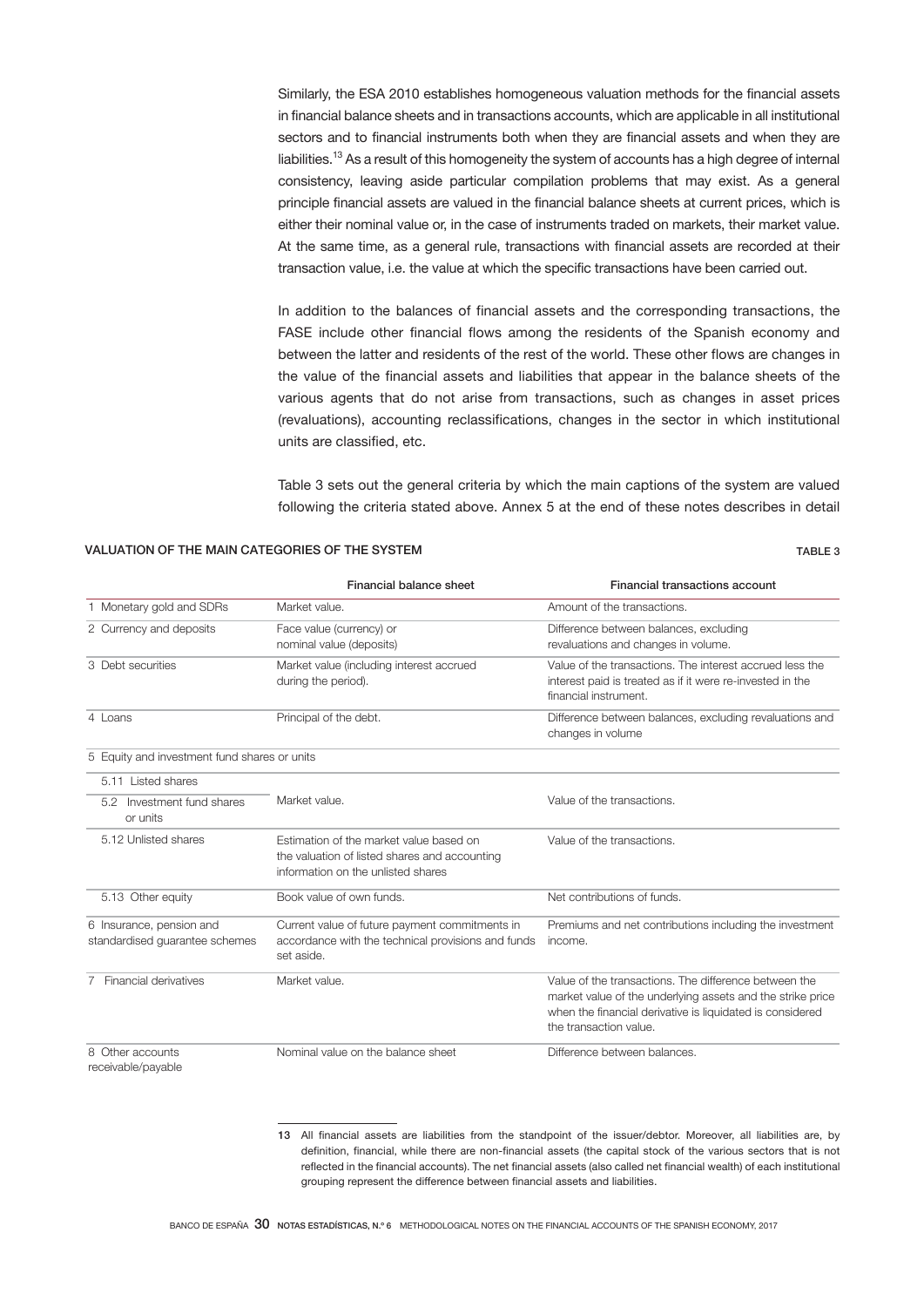the application of these criteria in the case of securities captions. Finally, it should be noted that the basic accounting information or administrative registers are not always strictly compiled in accordance with the method mentioned, so that sometimes adjustments have to be made to maintain the system's consistency.

This caption includes monetary gold, which is that held by the Banco de España (and, in the past, also the Treasury) as international reserve assets, and SDRs, which are international reserve assets created by the IMF and assigned to its members to enable them to raise their international holdings of cash and cash equivalents. 7.1 GOLD AND SPECIAL DRAWING RIGHTS

> *Monetary gold* includes the gold held by the Banco de España. It comprises both gold bullion and gold accounts. Monetary gold is the only financial asset for which there is no counterpart sector and, consequently, in principle acquisitions and sales of monetary gold are recorded as an increase/decrease of the Banco de España's financial assets and its counterpart is a decrease/increase of the rest of the world's financial assets. By convention, in order to maintain the consistency of the system, in the FASE monetary gold is considered a financial asset of the Banco de España and a negative financial asset of the rest of the world sector.

> Financial transactions with monetary gold are only recorded where they are performed between monetary authorities. When monetary authorities undertake transactions in gold with counterparts other than other monetary authorities, the latter are recorded as non-financial transactions and then the non-monetary gold is reclassified as monetary gold (or vice versa) in the other changes in volume account.

> The FASE show that the Banco de España sold monetary gold to holders other than other monetary authorities in 2005, 2006 and 2007. This demonetisation of monetary gold is recorded in the other changes in volume account.

> *Special drawing rights* (SDRs). They are international reserve assets created by the IMF and assigned to its members to enable them to raise their international holdings of cash and cash equivalents. SDR holdings represent unconditional rights to obtain currency or other reserve assets from other IMF member countries and, consequently, they are considered a collective liability of that group of countries.

> Unlike the previous ESA 95, SDRs created through allocations and extinguished through cancellations are considered transactions and are recorded in the financial transactions account. The SDR holdings of monetary authorities arising from allocations made by the IMF and acquisitions from other countries are considered a financial asset vis-à-vis the rest of the world. Additionally, the amount of the SDRs allocated as a liability vis-à-vis the rest of the world is recorded under the liabilities of monetary authorities. The IMF sets the value of the SDRs on a daily basis and they are valued in the monetary authority's balance sheet at the market exchange rate prevailing at that time.

> The SDRs held by the Banco de España increased in August and September 2009 as a result of new allocations by the IMF.

This caption is broken down into currency, transferable deposits and other deposits. It is valued in the financial balance sheets at the nominal amount, i.e. not including accrued interest, which is recorded, as permitted by the ESA 2010, as "Other accounts receivable/ payable". Deposits denominated in foreign currency are recorded in euro at the exchange 7.2 CURRENCY AND DEPOSITS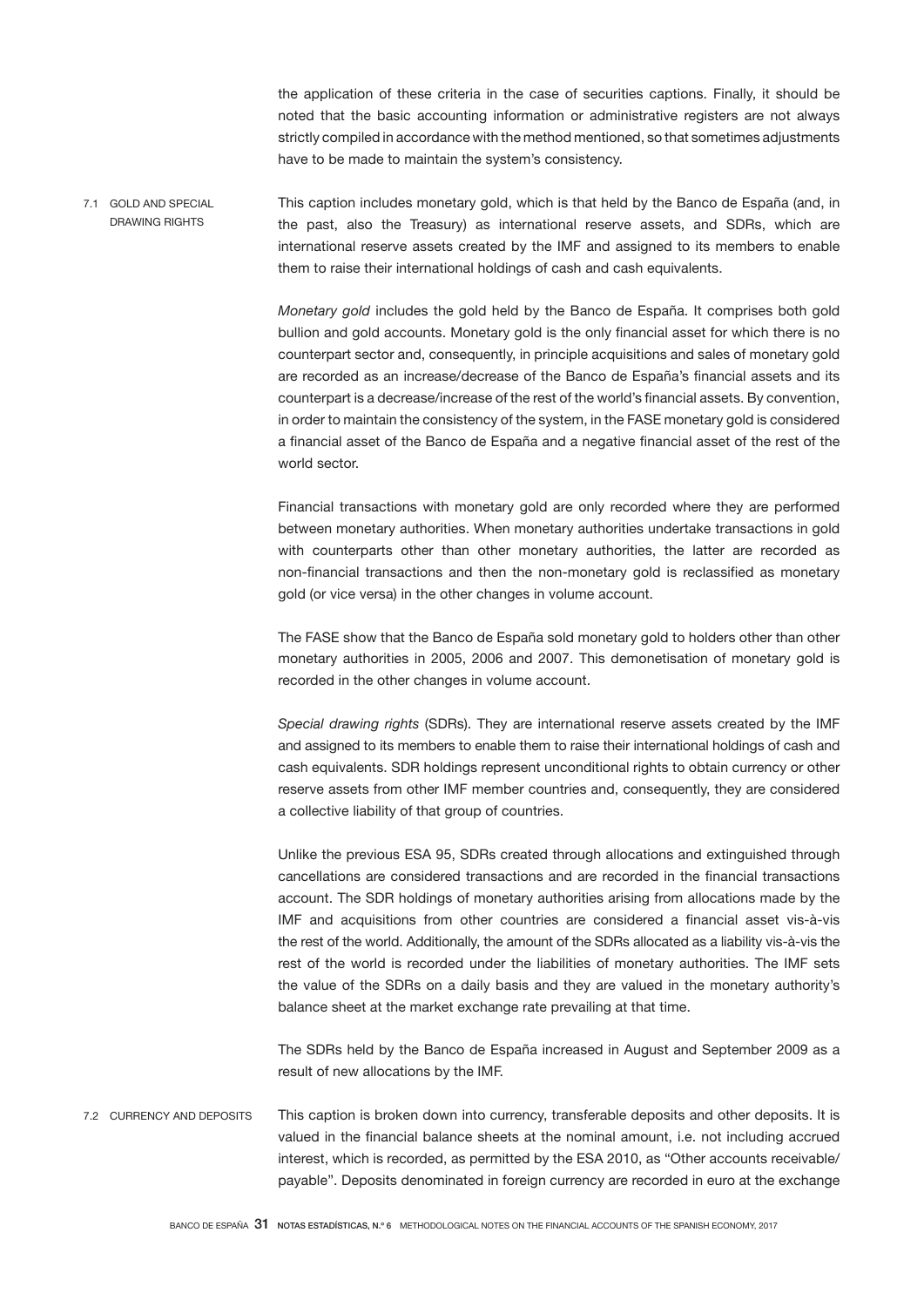rate prevailing at the end of the period. Financial transactions are calculated based on the difference between financial balance sheets at the end and beginning of the period, adjusted for the changes in exchange rates and other changes in volume; they are recorded, therefore, at the exchange rate at which the deposit is placed or closed.

*Currency*. It comprises the banknotes put into circulation by the national central bank, the coins issued by the State and resident sector holdings of currency issued by the monetary authorities of other countries. The amount of coins issued by the State is recorded as a liability of central government vis-à-vis the Banco de España under the heading 2.2 Other deposits and the latter, in turn, records this amount under the heading 2.1 Currency, together with banknotes.

Until the FASE for 2002, it was considered that the cash put into circulation by the Banco de España and the State coincided, after deduction of the holdings of financial corporations, with the cash holdings of the non-financial resident sectors of the Spanish economy (nonfinancial corporations, households and NPISHs, and general government). In other words, neither the holdings of pesetas of the rest of the world nor the holdings of foreign banknotes and coins of non-financial resident sectors were considered significant. Hence the amount of banknotes and coins recorded in the Banco de España's liabilities agreed with the banknotes and coins in the hands of resident non-financial sectors.

Since the euro cash changeover at the beginning of 2002, the currency included in the liabilities of the Banco de España is the proportional part of the total issued by the Eurosystem, assigned to it according to its share in the capital of the ECB, which was 8.8409% at end-2015. The difference between this amount and that actually put into circulation by the Banco de España is recorded as an asset/liability arising from transactions with the Eurosystem (the counterpart is the rest of the world), in caption 2.2 Other deposits. This amount represents transactions involving cash which the Banco de España puts into or withdraws from circulation on behalf of other euro area NCBs. Therefore, when this amount results in "excess" currency put into circulation by the Banco de España with respect to that corresponding to its participating interest in the ECB, it means that part of the currency held by Spanish residents has actually been issued by other NCBs. For this reason a claim of nonfinancial resident sectors (the holders of the currency) on the rest of the world is recorded in this caption. This claim on the rest of the world is the counterpart of the related liability of the Banco de España mentioned above. The reasoning naturally runs in the opposite direction when the currency put into circulation by the Banco de España is less than in proportion to its participating interest in the ECB, and the opposite entries would be made in the accounts.

As regards the non-financial sectors' holdings of banknotes and coins, since 2002 the amount in euro area countries is estimated on a harmonised basis by all Eurosystem members under ECB coordination. The procedure consists of dividing up, by country, the total amount of euro issued by all the Eurosystem central banks, after deducting the amounts estimated to be held by non-euro area residents, thereby avoiding the inconsistencies that could arise for the area as a whole if each country were to make its own estimates. This procedure allows account to be taken of the available national evidence that may be provided by each NCB.

In the case of Spain, the holdings of the non-financial resident sectors consist of the part relating to the currency put into circulation by the Banco de España recorded in its balance sheet plus the estimated net inflow of euro-denominated banknotes as a result of movements of tourists and other travellers, due to cross-border purchases and also inward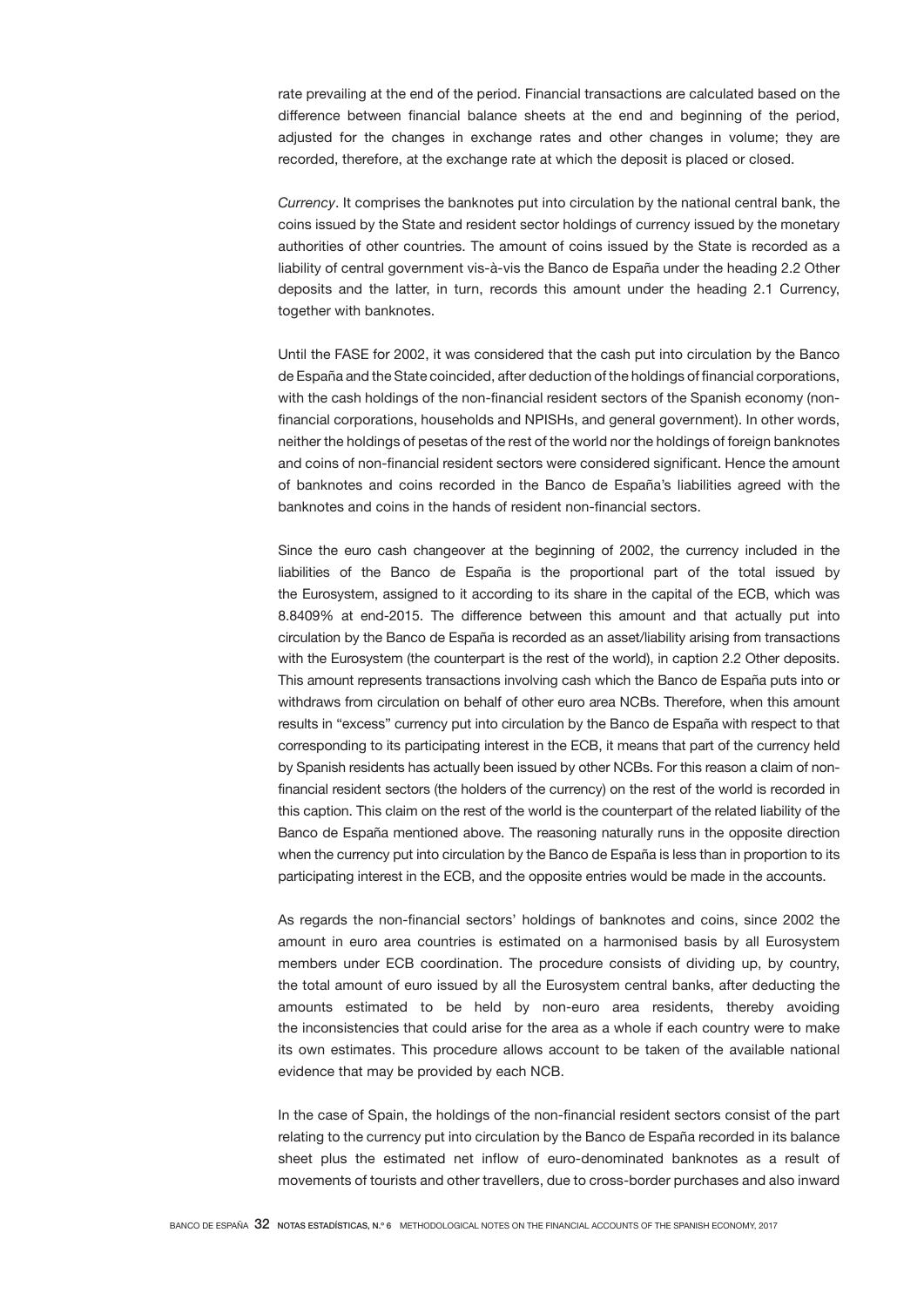and outward foreign investment, mainly in deposits. These movements of banknotes also give rise to a claim on other NCBs additional to that mentioned in the paragraph above. The amount of the cross-border movements of banknotes is estimated from an analysis of the seasonal behaviour of currency in circulation, particularly, in relation to the euro area as a whole and of tourism-related transactions.

In short, the difference between the currency holdings of the financial and non-financial resident sectors and the currency issued and included under the Banco de España's liabilities shows the currency issued by other NCBs held by resident sectors and, therefore, a financial claim on the rest of the world. Where resident sectors' currency holdings are lower than the currency issued and recorded under the Banco de España's liabilities, that shows a portion of the currency issued by the latter is held by non-residents and, therefore, represents a liability vis-à-vis the rest of the world.

In summary, the amount of currency put into circulation by the Banco de España is recorded in the currency caption as a liability (for the amount corresponding to its share in the capital of the ECB) and in caption 2.2 Other deposits as an asset/liability (for the difference between the previous amount and the total cash put into circulation by the Banco de España). The banknotes held by the non-financial sectors are in any event recorded in the caption currency as a financial asset. The difference between the caption currency in the liabilities of the Banco de España and that in the assets of the non-financial resident sectors is calculated as a net asset/liability of the rest of the world in caption 2.2 Transferable deposits. This net asset/liability of the rest of the world includes the difference between the currency put into circulation by the Banco de España and the amount thereof corresponding to the key and, in addition, the net inflow into Spain of banknotes.

*Transferable deposits*. This heading includes those deposits deemed transferable, i.e. they are immediately convertible into cash or transferable by means of cheques or other means with no significant restrictions or penalties. Specifically, they include overnight deposits in euro and in other currencies held by resident sectors, except credit institutions, with resident and non-resident credit institutions and those held by non-residents with resident credit institutions. The term "transferable", applied to deposits, refers to the fact that they are drawable without notice, and not to their possible negotiability. Since June 2005 transferable deposits include savings deposits.

*Other deposits*. Included here are deposits with financial corporations which are not considered to be transferable, namely: interbank transactions of all kinds, in euro and in other currencies, except those included as transferable deposits; Banco de España certificates (Ministerial Order of 21.2.1990); monetary financial institutions' repos; time, reciprocal and other accounts; transferable interbank deposits (TIDs);14 residents' deposits with resident credit institutions; savings deposits (until May 2005) and time deposits (including asset participation certificates); structured deposits; general government revenue-collection accounts; and special registered covered bonds and other deposits arising from financing received in asset securitisation transactions recorded on the balance sheet. Also included are miscellaneous deposits among resident sectors; other financial claims on the IMF; the equivalent value in ECU of the central US dollar and gold reserves deposited with the EMI/ ECB (to December 1998); positions vis-à-vis the Eurosystem of the central reserves transferred to the ECB; the TARGET payment settlement system and euro banknotes put

<sup>14</sup> TID transferability refers to the fact that the deposit plus the interest initially contracted between the deposit bank of the TID and the depositor can be subject to successive transfers, either on the same date they are made, or else on any date before their maturity.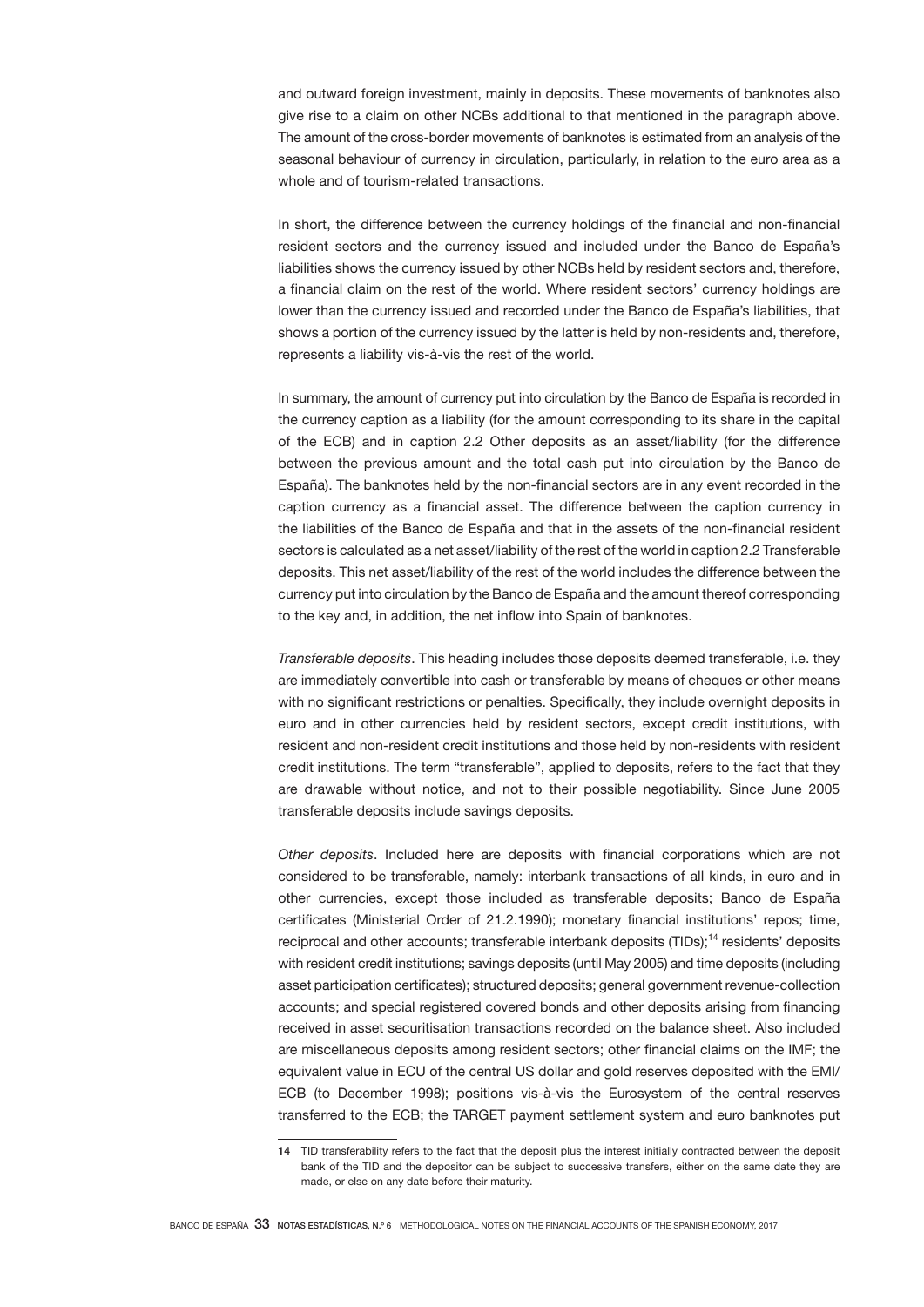into circulation (see heading 7.2.a Currency) and residents' deposits with non-resident credit institutions.

This category comprises bearer financial instruments, usually traded on secondary markets or able to be settled on the market, and that confer to the holders no rights over the issuing institutional unit. A distinction is made between short and long term debt securities. 7.3 DEBT SECURITIES

> *Short-term debt securities*. Securities whose original maturity is one year or less. They comprise securities issued by monetary financial institutions, other financial intermediaries (e.g. securitisation promissory notes); general government (e.g. Treasury bills issued for up to one year); and non-financial corporations (commercial paper, negotiable bills, corporate promissory notes, etc.)

> *Long-term debt securities*. Securities whose original maturity is usually more than one year. They comprise securities issued by financial corporations under any name: asset-backed, ordinary, subordinated and mortgage bonds and notes. Included here are preference shares not entitling the holder to the liquidation value of the issuer; medium-and long-term public debt (general government issues, including medium-term notes and 18-month treasury bills); bonds of non-financial corporations; and bonds issued by non-residents and held by residents, including the external assets of the Banco de España in the form of securities.

> *Time period allocation and criteria for calculation of interest on financial transactions in debt securities*. In accordance with the ESA 2010, the accrual principle is applied. The application of this principle when recording interest in non-financial transactions accounts affects financial transactions accounts, since it means that the accrued interest payable must also be included in the financial transactions. This recording of interest in the financial account is, in the case of securities captions, done in the instrument generating the interest itself. Accordingly, accrued interest is treated as if it were re-invested in the same instrument from which it stems, the amount of such accrued interest being recorded as an issuance of securities, with disinvestment from the related instrument at the time of payment of the interest (which is included in the accounts as a redemption of securities equal to the interest paid). The ESA 2010 establishes precisely the accrual criterion for the recording of interest and sets out specifically the "debtor principle", whereby the interest accrual is obtained from the return on the issue of the securities, as the procedure for the allocation of interest accrued on marketable securities issued by general government. Although other procedures may be applied such as the allocation of interest using the creditor or market criterion, the debtor principle was also applied in estimating the interest accrued for other issuing sectors and in estimating the interest accrued for the portfolios of all resident and non-resident sectors.

> The debtor principle has been followed in the compilation of the FASE for the following reasons: a) it is considered the best interpretation of the references made in the ESA 2010 to the interest accrual criterion; b) it is the alternative adopted by Eurostat in its *Manual on Government Deficit and Debt. Implementation of ESA 2010 - 2014 edition*; and c) it is consistent with the recording of interest on the general government deficit in the notifications of the Protocol applicable in the excessive deficit procedure.15 The SNA 2008

<sup>15</sup> Note that the application of the creditor principle is equivalent to accepting that the budget deficit changes when market interest rates change, irrespective of public debt issuance policy. In the case of the debtor principle (which is that applied in the FASE), the deficit is only affected as and when the interest set at the time of issuance accrues.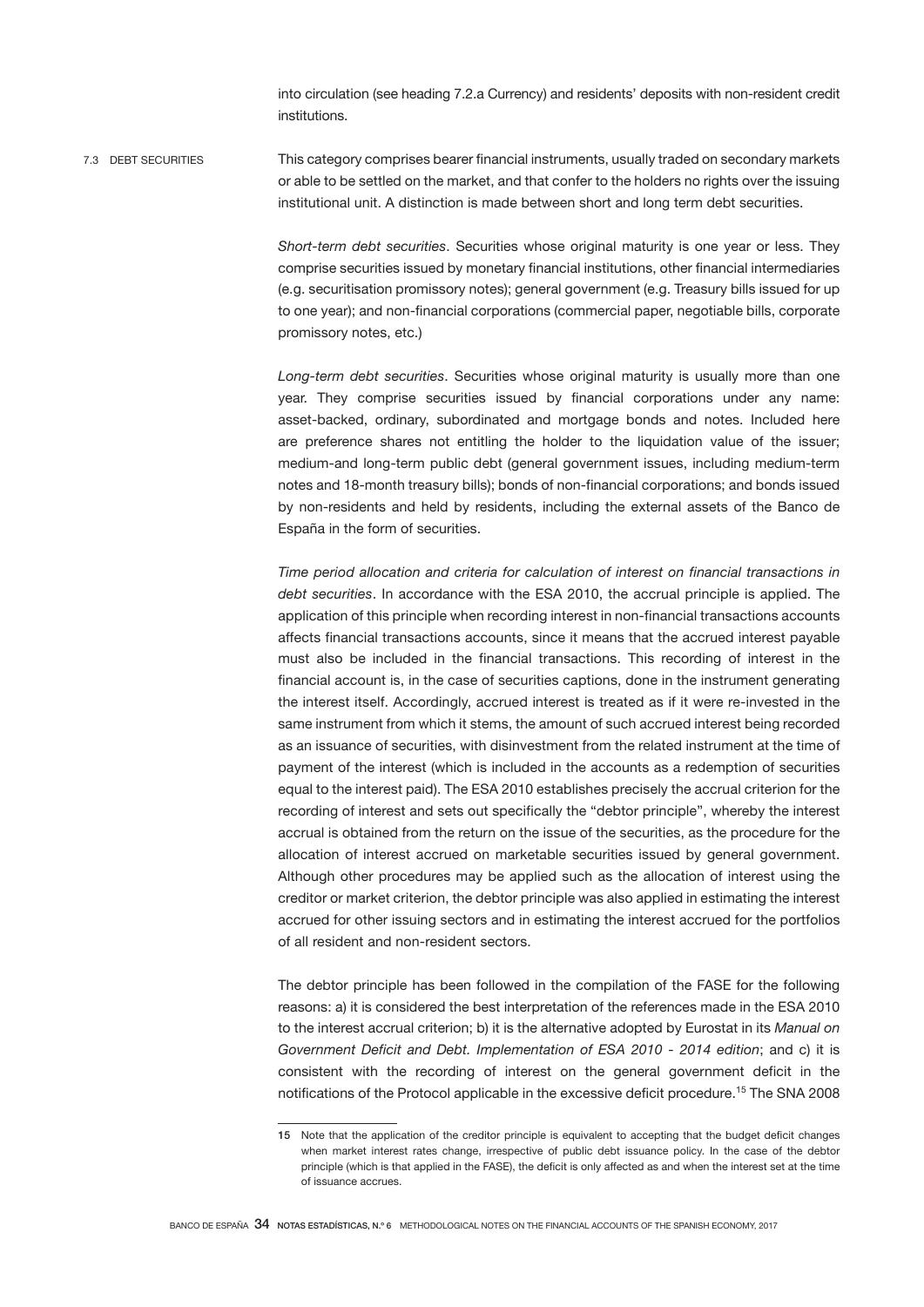also adopts the debtor principle as the procedure for recording accruals. Also, the Decision of 14 October 2002 of the Inter-Secretariat Working Group on National Accounts (the highest authority on the subject, in which Eurostat, the IMF, the OECD, the United Nations and the World Bank participate), endorses the adoption of the debtor principle over the alternatives and was approved by the UN Statistical Commission in January 2003. Regarding financial balance sheets, the outstanding stock of securities is recorded at market prices, with accrued interest outstanding being precisely one of the components of market price.

*Valuation at market prices.* ESA 2010 methodology establishes the general criterion that financial balance sheets or stocks of financial assets and liabilities be valued at market prices. The valuation methods used for the main instruments included under the caption debt securities are discussed below. Obviously, these valuations are identical for a financial instrument insofar as it is a financial asset and insofar as it is a liability. Nonetheless, since the availability of sufficiently detailed information differs for securities issues and portfolios, the FASE compilation process calls for the adoption of certain portfolio adjustment criteria such that the total portfolios of the sectors as a whole are consistent with the total securities issued.

Outstanding stocks of instruments with a high degree of liquidity (e.g. State issues) have been valued at market prices using market quotations. In the case of monetary financial institutions, their zero-coupon issues have been valued by adding the amount of accrued interest payable to the actual issue value. For securities issued by non-financial corporations with illiquid markets and other agents issuing unlisted securities other than shares, market value has been calculated using the data on issues of similar characteristics to those of securities traded on liquid markets. These estimates have been calculated both for zero-coupon bonds and for other issues.

Financial transactions have been obtained as the difference between issuance and redemptions at their respective issue and redemption prices. Accrued interest has been added in the case of issues at a discount, and interest accrued less interest paid in the case of other issues.

The loans captions cover the financial assets created when creditors lend funds to debtors, whether directly or through an agent and whether or not backed by a non-negotiable document. The highest amounts correspond to loans granted by financial corporations, primarily monetary financial institutions, whether resident or non-resident, to the other sectors of the Spanish economy and, where appropriate, to the rest of the world. This caption also includes inter-company loans between non-financial corporations, or between these corporations and the rest of the world, but not commercial loans, which are normally recorded in corporations' accounting balance sheets under customers, suppliers and similar and which, in the System of National Accounts, are classified under the caption trade credits and advances.

> This caption is valued in the financial balance sheets at the nominal amount, i.e. not including unpaid accrued interest, which, as permitted by the ESA 2010 (p. 5242), is recorded in "Other accounts receivable/payable". Loans denominated in foreign currency are recorded in euro at the exchange rate prevailing at the end of the period. As regards transactions, the differences between the financial balance sheets are adjusted for the changes in exchange rates, the transactions being recorded at the exchange rate at which the loan is granted or settled, and for any other changes in volume.

7.4 LOANS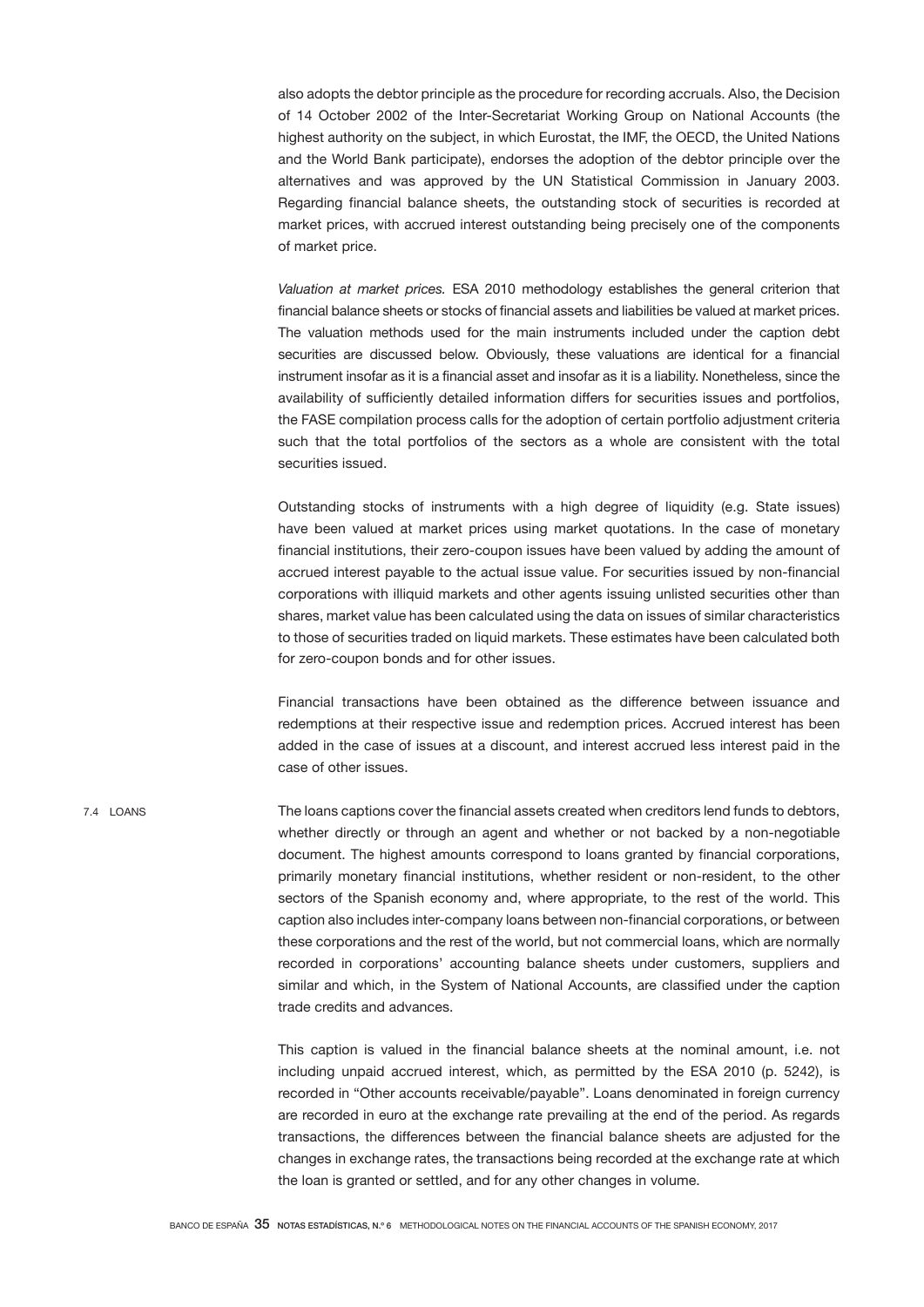*Short-term loans.* These include loans in euro and in other currencies for up to one year granted by financial corporations to resident and non-resident sectors, by non-residents to resident sectors and by non-financial resident sectors to non-residents. Also included under this caption are non-interbank transfers of private short-term assets and non-monetary financial institutions' repos.

*Long-term loans.* These include: loans in euro and in other currencies for more than one year granted by financial corporations to resident and non-resident sectors; long-term loans by non-residents to resident sectors and by resident sectors to non-residents; loans by the State or other general government bodies to other public entities; loans from the Development Fund (FAD) granted by the State to the rest of the world; the loan by the State to the Hellenic Republic via the Hellenic Republic Support Fund; financing between (resident and non-resident) related enterprises; liabilities of the country to the IMF (use of loans granted by the IMF); non-negotiable debt (July 1984 Rumasa debt repaid in 1996, 1991 special debt issue repaid in 1997); issues of securities of the Deposit Guarantee Fund (repaid in 1997) which were only negotiable between credit institutions and the Banco de España; non-interbank transfers of private assets in which credit institutions transfer them, with all their risks and rights, to other sectors; and inter-company loans (interest-bearing loans between non-financial corporations). Trade credits are not included because they have their own specific caption (see Section 7.8).

Equity and investment fund shares or units (AF.5) are defined as financial instruments that represent claims on the residual value, after other claims have been met, of the units, the corporations or quasi-corporations, funds, etc. that issued the shares or units. They generally entitle the holders to a share in the profits of the issuer, and to a share in their net assets in the event of liquidation. Also included here are certain hybrid financial instruments such as the cuotas participativas (non-voting equity units) issued by the Spanish savings banks, but not preference bonds, which are classified under the caption debt securities. They are classified into two sub-categories: F.51 equity and F.52 investment fund shares or units. 7.5 EQUITY AND INVESTMENT FUND SHARES OR UNITS

> *F.51 Equity.* Equity is a claim on the residual value of a corporation (after all other claims have been met) which is usually evidenced by shares, stocks, participations, certificates or similar documents, all of which may be considered synonymous. The equity category comprises the following sub-categories:

> *F.511 Listed shares*. Equity in corporations in the form of negotiable securities listed on a recognised stock exchange or on other secondary markets, excluding investment company shares.

> *F.512 Unlisted shares.* Equity in corporations in the form of negotiable securities which are not listed on a recognised stock exchange or on other secondary markets, excluding investment company shares.

> *F.519 Other equity*. Included under this caption are: the capital of non-financial corporations which do not have the legal status of a public limited company, (the equity subscribed by unlimited partners, the equity in limited liability companies whose owners are partners and not shareholders, the capital invested in ordinary or limited partnerships recognised as independent legal entities and the capital invested in cooperative societies recognised as independent legal entities); the equity of general government in the capital of public corporations which are not public limited companies; the State's holding in the capital of the Banco de España and in that of the ICO (Official Credit Institute); State and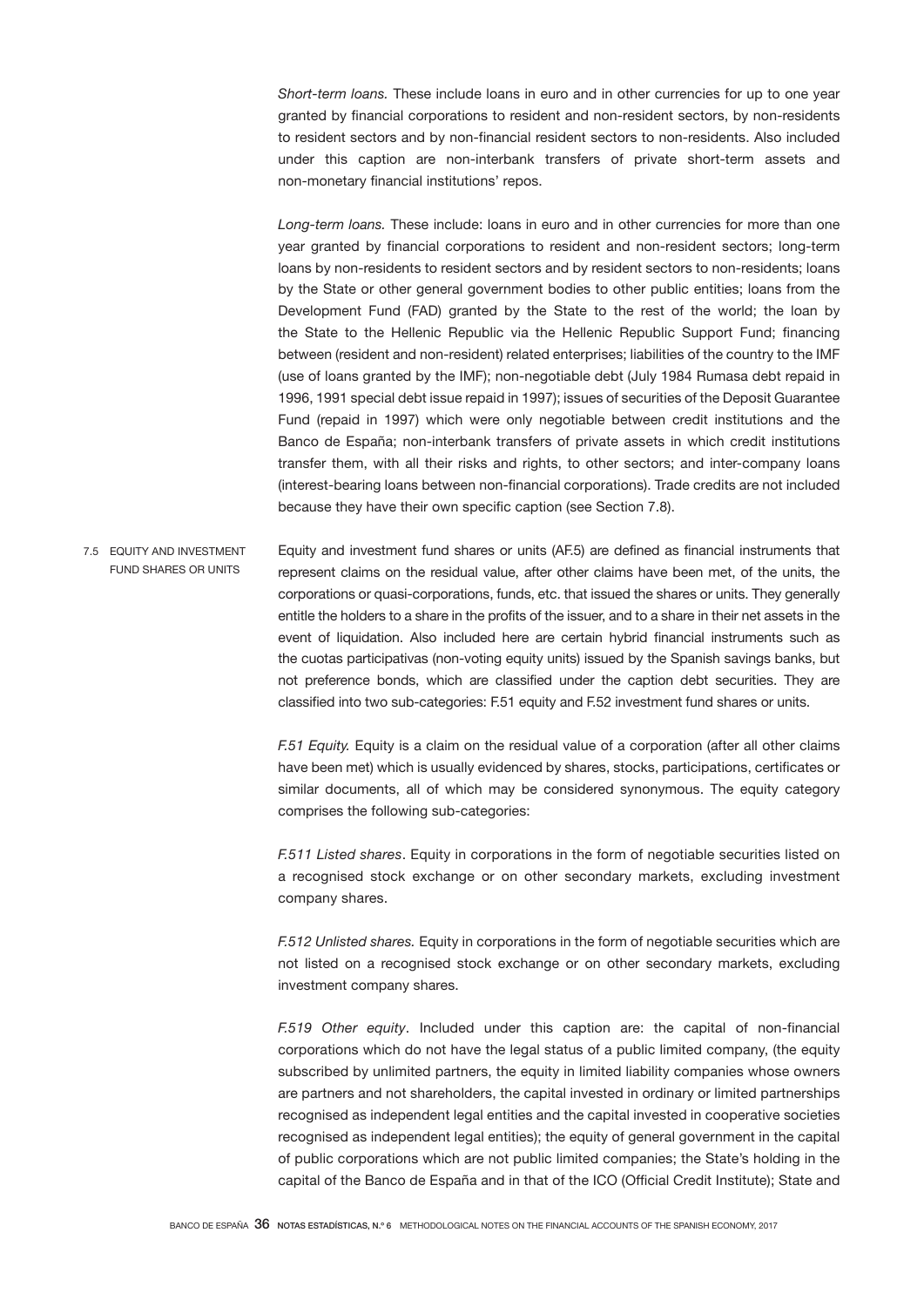Banco de España investments in international and supranational organisations (with the exception of the IMF), even if these are legally constituted as corporations with share capital (e.g. the European Investment Bank); contributions to the ECB; capital invested in financial and non-financial quasi-corporations; the financial claims that non-resident units have against notional resident units and vice versa; and real-estate investments of non-residents (insofar as these are acquired by a notional resident unit and financed by the issuance of equity vis-à-vis non-residents); and, similarly, the real-estate investments abroad of residents.

*F.52 Investment fund shares or units*. Investment fund shares or units include both the units, if the funds are a trust, and shares, if the funds have a corporate structure, issued by collective investment undertakings through which investors pool funds for investment in financial and/ or non-financial assets. Investment fund shares or units are subdivided into: F.521 Money market fund shares or units and F.522 Non-money market fund shares or units.

*Valuation at market prices.* The ESA 2010 establishes generally that a particular caption in the balance sheet should be valued as if it were being acquired on the date to which the balance sheet relates (paragraph 7.33). To meet this requirement, the ESA 2010 sets out the following principles: a) listed shares are valued at their market prices, b) unlisted shares are valued with reference to the valuation of listed shares, taking into account the difference between these types of shares (basically their liquidity) and the net worth accumulated over the life of the corporation and its branch of business should be considered; c) as for other equity, quasi-corporations' other equity is valued according to their own funds, and d) investment fund shares or units are valued at prevailing market prices and, if they are not listed, at their redemption value.

In view of the characteristics of the stock markets and of the entities making up the institutional sectors and sub-sectors of the Spanish economy, the most appropriate valuation methods in the FASE for unlisted shares (AF.512) are, depending on the case at hand, specifically:

- a) the value of listed shares,
- b) the value of own funds or
- c) discounting forecast profits by applying an appropriate market price to earnings ratio to the smoothed recent earnings of the institutional unit.

*Valuations applied.* Listed shares are valued at the price of the same security on the stock market since this price is observable. The listed shares of non-financial corporations, banks and other financial intermediaries are included in this group.

For unlisted shares, the valuation of listed shares in the same sector has been taken as a reference (method a), provided that the corporations whose shares are listed are representative of such sector. When unlisted shares are significantly representative (e.g. in the case of banks), their market value has been estimated by applying the capitalisation/ own funds ratio of listed shares to the own funds of unlisted shares. When they are not significantly representative (which is the most frequent case with non-financial corporations), in that, as indicated below, it is estimated that the value of this group of companies depends less on own funds and more on the elements implicit in the discount factor applicable to future profits, the discount rate implicit in the valuation of listed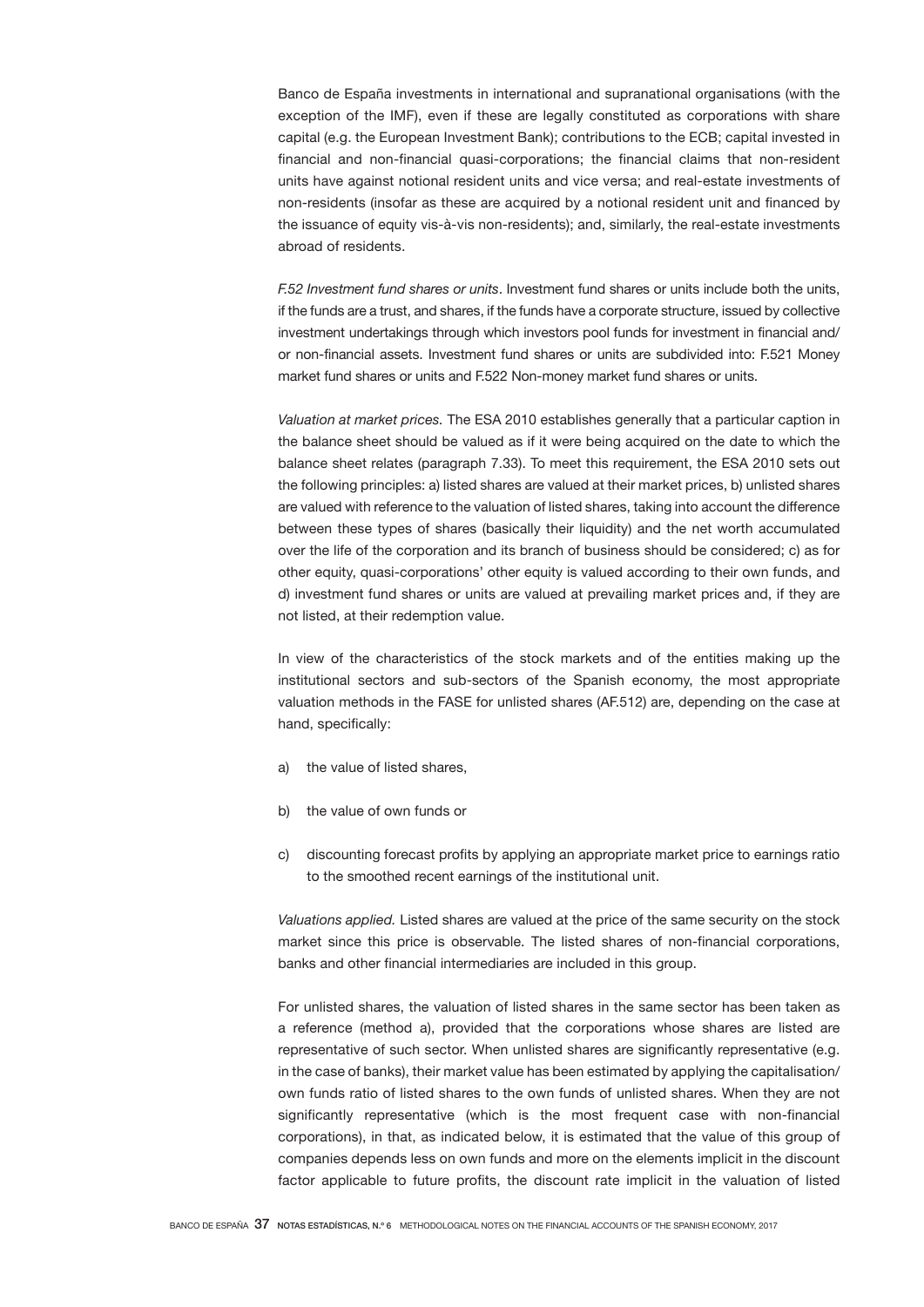shares has been used as a reference to estimate the market value of unlisted shares, to which an illiquidity premium has been added (method c). The discount rate has been calculated: i) using as reference the shares of non-financial corporations listed on the continuous market, so that the set of reference securities is as broad as possible; ii) one discount rate has been calculated for the electricity sector and another for all other nonfinancial corporations, owing to the specific circumstances of the electricity utilities; and iii) the median discount rate obtained is taken as reference, instead of the average one, so as to correct the large-firm bias. In the case of unlisted non-financial corporations, the aforementioned discount rate is applied to the total public limited companies available in the Banco de España's Central Balance Sheet Data Office databases. The accounting information on their historical profits is the proxy used to estimate the current value of future profits. This method is considered to be better tailored to the Spanish stock market, in which a low number of securities explains a high percentage of stock market capitalisation.16 Given the particular nature of insurance corporations, their unlisted shares have been valued at the value of own funds or book value. This valuation criterion has also been followed for the unlisted shares of other financial corporations. Other equity (F.519) is also valued at the value of the issuer's own funds.

The units issued by investment funds are valued by direct application of the observed prices, at their redemption value.

*Special cases.* This group includes:

- a) Although at end-2015 there were only four entities with the legal form of savings banks, until the Spanish financial system was restructured these entities played an important role in financial intermediation. The own funds of these entities are not recorded as shares in the FASE (recording them as such would require these securities to be assigned to the portfolio of a specific institutional grouping). Nor are they included under any other liability caption, meaning that they appear in the net worth of the savings banks themselves, in the form of non-financial assets and net financial assets. This is also the case of the deposit guarantee funds and, until it was included in the Consorcio de Compensación de Seguros (Insurance Compensation Consortium), of the Comisión Liquidadora de Entidades Aseguradoras (Insurance Undertakings Settlement Commission).
- b) The unlisted shares of loss-making non-financial corporations that post a discounted value of their expected profits below their paid-up registered capital, which are recorded at the value of their paid-up capital.
- c) Foreign direct investment in unlisted Spanish non-financial corporations, estimated at book value following the methodological criteria laid down in the Balance of Payments Manual and in the OECD Benchmark Definition of Foreign Direct Investment (valued until 2004 by the procedure of cumulative balance of payments flows, including reinvested earnings).<sup>17</sup>

<sup>16</sup> In 2015 there were some 1,240,000 non-financial corporations in Spain, of which approximately 83,000 were public limited companies, of which 144 were listed. The 24 non-financial corporations included in the IBEX 35 at end-2015 accounted for 84% of the total market capitalisation of non-financial corporations. At the same date, three securities alone accounted for 43% of the total market capitalisation of non-financial corporations.

<sup>17</sup> Unlisted shares issued by non-financial corporations are estimated from Central Balance Sheet Data Office data by a valuation method based on the discounting of ordinary net profit, except the portion relating to foreign direct investment (FDI), which is valued at the value of own funds.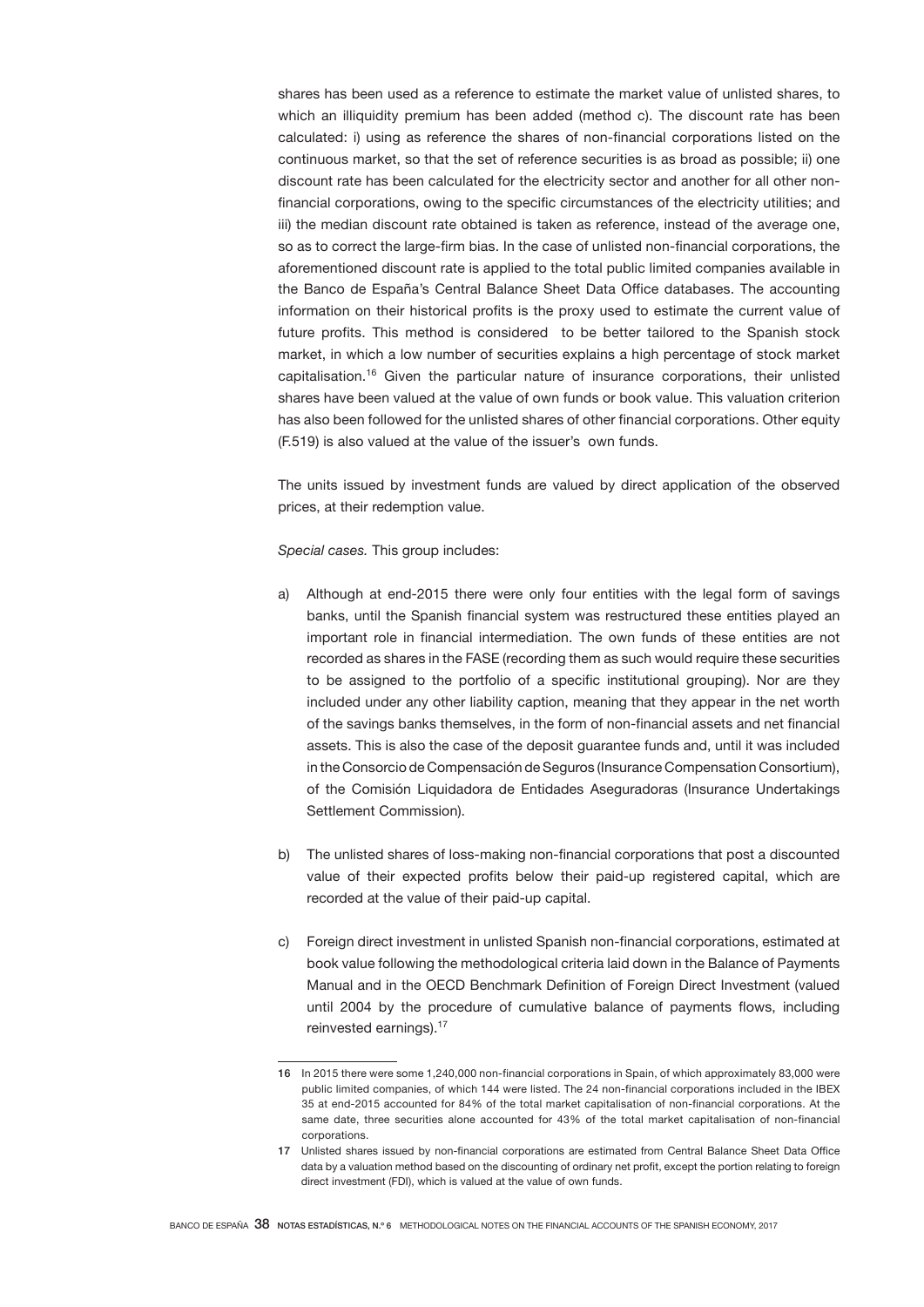- d) Foreign direct investment in unlisted Spanish banks, which has also been estimated by book value.
- e) Other equity issued by any institutional grouping whose own funds are lower than the paid-up registered capital, which is recorded at the value of the paid-up capital.<sup>18</sup>

The data on *financial transactions for the period (issues)* are calculated on the basis of the information on net contributions of funds from various sources. These provide full data for listed corporations and an estimate for contributions of funds for unlisted ones and other equity. Also, the information available on mergers and takeovers is used to estimate reductions in capital and their valuation. The data on other changes in balance sheet accounts (revaluation and other changes in volume) for all shares and other equity in investment funds shares or units are obtained by taking the difference between the change in positions (balance sheet) and the financial transactions.

*Outstanding assets (portfolios) and net asset acquisitions.* From the viewpoint of holders (financial assets), the estimates of the market-price-valued portfolio stocks of the different sectors, sub-sectors and agents have been made for the most recent period using the information available in the portfolios valued on this basis for most financial corporations (credit institutions, collective investment institutions, insurance corporations and pension funds) and for the portfolio investment of the rest of the world, and in cases in which the valuation on this basis is not available, using estimates made on the basis of the book or nominal values, as appropriate, that appear in the portfolios or in the statements of securities deposited with credit institutions.<sup>19</sup> In the latter case, taking into account that, in the financial statements of credit institutions, part of their portfolio is already valued at market prices or fair value.

The estimates of *net acquisitions* (financial transactions) have been obtained from financial corporations' book values and profit and loss accounts, from balance of payments data and, in the case of non-financial corporations and households and NPISHs, from information on securities deposited. Lastly, to separate listed from unlisted shares, both in portfolios and financial transactions, the information available on securities deposited by third parties in financial corporations has been used, along with security-by-security portfolio breakdowns and breakdowns of listed and unlisted shares in financial corporations' balance sheets in relation to own-portfolio securities.

Finally, for portfolios of debt securities and of listed shares and investment fund shares or units, security-by-security portfolio information for certain institutional sectors - investment funds, pension funds, securities-dealer companies and non-residents - is being included in the system of financial accounts. This information is used not only for the valuation at market

<sup>18</sup> Under Spanish law, other equity is issued by: private limited companies, which, along with limited partnerships and public limited companies, are joint-stock companies whose shareholders' liability is limited; and by cooperatives and limited partnerships without shares. As a case in point, it should be noted that the market value of instruments other than shares, i.e. equity and any other instrument that may represent the ownership of public entities and autonomous agencies (classified in the sector non-financial corporations for national accounts purposes), has been deducted from book value.

<sup>19</sup> Foreign direct investment in unlisted corporations has been an exception to this general portfolio valuation rule. Until 2008, this investment was valued using the procedure of cumulative balance of payments flows, including reinvested earnings. Since 2008 it has been recorded at book value. Accordingly, as this investment is not valued at market prices, the application of the foregoing method alone would give rise to an overvaluation of the portfolios of the sectors non-financial corporations and households that are obtained together residually. To avoid this overvaluation, the stock of liabilities has been adjusted to correct for the revaluation that is estimated to correspond to non-residents' portfolios of Spanish corporations.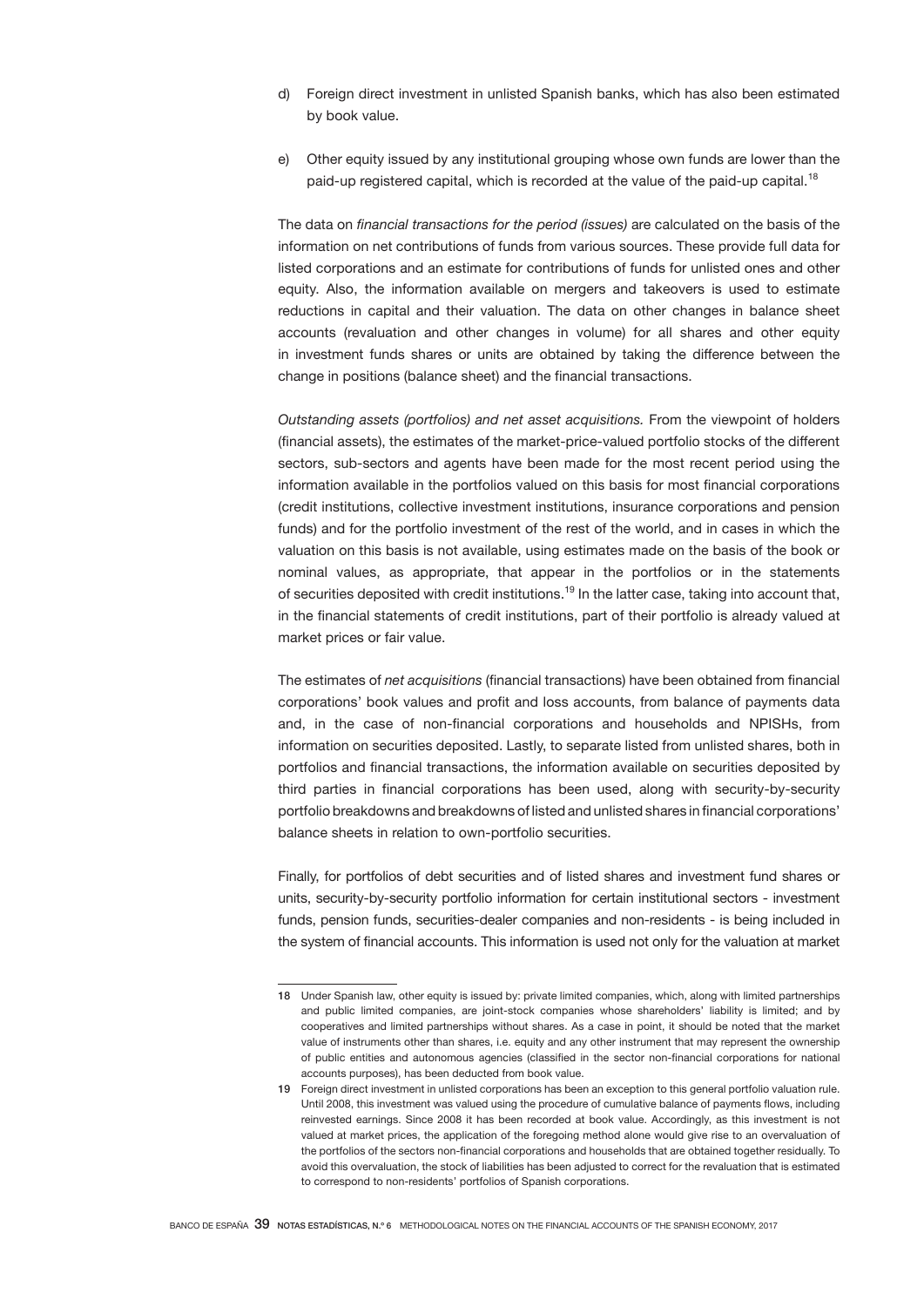prices of balances represented by these instruments but also for the calculation of the financial transactions of each quarter. When these methodological notes went to press, work was being performed to incorporate information security-by-security on deposit-taking institutions' portfolios and it will be incorporated successively to other institutional sectors.

The ESA 2010 includes several sub-categories under the heading AF/F.6 Insurance, pension and standardised guarantee schemes, namely, AF/F.61 Non-life insurance technical reserves, AF/F.62 Life insurance and annuity entitlements, AF/F.63 Pension entitlements, AF/F.64 Claims of pension funds on pension managers, AF/F.65 Entitlements to non-pension benefits and AF/F.66 Provisions for calls under standardised guarantees. The main headings are described below. From the viewpoint of their issuing entities, the insurance technical reserves appearing in this heading of the FASE comprise: a) those set aside by insurance corporations that appear in their balance sheets as a liability vis-à-vis the policy beneficiaries; b) those created by autonomous pension funds in favour of their beneficiaries; and c) those created by financial corporations (basically deposit-taking institutions) and by non-financial corporations, insofar as they manage non-autonomous funds, for payments of pensions or other benefits for their retired employees, supplementing those provided by the Social Security system. The scope of these types of reserves is described below, with special reference to the recording of reinsurance transactions and to the reflection in the Accounts of the conversion of nonautonomous pension funds into autonomous pension funds, a process that is usually referred 7.6 INSURANCE, PENSION AND STANDARDISED GUARANTEE SCHEMES

to as "externalisation" of non-autonomous pension funds.

*Non-life insurance technical reserves.* They are financial claims that non-life insurance policy holders have against non-life insurance corporations in respect of unearned premiums and claims incurred. These reserves cover risks like accidents, sickness, or fire, and also reinsurance. Premiums are usually paid at the beginning of the period covered by the policy and, on an accrual basis, are earned throughout the policy period. These reserves are assets of the policyholder sectors, i.e. of those paying the premiums and of those awaiting payment under the claims in the process of settlement.

As for prepayments of insurance premiums, in any particular period these prepayments comprise premiums written but not earned (prepayments of insurance premiums) and, as for reserves for outstanding claims, they are made up of provisions set aside by non-life insurance corporations to meet claims, whether reported or not, that have arisen in the period but have not yet been paid. These reserves are assets of the policyholder sectors, i.e. of those paying the premiums and of those awaiting payment under the claims in the process of settlement. However, except as regards reinsurance, in the FASE they have been attributed exclusively to households and non-financial corporations, according to the type of insurance from which they have arisen. $20$ 

Furthermore, this sub-category includes the reserves that are generated when an insurance corporation (the ceding corporation) transfers some or all of the risk assumed to another insurance corporation (the accepting corporation) but does not transfer its obligations to the policyholder, instead generating in its assets a technical provision for reinsurance ceded. For its part, the accepting corporation generates a technical provision for reinsurance accepted in its liabilities. In addition, where the ceding insurance corporation requires a deposit from the accepting corporation to secure the operation, such deposits are recorded under the caption other deposits, as liabilities or assets, respectively.

<sup>20</sup> Insurance corporations provide very detailed information on the distribution of their technical provisions by type of insurance (motor, fire, etc.). On the basis of certain assumptions, these provisions are ascribed to each of the two sectors mentioned.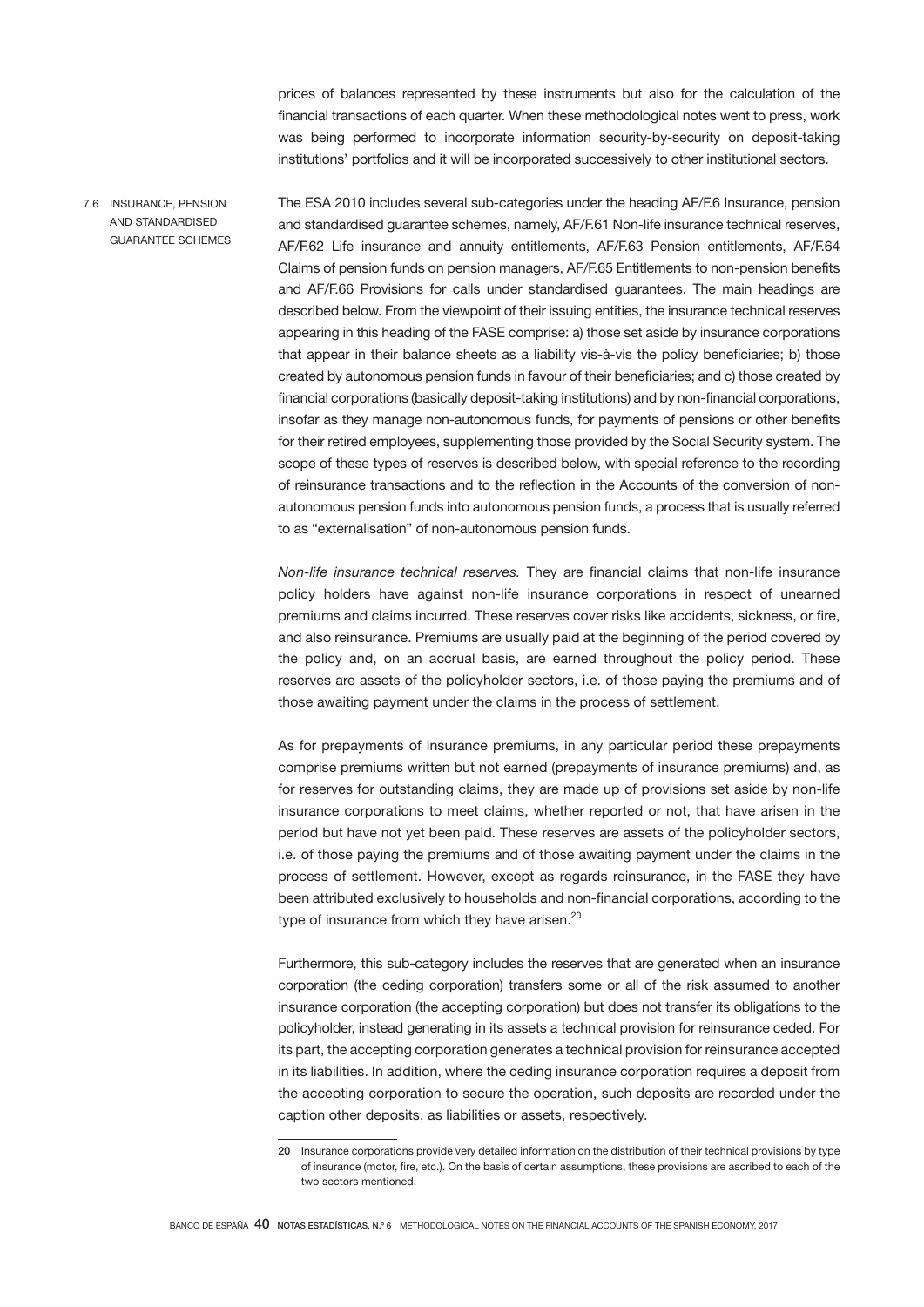When an autonomous pension fund insures part of the benefits it has agreed to pay with an insurance corporation, a similar transaction arises. However, insurance corporations do not class these transactions as accepted reinsurance, but as direct life insurance, meaning that the balance sheets of these corporations must be adjusted accordingly.

Resident insurance corporations enter into reinsurance transactions both with resident and non-resident insurance corporations. No direct information is available as to what portion of reinsurance reserves relates to resident insurance corporations' reinsurance transactions with non-resident insurance corporations, so this is estimated on the basis of the premiums paid to/received from the rest of the world relating to reinsurance transactions.

*Life insurance and annuity entitlements*, according to the ESA 2010, include financial claims of life insurance policy holders and beneficiaries of annuities against corporations providing them and excludes the amounts which are pension fund assets from the FASE. These reserves, which are not linked to life insurance, have been recorded in the FASE as non-life insurance technical reserves of insurance corporations vis-à-vis such funds. In a particular period, the change in these claims is obtained by adding to the premiums paid or payable (i.e. falling due in that period) the income generated from the investment of such reserves, which are in the form of premium supplements, and deducting the amounts corresponding to: a) service charges for life insurance; b) payments that must be made to policyholders or beneficiaries under the corresponding contracts; and c) payments due on policies surrendered before maturity.

*Pension entitlements.* They are benefits received by beneficiaries (employees) when they retire. Pension entitlements comprise financial claims of employees against their employers, schemes designated by employers or an insurer, whereby the pension schemes make provisions or record reserves. These pension schemes usually supplement those provided by the Social security system. There are two possible types of pension fund that can be created: a) autonomous pension funds and b) non-autonomous pension funds. Autonomous pension fund reserves for any specific period are obtained by adding to the actual contributions to pension funds attributable to the period (paid or payable by employees, employers, self-employed workers or other institutional units on behalf of households with claims on the funds) the income earned from investment of such contributions, and deducting the service charges for managing the funds during the period and the amounts payable to beneficiaries.

Included here are the reserves set aside to cover future pension payments by life and risk insurance corporations, by non-profit insurance corporations and by associated, individual and employment pension funds (also known as autonomous pension funds), and by the so-called non-autonomous pension funds set up by other monetary financial institutions and, in the past, non-financial corporations. In the accounts of autonomous pension funds, the technical reserves appear as liabilities under the heading pension scheme position account, while non-autonomous pension fund reserves appear as liabilities of the financial or non-financial corporations that have created them, under the heading pensions and similar obligations.

In Spain, autonomous pension schemes and funds were regulated for the first time in 1987.<sup>21</sup> with a view to supplementing the social benefits generated by the compulsory Social Security

<sup>21</sup> Law 8/1987 of 8 June 1987. The related Regulation was approved by Royal Decree 1307/1988 of 8 September 1988.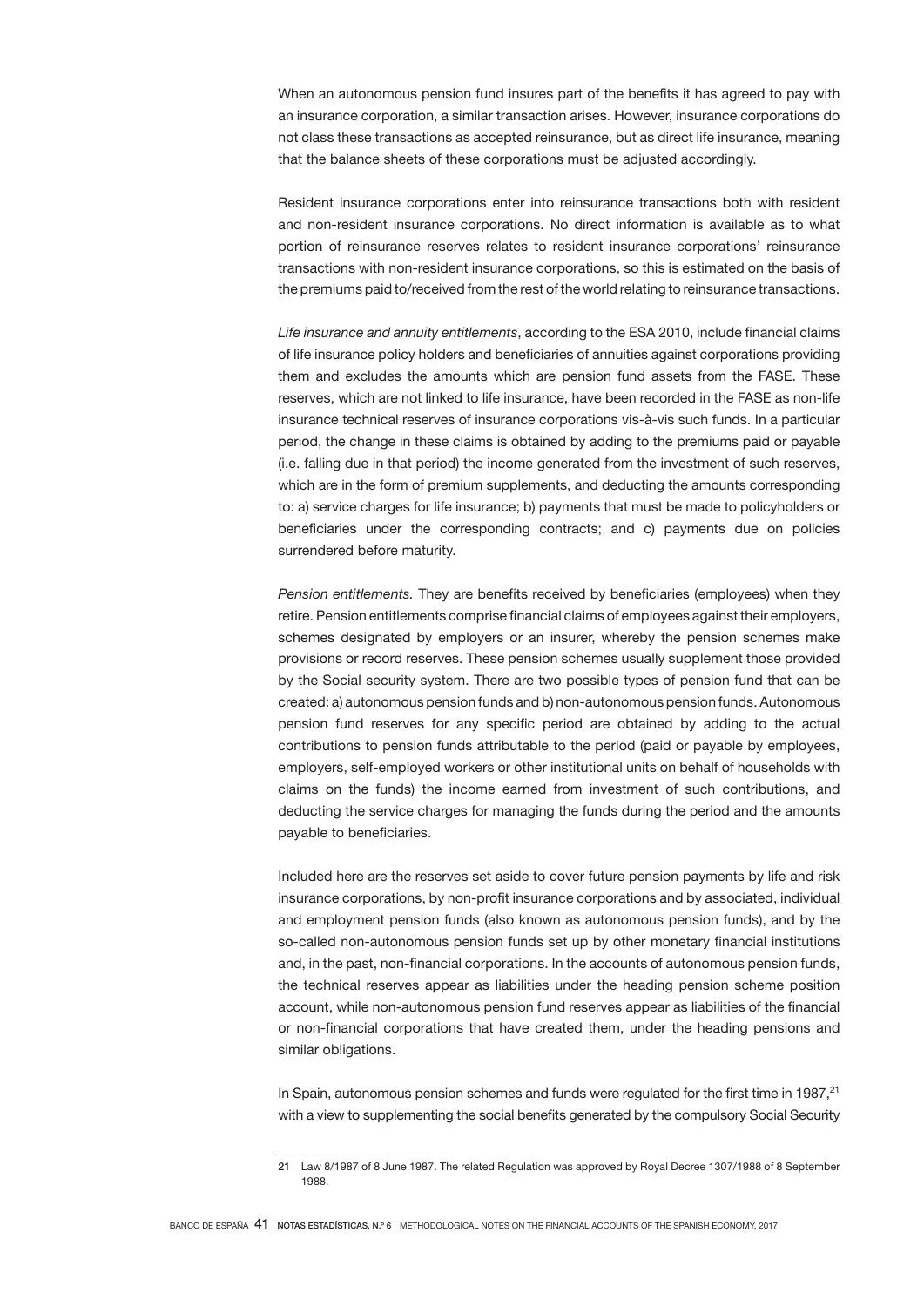system. Until then, most entities met their commitments to pay supplementary pensions to their workers by setting up non-autonomous funds and, in some cases, by simply charging pensions to the profit and loss account at the time they were paid. Subsequent legislation passed in 1999<sup>22</sup> required that, by 31 December 2001, these commitments be instrumented in the form of autonomous pension funds or insurance contracts. Credit institutions, insurance corporations and securities-dealer companies and securities brokers were exempt from this obligation. The deadline was gradually extended, in various items of legislation, the last of which<sup>23</sup> set it at 31 December 2006. In the FASE, the transfers of claims of non-autonomous pension funds to autonomous pension funds were recorded as financial transactions, since the counterparty financial assets of the reserves transferred are not known and, consequently, it is not possible to record these transactions as other changes in volume.

This heading in the FASE also includes amounts relating to pension claims from AF/F 64 Claims of pension funds on pension managers, which are financial assets of pension funds vis-à-vis the pension managers, should the latter be responsible for any shortfall in pension fund funding, and AF/F 65 Entitlements to non-pension benefits. These amounts are obtained from the accounting information of non-financial and financial corporations. The joint presentation of these items is in line with the compulsory requirements of international organisations.

Unlike the ESA 95, where financial derivatives were recorded under heading 3 Securities other than shares, the ESA 2010 includes these financial assets separately under heading 7 Financial derivatives and employee stock options. 7.7 FINANCIAL DERIVATIVES

> Financial derivatives are financial assets linked to an underlying (financial or non-financial) instrument, an index or a commodity, whose main purpose is risk management, hedging, arbitrage between markets, speculation and compensation of employees.

> Included are options and similar instruments (warrants, etc.), and futures and similar instruments. Data are presented for the transactions accounts and, from 2003, for the financial balance sheets. On account of information availability problems, net amounts are shown for some sectors on the assets side of the balance sheet. Employee stock options include the amount relating to other monetary financial institutions and non-financial corporations (the liabilities of these sectors vis-à-vis the sector households and NPISH) which are estimated on the basis of information from the issuing sectors.

> *Valuation at market prices.* Both the balances of derivatives listed on organised markets and those of OTC derivatives are valued at market prices Financial transactions are valued at the cash amount of the transaction and include any daily settlements when they take place. The transactions of non-residents are obtained from the transactions recorded in the balance of payments.

Under the ESA 2010, this caption includes financial claims deriving from timing differences between transactions in goods and services, distributive transactions or financial transactions and the corresponding payments. This category also includes financial claims relating to income accruing over time, with the exception of income generated by debt securities (which is recorded under the same caption as the financial asset generating such income, as if it were a reinvestment). The ESA 2010 establishes two sub-categories: 7.8 OTHER ACCOUNTS RECEIVABLE/PAYABLE

<sup>22</sup> Royal Decree Law 1588/1999 of 15 October 1999.

<sup>23</sup> Royal Decree 1552/2005 of 23 December 2005.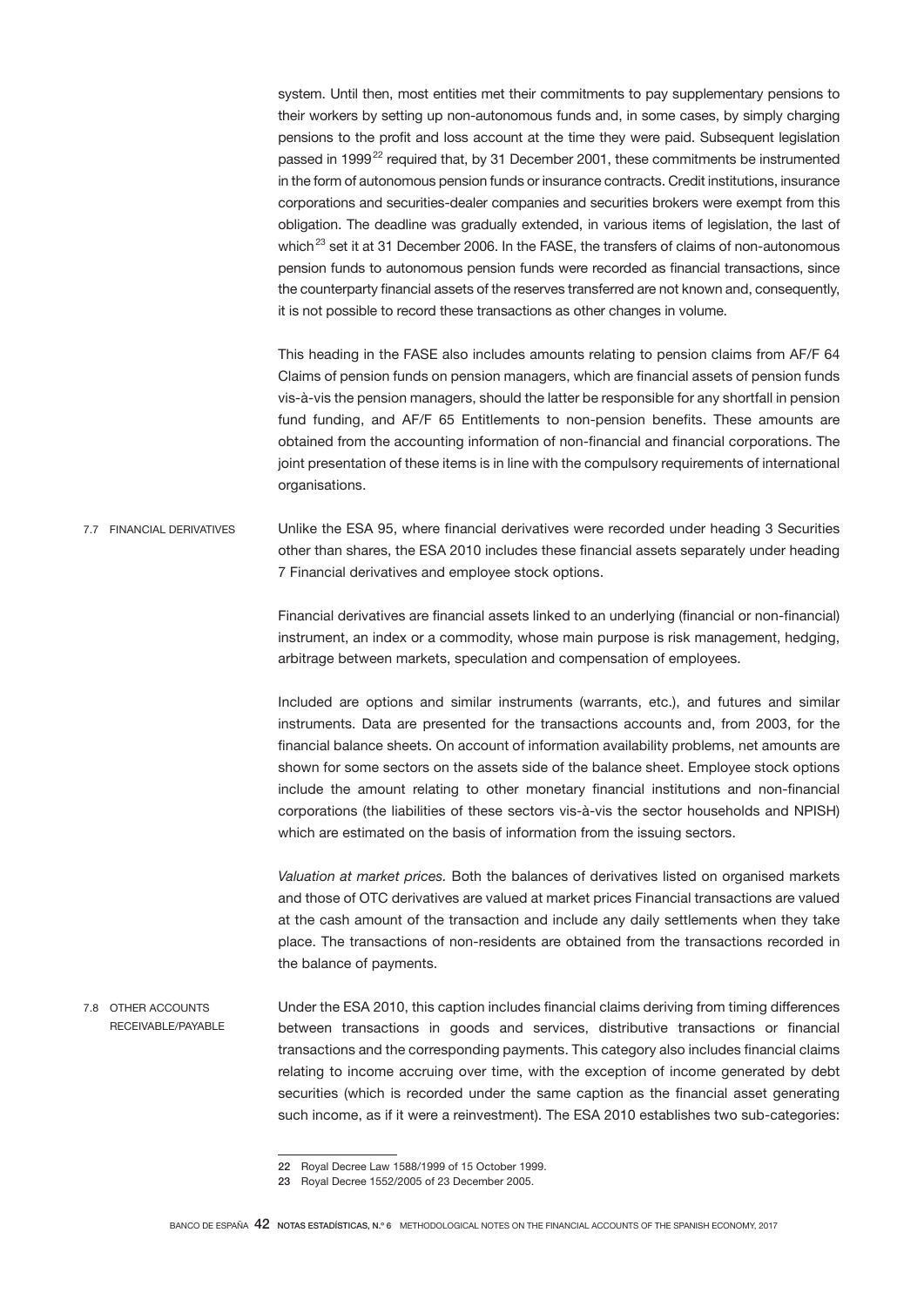caption 81 Trade credits and advances and caption 89 Other accounts receivable/payable, except trade credits and advances.

*Trade credits and advances* include financial claims deriving from the direct extension of credit between suppliers and customers for transactions in goods and services and advance payments for work that is in progress or to be undertaken. It also includes credit extended to households by non-financial corporations (retailers, department stores, etc.) for financing of sales of goods and services, e.g. certain consumer durables, but it does not include consumer credit extended to households by financial corporations to finance purchases of consumer durables or credit card debt. These types of financing are recorded under caption 4 Loans.

Trade credits of this nature from non-financial corporations granted to general government, those granted to/received by the rest of the world, and client/supplier relations between nonfinancial corporations and households are estimated and sectorised on the basis of an aggregate balance sheet for non-financial corporations obtained by the Banco de España Central Balance Sheet Data Office (CBSO) and the structural ratios observed in that information between trade credits granted, trade credits received and bank credit. In addition, the information on the trade bills that non-financial corporations and households discount at deposit-taking institutions is used to estimate the distribution of the trade credits received by non-financial corporations between these sectors. Only in the case of credits granted to general government is general government budget outturn information used. Trade credit between households is consolidated and does not appear in the accounts.

*Other accounts receivable/payable*, excluding trade credits include financial claims deriving from timing differences between distributive transactions or financial transactions on the secondary market and the corresponding payments, as well as financial claims relating to income accruing over time, with the exception of income generated by debt securities. The main captions included in the FASE derive from financial corporations' accounting data and from general government budget data and are assigned to their specific counterpart sectors, namely: in financial corporations, sundry debit and credit accounts, interest on deposits and loans accrued but pending collection and payment, transactions in progress between these institutions relating to clearing house activity, transactions pending settlement, etc. and margin calls in futures transactions; and in *general government*, inter-general government transactions in progress deriving from outstanding receivables and payables and from current and capital transactions, and taxes and social contributions outstanding.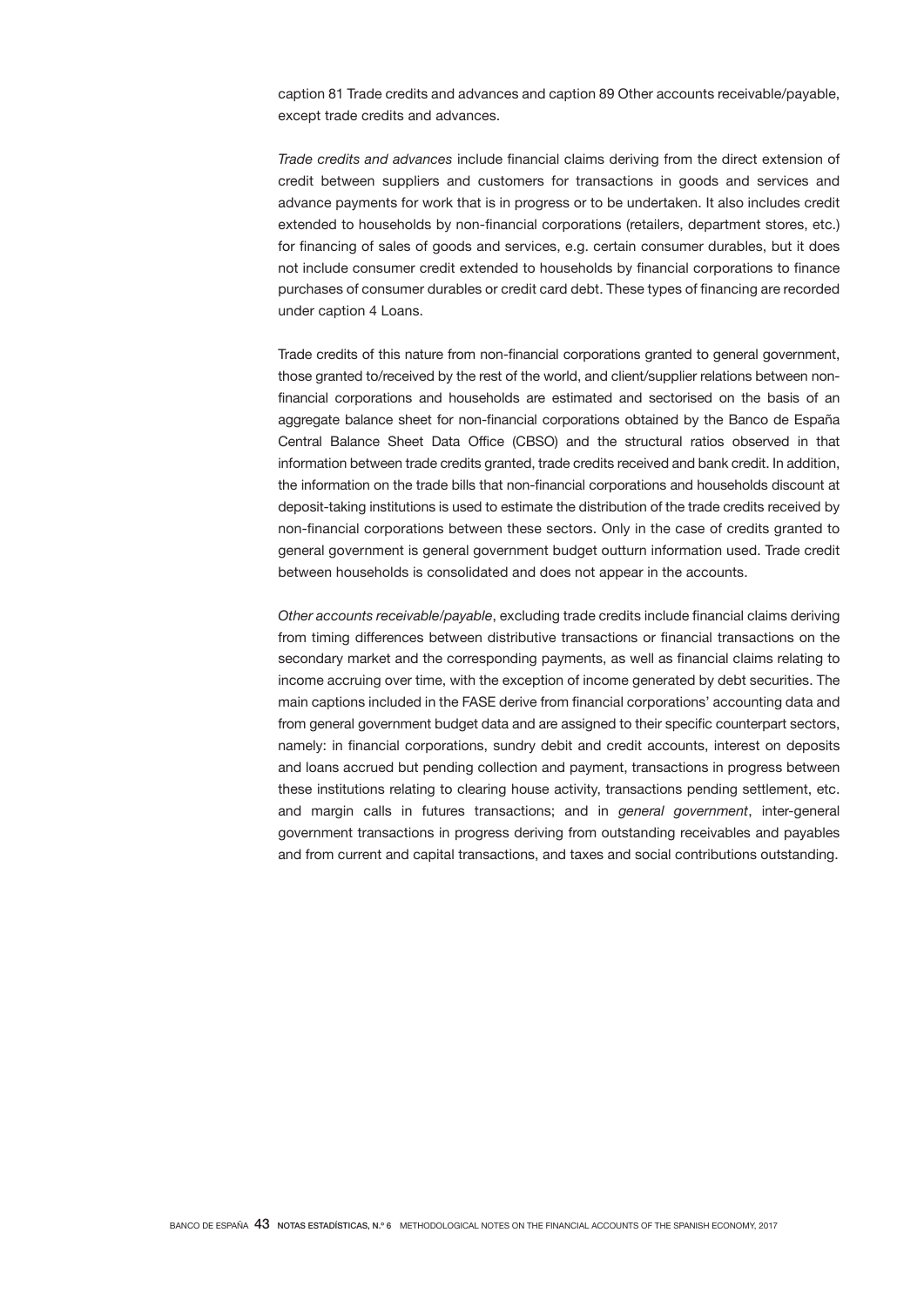# ANNEXES

- Annex 1 Integration of the balance sheets and accumulation accounts of any institutional grouping in the system of national accounts
- Annex 2 Relationship between the capital transactions account and the financial transactions account of any institutional grouping.
- Annex 3 Main statistical sources.
- Annex 4 Statistical sources for cross-border transactions.
- Annex 5 Valuation of the securities captions of the system.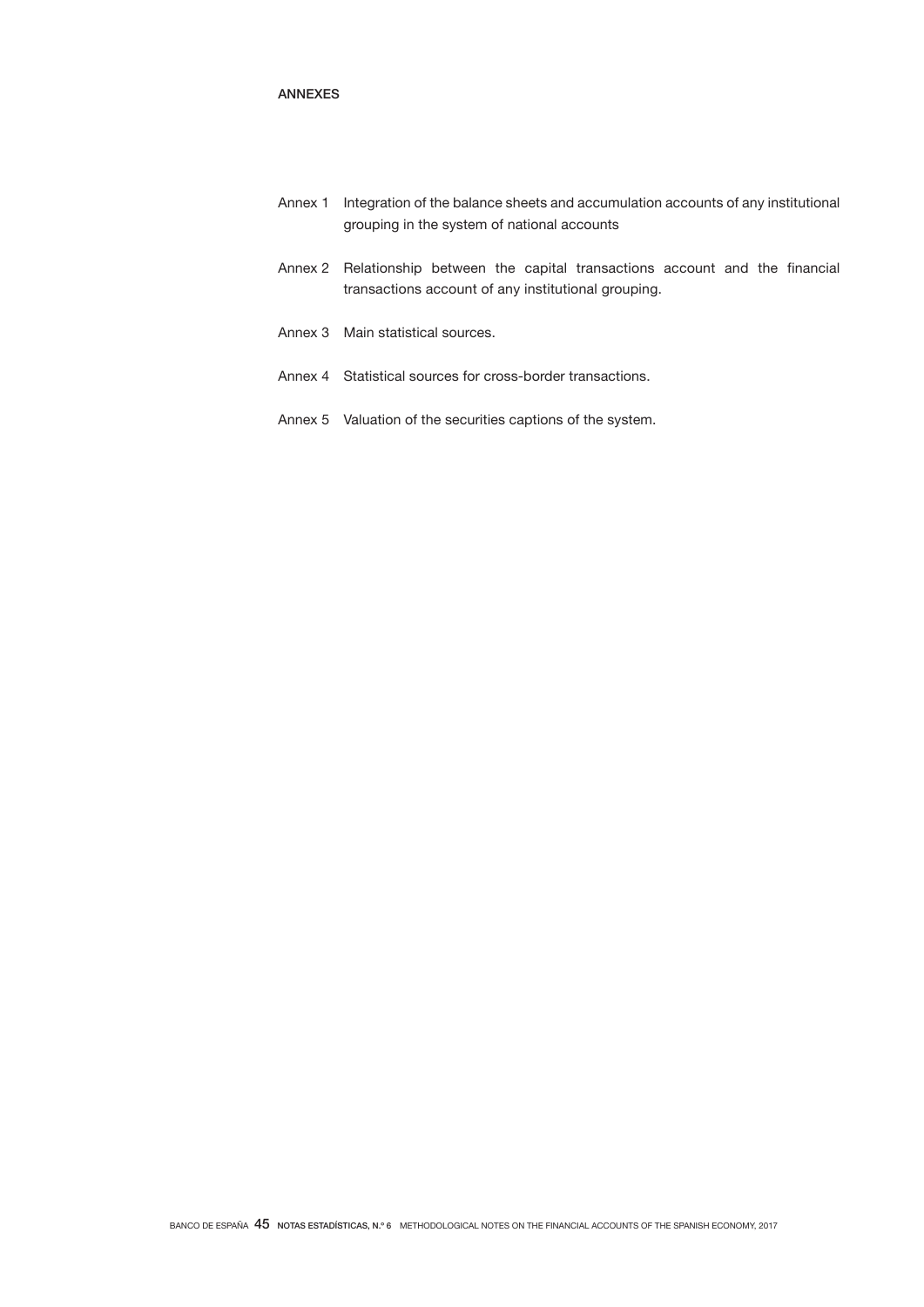### INTEGRATION OF THE BALANCE SHEETS AND ACCUMULATION ACCOUNTS OF ANY INSTITUTIONAL GROUPING IN THE SYSTEM OF NATIONAL ACCOUNTS (ESA 2010)

|                                                                 | ACCUMULATION (OR FLOWS OR CHANGES IN BALANCE SHEET) ACCOUNTS                                   |                                                                                                                                        |                                                                                                                                               |                                                 |
|-----------------------------------------------------------------|------------------------------------------------------------------------------------------------|----------------------------------------------------------------------------------------------------------------------------------------|-----------------------------------------------------------------------------------------------------------------------------------------------|-------------------------------------------------|
| <b>BALANCE SHEET AT</b><br><b>BEGINNING OF</b><br><b>PERIOD</b> | Changes in assets due<br>to transactions of the<br>period and financing<br>thereof (see Annex) | Revaluation account                                                                                                                    | Other changes in<br>volume of assets (and<br>of liabilities) accounts                                                                         | <b>BALANCE SHEET AT</b><br><b>END OF PERIOD</b> |
| $\mathbf{1}$                                                    | $\overline{2}$                                                                                 | 3                                                                                                                                      | $\overline{4}$                                                                                                                                | $5 = 1 + 2 + 3 + 4$                             |
| Non-financial assets<br>$(nFA)_0$                               | Changes in<br>non-financial assets<br>due to transactions<br>[Capital account uses<br>(CU)     | Changes in opening<br>balance sheet and in<br>the transactions of the<br>period due to changes<br>in prices of non-financial<br>(RnFA) | Changes in opening<br>balance sheet and<br>in the transactions<br>of the period due to<br>changes in volume of<br>non-financial (OVnFA)       | Non-financial assets<br>(nFA) <sub>1</sub>      |
| <b>Financial assets</b><br>$(FA)_{0}$                           | Net acquisition of<br>financial assets<br>transactions (nAFA)                                  | and financial assets<br>(RFA)                                                                                                          | and financial assets<br>(OVFA)                                                                                                                | <b>Financial assets</b><br>(FA) <sub>1</sub>    |
|                                                                 |                                                                                                |                                                                                                                                        |                                                                                                                                               |                                                 |
| Net worth<br>$(NW) = A - L$                                     | Changes in net worth<br>(CNW) due to<br>transactions<br>materialising in:                      | Changes in net worth<br>(CNW) due to<br>revaluations<br>$(RA - RL)$                                                                    | Changes in net worth<br>(CNW) due to other<br>changes in volume<br>$(OVA - OVL)$                                                              | Net worth<br>$(NW) = A - L$                     |
| $-$ Non-financial (nFA) <sub>0</sub>                            | 1) Changes in<br>non-financial assets                                                          | - Non-financial (RnFA)                                                                                                                 | - Non-financial<br>(OVnFA)                                                                                                                    | $-$ Non-financial (nFA) <sub>1</sub>            |
| - Financial (FA - $L$ ) <sub>0</sub>                            | 2) Changes in net<br>financial assets                                                          | - Financial (RFA - RL)                                                                                                                 | - Financial (OVFA -<br><b>OVL</b>                                                                                                             | - Financial $(FA - L)_{1}$                      |
| Liabilities $(L)$ <sub>0</sub>                                  | Net incurrence of<br>liabilities (nlL)                                                         | Changes in opening<br>balance sheet and in<br>the transactions in the<br>period due to changes<br>in prices of liabilities (RL)        | Changes in opening<br>balance sheet and in<br>the transactions in the<br>period due to other<br>changes in the volume<br>of liabilities (OVL) | Liabilities $(L)$ ,                             |

Scope of the Financial Accounts of the Spanish Economy compiled by the Banco de España.

ANNEX 1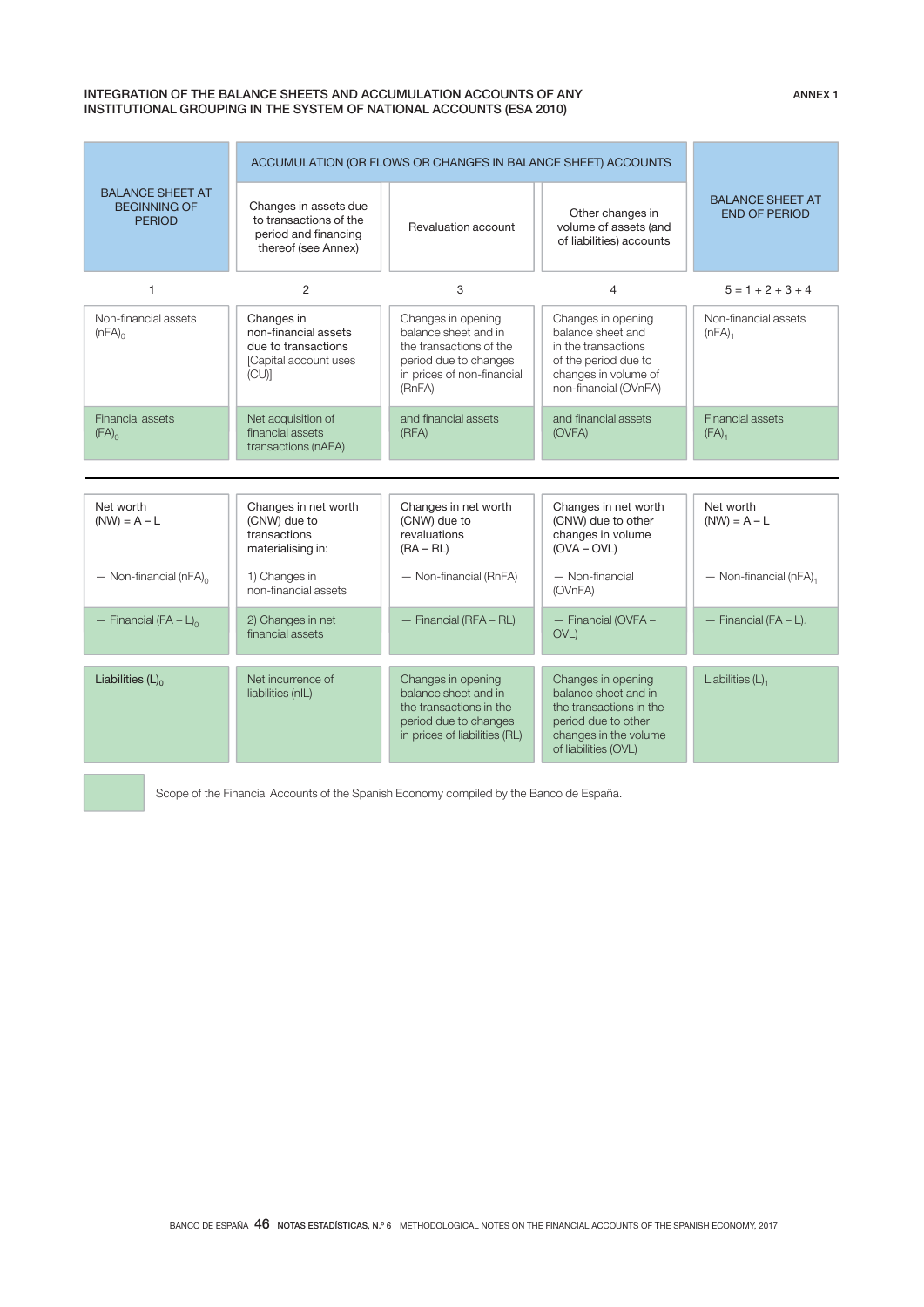### RELATIONSHIP BETWEEN THE CAPITAL TRANSACTIONS ACCOUNT AND THE FINANCIAL TRANSACTIONS ACCOUNT OF ANY INSTITUTIONAL GROUPING

#### BALANCING ITEMS **CAPITAL** TRANSACTIONS ACCOUNT FINANCIAL TRANSACTIONS ACCOUNT CHANGES IN ASSETS DUE TO TRANSACTIONS OF THE PERIOD AND FINANCING THEREOF 1  $2$   $3 = 1 + 2$ Net lending/net borrowing (Resources - Uses) TOTAL 10 Net financial transactions (Net incurrence of liabilities - net acquisition  $of$  assets)(a) Consolidation  $10 - 10 = 0$ Changes in non-financial assets due to transactions [Uses of the capital] account (CU)] TOTAL 90 Changes in non-financial assets due to transactions [Uses of the capital] account (CU)] TOTAL 90 Net acquisition of financial assets transactions (nAFA) TOTAL 60 Net acquisition of financial assets transactions (nAFA) TOTAL 60 Change in assets  $90$  90  $\pm 60$   $150$ Changes in net worth due to transactions [Resources of the capital account (CR): Gross saving  $+$  Net capital transfers TOTAL 100 Changes in net worth due to transactions materialising in: 1) an addition to non-financial assets TOTAL 90 2) an addition to net financial assets TOTAL 10 Net incurrence of liabilities transactions (nIL) TOTAL 50 Net incurrence of liabilities transactions (nIL) TOTAL 50 Changes in liabilities and in net worth 100 100 50 50 100 + 50 = 90 + 10 + 50

a The balancing item of the financial transactions account is obtained in the publication as the difference between the net acquisition of financial assets and the net incurrence of liabilities. In order to make the consolidation between the capital and financial transactions accounts explicit, the balancing item is obtained in this scheme as the difference between the net incurrence of liabilities and the net acquisition of financial assets.

ANNEX 2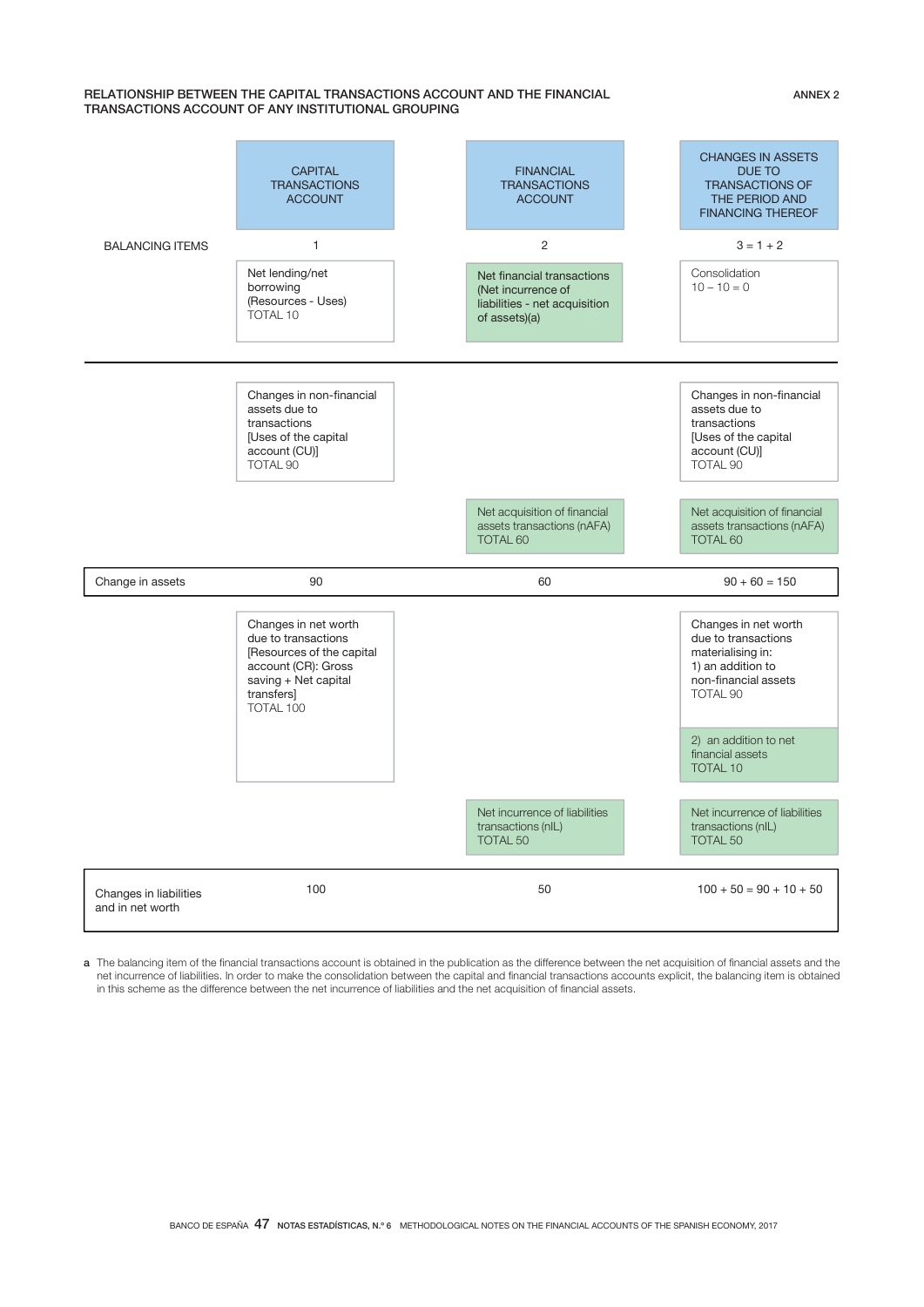# MAIN STATISTICAL SOURCES ANNEX 3

| Sectors and items                                          | <b>Statistical Bulletin</b><br>(Chapter) | Sources                                                                                                                                                                                                                                                                                                                                                                                                                                                                                                                                                                                                                                                                                                                                                                                                                                                                                                                                                                                                         |
|------------------------------------------------------------|------------------------------------------|-----------------------------------------------------------------------------------------------------------------------------------------------------------------------------------------------------------------------------------------------------------------------------------------------------------------------------------------------------------------------------------------------------------------------------------------------------------------------------------------------------------------------------------------------------------------------------------------------------------------------------------------------------------------------------------------------------------------------------------------------------------------------------------------------------------------------------------------------------------------------------------------------------------------------------------------------------------------------------------------------------------------|
| S.11 Non-financial corporations                            |                                          | Register of securities issues of the National Securities Market Commission (CNMV) and information on<br>securities issues obtained from the Official Mercantile Registry Bulletin and specialist publications.                                                                                                                                                                                                                                                                                                                                                                                                                                                                                                                                                                                                                                                                                                                                                                                                  |
|                                                            |                                          | Central Balance Sheet Data Office of the Banco de España. Specific use of database information to<br>check the consistency of the sectoral information and, specifically, to determine the valuation of the<br>general government portfolio of non-financial corporations, in order to value unlisted shares and other<br>equity issued by non-financial corporations and other sector categories.                                                                                                                                                                                                                                                                                                                                                                                                                                                                                                                                                                                                              |
|                                                            |                                          | Since 1999, information on mutual funds shareholders supplied to the CNMV by mutual fund managers.<br>Until then, a Banco de España survey of the management companies of collective investment<br>institutions on mutual funds shareholders.                                                                                                                                                                                                                                                                                                                                                                                                                                                                                                                                                                                                                                                                                                                                                                   |
|                                                            |                                          | Details of securities deposited at credit institutions sent to the Banco de España and public-debt book-<br>entry market information (Iberclear).                                                                                                                                                                                                                                                                                                                                                                                                                                                                                                                                                                                                                                                                                                                                                                                                                                                               |
|                                                            |                                          | Information from the statistical sources of the other sectors insofar as it relates to this sector.                                                                                                                                                                                                                                                                                                                                                                                                                                                                                                                                                                                                                                                                                                                                                                                                                                                                                                             |
| S.12 Financial corporations                                |                                          |                                                                                                                                                                                                                                                                                                                                                                                                                                                                                                                                                                                                                                                                                                                                                                                                                                                                                                                                                                                                                 |
| S. 121 Banco de España                                     | 7                                        | EMU statistical requirements based on Regulation 1071/2013 of 24 September 2013 and other details<br>from the Banco de España balance sheet.                                                                                                                                                                                                                                                                                                                                                                                                                                                                                                                                                                                                                                                                                                                                                                                                                                                                    |
|                                                            | 8                                        | The Banco de España profit and loss account.                                                                                                                                                                                                                                                                                                                                                                                                                                                                                                                                                                                                                                                                                                                                                                                                                                                                                                                                                                    |
| S. 122/3 Other monetary financial<br>institutions          | 4                                        | EMU statistical requirements based on Regulation 1071/2013 of 24 September 2013, balance sheets<br>and supplementary statements submitted by credit institutions to the Banco de España, all of which are<br>included in Banco de España Circular 4/2004.                                                                                                                                                                                                                                                                                                                                                                                                                                                                                                                                                                                                                                                                                                                                                       |
|                                                            | 8                                        | Credit institutions' profit and loss accounts.                                                                                                                                                                                                                                                                                                                                                                                                                                                                                                                                                                                                                                                                                                                                                                                                                                                                                                                                                                  |
|                                                            | 9                                        | EMU statistical requirements and the balance sheets and profit and loss accounts submitted by money<br>market funds to the CNMV.                                                                                                                                                                                                                                                                                                                                                                                                                                                                                                                                                                                                                                                                                                                                                                                                                                                                                |
| S.124 Non-MMF investment funds                             | 9                                        | Financial statements of collective investment institutions (except for the money market funds included in<br>sub-sector S.122) both capital market and real estate funds, sent by these institutions to the CNMV.<br>Since 2009, statistical information according to Regulation 958/2007 of the ECB of 27 July 2007.                                                                                                                                                                                                                                                                                                                                                                                                                                                                                                                                                                                                                                                                                           |
| S. 125 Other financial<br>intermediaries                   | 9                                        | Financial statements and information on securities issued submitted to the CNMV by securities dealer<br>companies, financial vehicle corporations, bank asset funds and venture capital companies. Since 2010,<br>statistical information statements sent to the CNMV by financial vehicle corporations and bank asset<br>funds following the entry into force of Circular 2/2009.                                                                                                                                                                                                                                                                                                                                                                                                                                                                                                                                                                                                                              |
| S. 126 Financial auxiliaries                               | 9                                        | The balance sheets and profit and loss accounts submitted to the CNMV by BME Clearing and<br>statistical information on the sectors which are the counterpart of its transactions.<br>The balance sheets and profit and loss accounts submitted by mutual guarantee companies and<br>appraisal companies to the Banco de España.<br>The balance sheets and profit and loss accounts submitted to the CNMV by mutual fund management<br>companies, portfolio management companies, securities agencies, stock exchange and derivative<br>market operators, AIAF (association of securities dealers), Iberclear and BME, accounting statements<br>(balance sheet and profit and loss account) of pension fund management companies published by the<br>Directorate General of Insurance in the annual statistical reports on pension schemes and funds.<br>The accounting statements of the annual reports filed with the Mercantile Registries by the head offices<br>of the parent company of financial groups. |
| S. 127 Captive financial institutions<br>and money lenders | 9                                        | Prospectuses for preference shares and other securities (Law 19/2003) disseminated by the CNMV, or<br>announced in the <i>Official Mercantile Registry Bulletin</i> . Accounting statements of the annual reports filed<br>with the Mercantile Registries of the holding companies of financial and non-financial groups. Information<br>in the register of stocks and transactions abroad of foreign-equity holding companies.                                                                                                                                                                                                                                                                                                                                                                                                                                                                                                                                                                                 |
| S. 128 Insurance corporations                              | 10                                       | Quarterly information bulletin, Directorate General of Insurance and Pension Funds (DGSFP).<br>Annual statistical report. Insurance undertakings, DGSFP<br>Annual report, Consorcio de Compensación de Seguros (Insurance Compensation Consortium).<br>Report. Insurance sector. DGSFP<br><i>Economic report on the insurance sector.</i> ICEA (Association for Joint Research by Insurers).<br><i>Report on activities.</i> National confederation of non-profit insurance institutions.                                                                                                                                                                                                                                                                                                                                                                                                                                                                                                                       |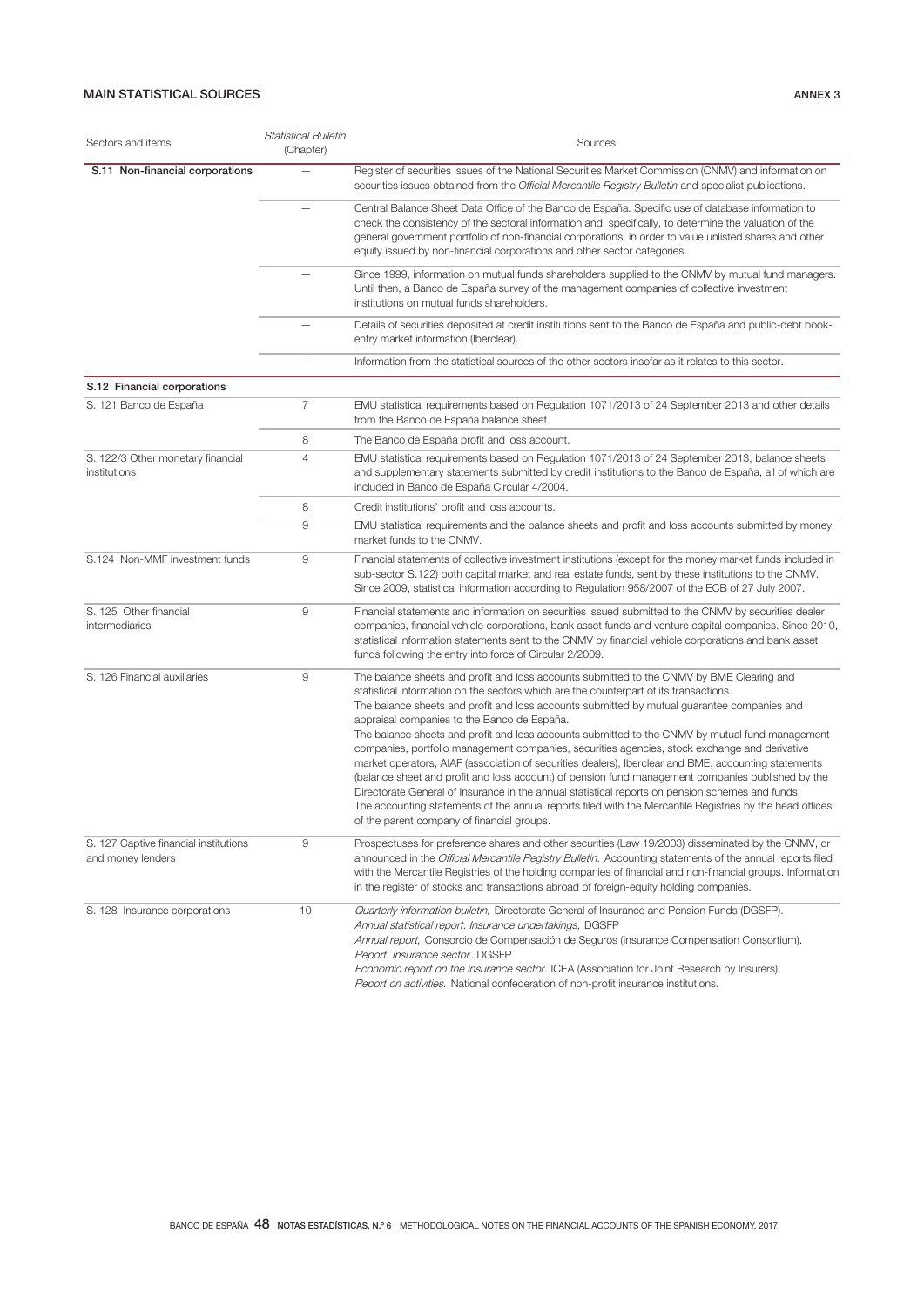# MAIN STATISTICAL SOURCES (cont.) ANNEX 3

| Sectors and items                                                       | Statistical Bulletin<br>(Chapter) | Sources                                                                                                                                                                                                                                                                                                                                                                                                                                                           |
|-------------------------------------------------------------------------|-----------------------------------|-------------------------------------------------------------------------------------------------------------------------------------------------------------------------------------------------------------------------------------------------------------------------------------------------------------------------------------------------------------------------------------------------------------------------------------------------------------------|
| S.129 Pension funds                                                     | 10                                | Quarterly information bulletin. Directorate General of Insurance and Pension Funds (DGSFP).<br>Annual statistical report. Pension schemes and funds. DGSFP.<br>Economic report on the insurance sector. ICEA (Association for Joint Research by Insurers).<br>Report on activities. National confederation of non-profit insurance institutions.<br>Other information on non-profit insurance institutions supervised by regional (autonomous) governments.       |
| S.13 General government                                                 | $\overline{7}$                    | Information of the Control and Accounting Department of the Banco de España.                                                                                                                                                                                                                                                                                                                                                                                      |
|                                                                         | 8                                 | Balance sheets and supplementary statements submitted by credit institutions to the Banco de España.                                                                                                                                                                                                                                                                                                                                                              |
|                                                                         | 21                                | Public-debt market book-entry system up to April 2003. Thereafter the Banco de España and the<br>Directorate General of the Treasury and Financial Policy (for State issues) and Iberclear (for the public-<br>debt book-entry market).                                                                                                                                                                                                                           |
|                                                                         |                                   | Central Credit Register, Balance of Payments and Central Balance Sheet Office of<br>the Banco de España.                                                                                                                                                                                                                                                                                                                                                          |
| S.1311 Central government                                               | 12                                | National Audit Office (IGAE):<br>- Budget outturn statistics.<br>- General government accounts.<br>General Secretariat of the Treasury and Financial Policy: foreign currency liabilities and monthly bulletin.<br>- FROB, DGS, CNMV, FADE and Banco de España (FAFA).<br>- Ministry of Financial Affairs and Public Administration. Financial and economic information.<br>Information from the Banco de España Central Credit Register and Balance of Payments. |
| S.1312 Regional (autonomous)<br>governments                             | 13                                | IGAE: General government accounts.<br>Directorate General of Community Funds and Territorial Financing: budgets of the regional (autonomous)<br>governments and budget outturns of the regional (autonomous) governments.<br>Official Gazettes of the regional (autonomous) governments.                                                                                                                                                                          |
|                                                                         | 21                                | Official State Gazette and information on issues supplied by the regional (autonomous) governments<br>and the Directorate General of Community Funds and Territorial Financing.                                                                                                                                                                                                                                                                                   |
|                                                                         | 13                                | Information from the Banco de España Central Credit Register and Balance of Payments.                                                                                                                                                                                                                                                                                                                                                                             |
| S.1313 Local governments                                                | 14                                | IGAE: General government accounts.<br>Directorate General of Community Funds and Territorial Financing: budgets of the local governments<br>and budget outturns of the local governments.                                                                                                                                                                                                                                                                         |
|                                                                         | 21                                | Register of securities issues of the CNMV and the Official State Gazette and information on issues<br>supplied by local governments.                                                                                                                                                                                                                                                                                                                              |
|                                                                         | 14                                | Information from the Banco de España Central Credit Register and Balance of Payments.                                                                                                                                                                                                                                                                                                                                                                             |
| S.1314 Social security funds                                            | 12                                | Ministry of Employment and Social Security: budget outturn and Social Security accounts.<br>Social Security System General Treasury: preliminary budget outturn of revenues and statistical report.<br>IGAE: General government accounts.<br>State Public Employment Service: provisional budget outturn.                                                                                                                                                         |
| S.14/15 Households<br>and non-profit institutions<br>serving households | $\overline{\phantom{m}}$          | Details of securities deposited at credit institutions sent to the Banco de España and public-debt book-<br>entry market information (Iberclear).                                                                                                                                                                                                                                                                                                                 |
|                                                                         |                                   | Since 1999, information on mutual funds shareholders supplied to the CNMV by mutual fund managers.<br>Until then, a Banco de España survey of the management companies of collective investment<br>institutions on mutual funds shareholders.                                                                                                                                                                                                                     |
|                                                                         |                                   | Information from the statistical sources of the other sectors insofar as it relates to this sector.                                                                                                                                                                                                                                                                                                                                                               |
| S.2 Rest of the world                                                   | 17                                | Balance of payments of the Banco de España.<br>International investment position, Banco de España.                                                                                                                                                                                                                                                                                                                                                                |
|                                                                         |                                   | International Banking and Financial Market Developments, Bank for International Settlements (BIS).                                                                                                                                                                                                                                                                                                                                                                |

NOTE: This scheme indicates the main information sources used to compile the Financial Accounts. Naturally, the assignment of an information source to one sector does not mean that it does not include information relating to other sectors, since the assets/liabilities of one sector correspond to the liabilities/assets of the other sectors.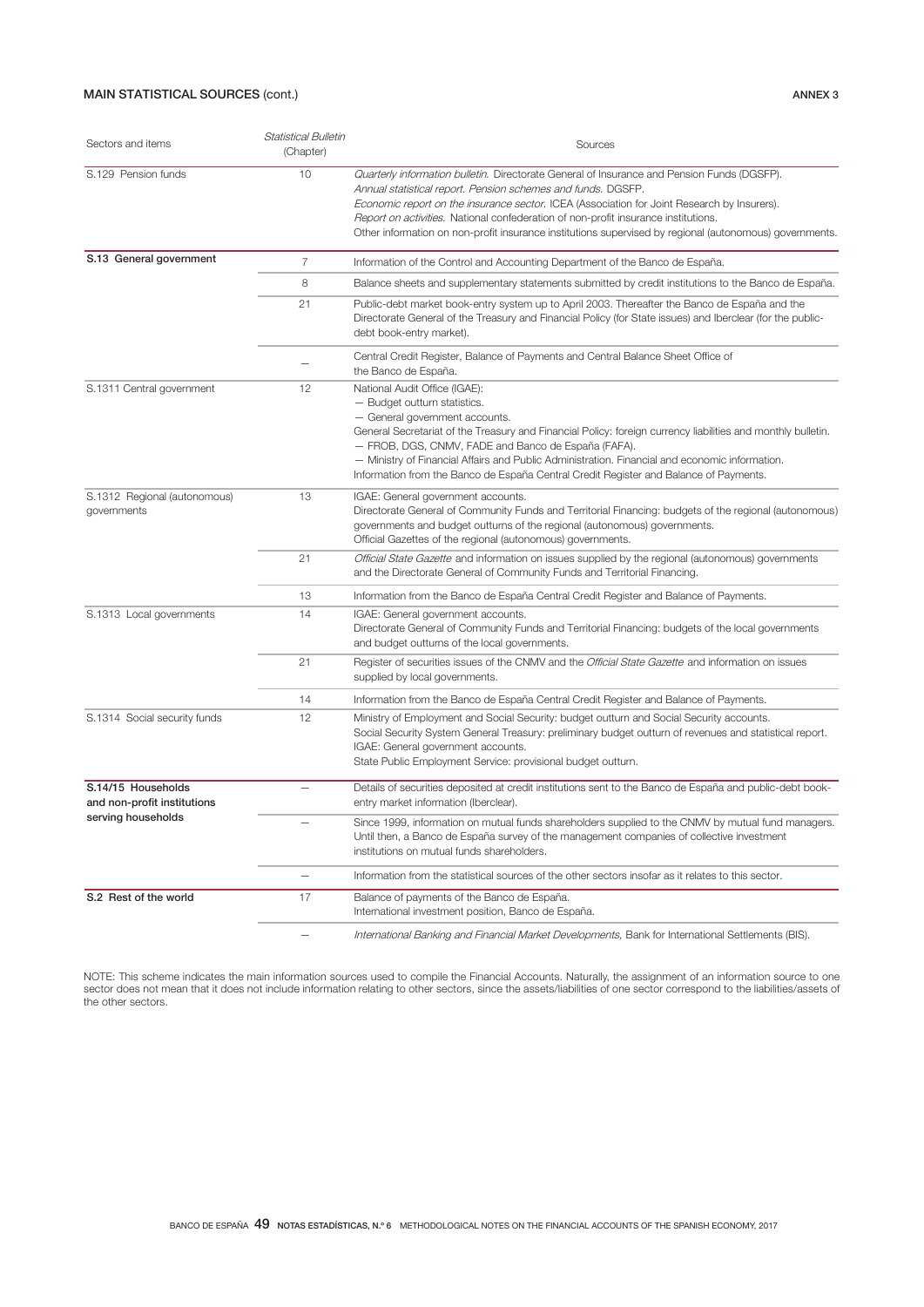*Cross-border transactions settled through payment services providers*. In accordance with the provisions of Banco de España Circular 1/2012, payment services providers registered in the official registers of the Banco de España must report to the Banco de España: i) cross-border receipts and payments as well as transfers to and from abroad made on behalf of their customers (for more than €50,000) originating from or made to accounts held with other payment service providers in the EU or in any other country, (ii) debits and credits (for more than €50,000) in the accounts of their non-resident customers, and iii) shipments and receipts of euro banknotes and coins to/from their foreign correspondents.

*Foreign transactions and financial asset and liability positions of resident sectors*. Banco de España Circular 4/2012 establishes the reporting obligation of natural and (public or private) legal persons resident in Spain, other than payment service providers, which perform transactions with non-residents or from the performance thereof cross-border receipts/payments and/or transfers may arise, as well as changes in external debit or credit financial positions. They must report external transactions and positions monthly (annual amount ≥ €300 million), quarterly (annual amount ≥ €100 million) and annually (annual amount ≥ €1 million). General government that does not report on a monthly basis will do so quarterly, irrespective of the annual amounts.

*Marketable securities holdings*. ECB Regulation 1011/2012 establishes the obligation to provide the national central banks with the balances and transactions relating to marketable securities carried out on their own account (direct reporting), in the case of monetary financial institutions and investment funds, and/or on account of their customers in the case of depository institutions, so that this information may be submitted to the ECB. The Banco de España Circular has included these requirements in Circular 3/2013 for resident securities depository institutions, in Circular 4/2012 for securities deposited abroad and in Circular 4/2012 for the securities holdings of credit institutions. Moreover, these requirements have been incorporated into CNMV Circular 5/2014, which amends Circular 5/2008 on statistical reporting requirements relating to assets and liabilities of collective investment institutions in the European Union.

*Securities depositories.* Circular 3/2013 establishes the following: i) credit institutions and branches of foreign banks registered in the Banco de España, and ii) financial institutions registered in the CNMV, which act as depositories and/or settlement agencies for securities transactions, must provide security-by-security information relating to the transactions and balances of the customers holding debt securities, listed shares and investment fund shares (only in the case of investment fund management companies registered in the CNMV). This information must include both the foreign securities holdings of residents and the Spanish and foreign securities holdings of non-residents registered in Spanish depository institutions.

*External assets and liabilities of credit institutions.* Use is made of financial statement information furnished by credit institutions to the Banco de España under Circular 4/2012 and of capital structure information reported by banks and credit cooperatives to the Banco de España under Circular 6/1995.

*Foreign Investment Register of the Ministry of Industry, Tourism and Trade.* In accordance with Royal Decree 664/1999 and the implementing Ministerial Order and Resolution, resident investors and investee companies report to the Foreign Investment Register the transactions and balances related to holdings in listed or unlisted corporations, branches and other forms of beneficiary interest.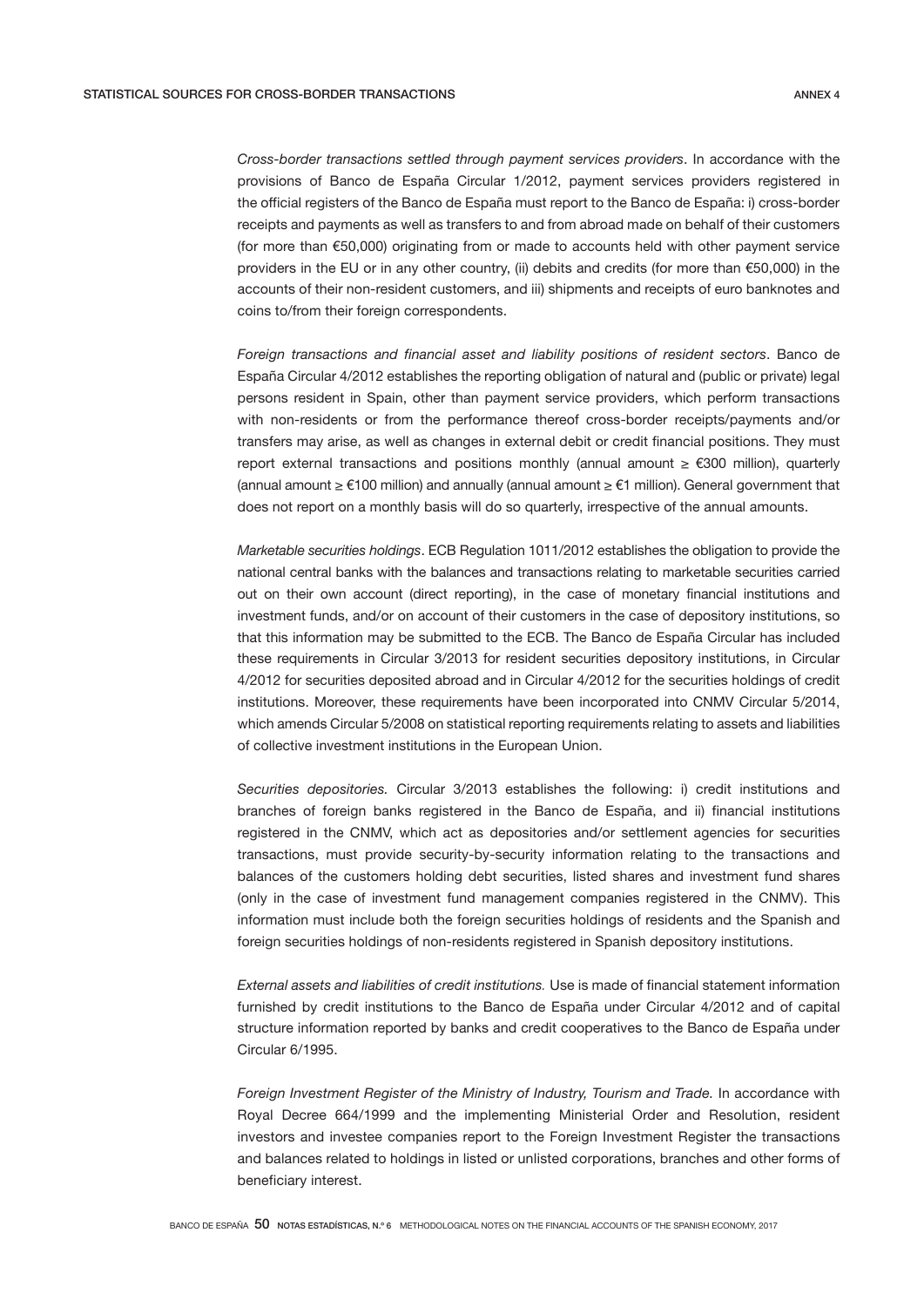# VALUATION OF THE SECURITIES CAPTIONS OF THE SYSTEM **ANNEX 5** ANNEX 5

| Financial transactions accounts                                                                                                                                                                                                                                                                                                                                                                                                                                                                                                                                                                                                     | Financial balance sheets                                                                                                                                                                                                                                                                                                                                                                                                                                   |
|-------------------------------------------------------------------------------------------------------------------------------------------------------------------------------------------------------------------------------------------------------------------------------------------------------------------------------------------------------------------------------------------------------------------------------------------------------------------------------------------------------------------------------------------------------------------------------------------------------------------------------------|------------------------------------------------------------------------------------------------------------------------------------------------------------------------------------------------------------------------------------------------------------------------------------------------------------------------------------------------------------------------------------------------------------------------------------------------------------|
| 3 Debt securities (a)<br>31 Short-term securities                                                                                                                                                                                                                                                                                                                                                                                                                                                                                                                                                                                   |                                                                                                                                                                                                                                                                                                                                                                                                                                                            |
| For the liabilities (issuing sectors), the transactions have been recorded at the<br>actual issue value plus the interest accrued during the period less the actual<br>amounts repaid.                                                                                                                                                                                                                                                                                                                                                                                                                                              | For the liabilities (issuing sectors), a market-price valuation has been obtained<br>for the more liquid short-term securities. This valuation has been used to<br>estimate that of the less liquid short-term securities.                                                                                                                                                                                                                                 |
| For the financial assets (holding sectors), the transactions have been estimated<br>on the basis of the changes in stocks.                                                                                                                                                                                                                                                                                                                                                                                                                                                                                                          | The financial assets (holding sectors) have been valued at market<br>prices using information available on the realisable value of portfolios<br>or estimating the market-price valuation on the basis of accounting<br>data.                                                                                                                                                                                                                              |
| 32 Long-term securities                                                                                                                                                                                                                                                                                                                                                                                                                                                                                                                                                                                                             |                                                                                                                                                                                                                                                                                                                                                                                                                                                            |
| The transactions incorporate, together with the transaction value (the actual<br>issue value less the actual redemption value) the interest accrued less interest<br>paid during the reference period.                                                                                                                                                                                                                                                                                                                                                                                                                              | The valuation and estimation criteria are the same as those applied to<br>sub-position 331 (short-term securities).                                                                                                                                                                                                                                                                                                                                        |
| For financial assets (holding sectors) the transactions have been estimated on<br>the basis of the transactions of the period (obtained from the changes in the<br>stocks and from estimates of price and exchange rate revaluations) to which<br>has been added the interest accrued less interest paid estimated for the<br>holding sectors.                                                                                                                                                                                                                                                                                      | In the case of non-residents' issues, international investment position data have<br>been used, which since December 2002 include<br>security-by-security information on negotiable securities and on their market<br>prices.                                                                                                                                                                                                                              |
| 5 Equity and investment fund shares or units                                                                                                                                                                                                                                                                                                                                                                                                                                                                                                                                                                                        |                                                                                                                                                                                                                                                                                                                                                                                                                                                            |
| 511 Listed shares                                                                                                                                                                                                                                                                                                                                                                                                                                                                                                                                                                                                                   |                                                                                                                                                                                                                                                                                                                                                                                                                                                            |
| The liabilities (issuing sectors) are obtained from the contribution of funds<br>(nominal value plus share premium) of listed resident companies, without<br>including bonus shares or shares issued to exchange shares in corporations of<br>the same sector in take-overs. The reductions in capital that distributions of<br>funds to shareholders involve are considered negative contributions of funds.<br>Listings and de-listings are also part of financial transactions.                                                                                                                                                  | Listed shares of resident companies are valued at their market capitalisation.<br>In the case of non-residents, use has been made of information on Spanish<br>investment abroad in negotiable securities and on foreign investment in Spain in<br>negotiable securities provided by the international investment position, which<br>since December 2002 includes security-by-security information on negotiable<br>securities and on their market prices. |
| For the issues of non-residents the information on flows of Spanish investment<br>abroad in negotiable securities and on balance of payments flows has been<br>used.                                                                                                                                                                                                                                                                                                                                                                                                                                                                |                                                                                                                                                                                                                                                                                                                                                                                                                                                            |
| The assets (holding sectors) are obtained from the differences between stocks<br>and estimates of price and exchange rate revaluations for residents. In the case<br>of financial corporations, the data available security by security or the details of<br>listed shares from balance sheets are used. For non-financial corporations and<br>households the information available in the statement of securities deposited<br>with deposit institutions has been used. For non-residents the information on<br>flows of foreign investment into Spain in negotiable securities and on balance of<br>payments flows has been used. |                                                                                                                                                                                                                                                                                                                                                                                                                                                            |
| 512 Unlisted shares                                                                                                                                                                                                                                                                                                                                                                                                                                                                                                                                                                                                                 |                                                                                                                                                                                                                                                                                                                                                                                                                                                            |
| The liabilities (issuing sectors) are obtained in a similar way to that indicated for<br>For non-residents balance-of-payments flows are used, including reinvested<br>earnings on Spanish outward direct foreign investment.                                                                                                                                                                                                                                                                                                                                                                                                       | Unlisted shares have been valued using some of the following criteria: net<br>listed shares, including reinvested earnings on direct foreign investment in Spain. present value; estimation based on the market capitalisation of listed shares and<br>own funds of listed companies; and valuation of own funds (capital and<br>reserves).                                                                                                                |
| For the assets (holders) of resident sectors the data on transactions are<br>obtained from stocks and estimates of price and exchange rate revaluations<br>for the total portfolio of shares and deducting that corresponding to listed shares.<br>Subsequently, reinvested earnings on direct foreign investment are added on<br>in the sectors concerned.                                                                                                                                                                                                                                                                         | In the case of non-residents only portfolio investment has been valued at market<br>prices. Direct investments have been obtained by book value<br>(own funds), except where the shares are listed, in which case they have been<br>obtained at market prices.                                                                                                                                                                                             |
| For non-financial corporations and households the information available in the<br>statement of securities deposited with deposit institutions has been used.                                                                                                                                                                                                                                                                                                                                                                                                                                                                        | The assets (holders) have been obtained from security-by-security information<br>or from the details of the balance sheets of the financial corporations.<br>For non-financial corporations and households the information of the statement                                                                                                                                                                                                                |
|                                                                                                                                                                                                                                                                                                                                                                                                                                                                                                                                                                                                                                     | of securities deposited with deposit institutions has been used.                                                                                                                                                                                                                                                                                                                                                                                           |
|                                                                                                                                                                                                                                                                                                                                                                                                                                                                                                                                                                                                                                     | The data for non-residents have been obtained from the information of the<br>international investment position.                                                                                                                                                                                                                                                                                                                                            |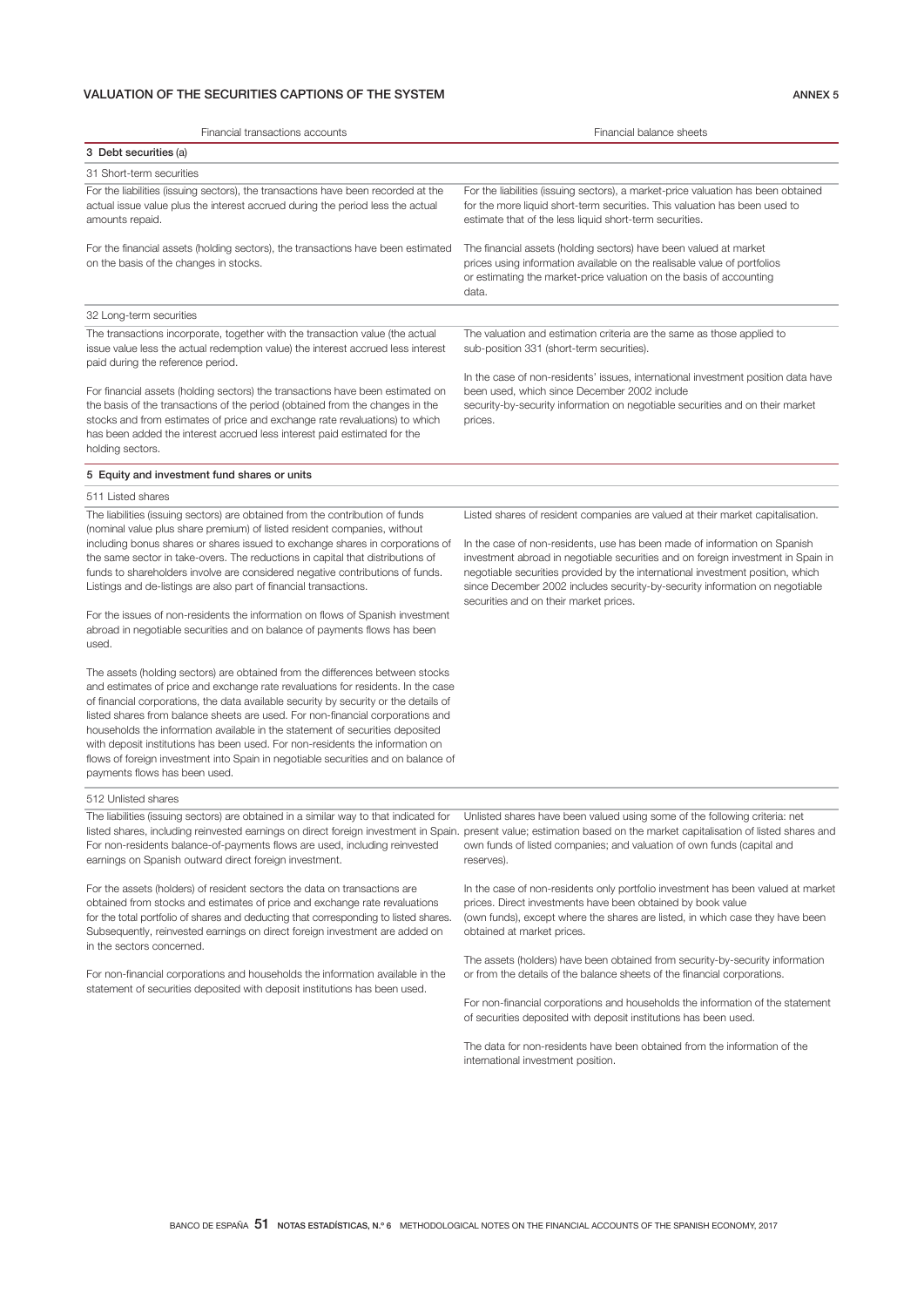### VALUATION OF THE SECURITIES CAPTIONS OF THE SYSTEM (cont.) ANNEX 5

Financial transactions accounts Financial balance sheets 519 Other equity The valuation criteria are the same as those applied for sub-positions 511 and 512, except for investment in property, which is obtained directly from the balance-of-payments transactions. Valuation of own funds (capital plus reserves). Where a negative value is obtained, the amount of the net paid-up capital has been incorporated into the aggregate. In the case of investment in property the stock of the international investment position is taken directly. 52 Investment fund shares or units Investment funds. Net contributions from shareholders (subscriptions less redemotions) in the reference period plus the balance of the financial income/costs and operating costs headings of mutual funds. It comprises the shares or units issued by IF, VCF, SMEVCF, EuVECAs and CECIF and the shares or units issued by open-end investment companies. Information on sectors whose portfolios include shares or units issued by Realisable value of the shares or units. Information on sectors whose portfolios include shares or units issued by investment funds obtained from the statistical information statements of the investment funds themselves.

investment funds obtained from the statistical information statements of the investment funds themselves.

Specific criteria for the valuation of negotiable securities categories in financial balance sheets

This section sets out those cases in which for various reasons (basically the availability of information and degrees of liquidity) the criteria applied depart from the general valuation criteria, although in practice it has been attempted to approximate the latter taking into account the particularities of the markets and the Spanish institutional context.

#### 3 Debt securities

Issued by other monetary financial institutions (S.122)

The valuation of issues at a discount or zero-coupon issues has been carried out on the basis of the recorded stocks deducting the prepaid interest on funds raised at a discount and adding the interest accrued during the period. Since the entry into force of Circular 4/2004, the available security-by-security information on issues has been used.

#### Issued by non-residents (S.2. Rest of the world)

The data relating to the portfolios have been obtained from the international investment position which provides portfolios security by security at market prices.

#### 5 Equity and investment fund shares or units

#### 511/512 Shares

Issued by monetary financial institutions

The unlisted shares of banks have been valued by applying to their own funds (capital and reserves) the relationship between the market capitalisation and own funds of the shares of banks that are listed. This valuation has been adjusted to take into account unlisted shares in respect of direct investments which are valued at book value.

The valuation of the shares issued by other monetary financial institutions matches the value of their own funds (capital and reserves).

(Issued by other financial intermediaries, financial auxiliaries and insurance corporations Unlisted shares have been valued according to their own funds (capital and reserves).

#### Issued by non-financial corporations

Unlisted shares have been valued using the net present value criterion using a discount rate and risk premiums derived from listed corporations. Unlike in the case of banks it has not been possible to extrapolate to non-financial corporations the market capitalisation/own funds ratio of listed non-financial corporations, as the listed corporations are hardly representative of the sector as a whole. Corporations for which this value is negative have been included at the amount of their net paid-up capital.

To obtain the total value of unlisted shares, the shares included in the portfolio of non-residents (S.2. Rest of the world) have not been valued at market prices like direct investment since, as mentioned above, this portfolio is not valued at market prices in the international investment position.

#### Issued by non-residents (S.2. Rest of the world)

The data relating to the portfolios have been obtained from the information on the net investment position. Since 2002 Q4 the international investment position provides security-by-security and market price information for portfolio investment.

#### 513 Other equity

#### Issued by monetary financial institutions

The equity holdings in the Banco de España and in the ICO (recorded in the liabilities of the Banco de España and of the ICO and in the assets of the State) are valued according to their own funds (capital and reserves). The equity holdings in banks' foreign branches are valued according to the capital endowments transferred to such branches.

#### Issued by general government

Contributions from the Deposit Guarantee Funds to the FROB (Fund for the Orderly Restructuring of Banks) have been valued at the effective value of the contribution.

#### Issued by non-financial corporations

Valued according to their own funds (capital and reserves). The corporations for which this value is negative have been included at the amount of their net paid-up capital.

a Information on portfolios by institutional sector and sub-sector is being included based on the SHS statistics obtained security by security.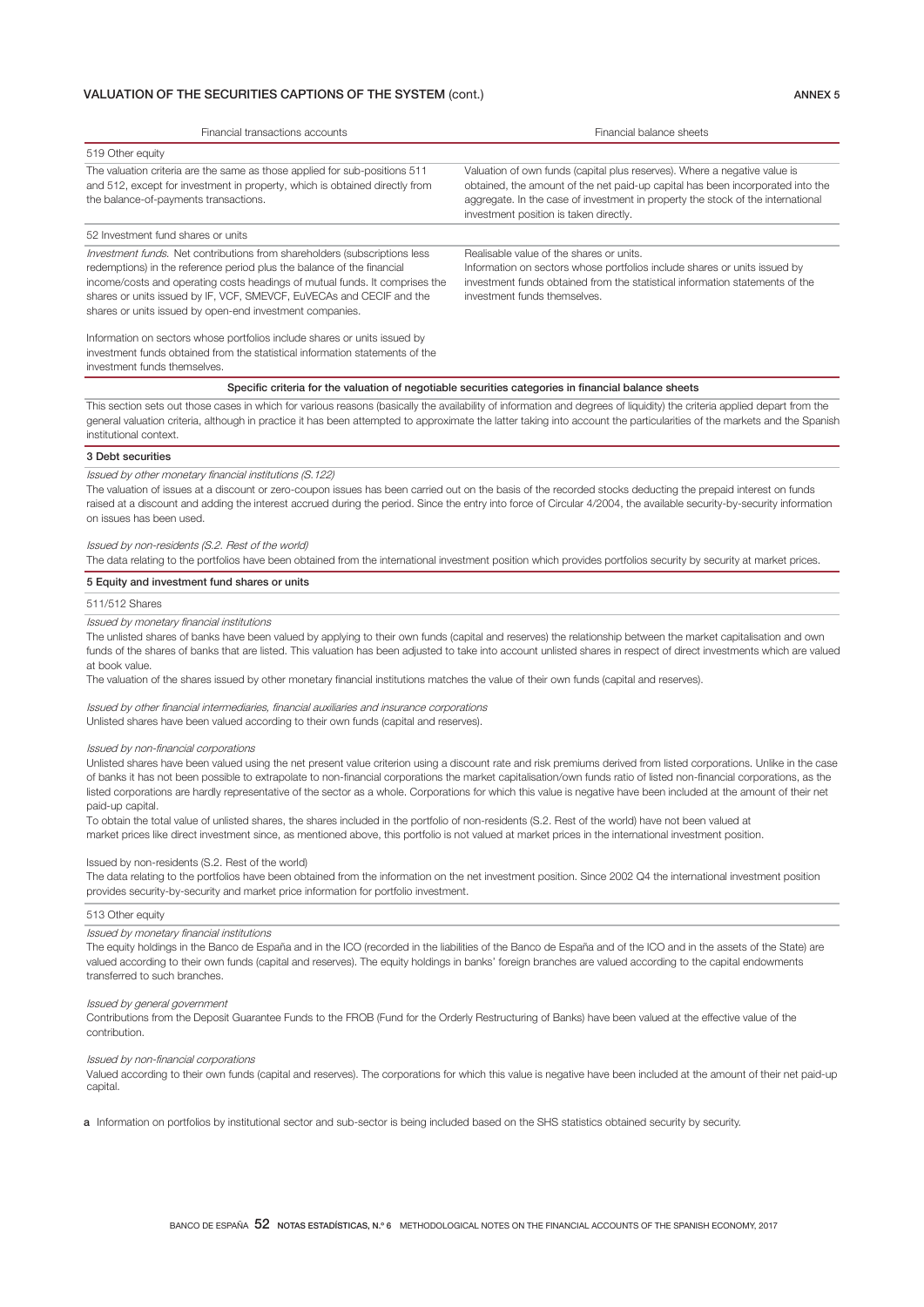# ABBREVIATIONS

| <b>ABS</b>      | Asset-backed securities                                  | GDP           | Gross domestic product                                 |
|-----------------|----------------------------------------------------------|---------------|--------------------------------------------------------|
| <b>BCBS</b>     | Basel Committee on Banking Supervision                   | <b>GFCF</b>   | Gross fixed capital formation                          |
| BE              | Banco de España                                          | <b>GNP</b>    | Gross national product                                 |
| <b>BIS</b>      | <b>Bank for International Settlements</b>                | GOP           | Gross operating profit                                 |
| <b>BLS</b>      | <b>Bank Lending Survey</b>                               | <b>GVA</b>    | Gross value added                                      |
| <b>BOE</b>      | <b>Official State Gazette</b>                            | <b>HICP</b>   | Harmonised Index of Consumer Prices                    |
| <b>BRICs</b>    | Brazil, Russia, India and China                          | <b>IASB</b>   | International Accounting Standards Board               |
| CBA             | Central Balance Sheet Data Office Annual Survey          | ICO           | <b>Official Credit Institute</b>                       |
| CBQ             | Central Balance Sheet Data Office Quarterly Survey       | <b>IFRSs</b>  | International Financial Reporting Standards            |
| <b>CBSO</b>     | Central Balance Sheet Data Office                        | <b>IGAE</b>   | National Audit Office                                  |
| <b>CCR</b>      | Central Credit Register                                  | <b>IIP</b>    | International Investment Position                      |
| <b>CDSs</b>     | Credit default swaps                                     | <b>IMF</b>    | International Monetary Fund                            |
| <b>CESR</b>     | Committee of European Securities Regulators              | <b>INE</b>    | <b>National Statistics Institute</b>                   |
| <b>CNE</b>      | Spanish National Accounts                                | <b>LTROs</b>  | Longer-term refinancing operations                     |
| <b>CNMV</b>     | National Securities Market Commission                    | <b>MFIs</b>   | Monetary financial institutions                        |
| CPI             | Consumer Price Index                                     | <b>MIP</b>    | Macroeconomic imbalance procedure                      |
| <b>CSPP</b>     | Corporate sector purchase programme                      | <b>MMFs</b>   | Money market funds                                     |
| <b>DGF</b>      | Deposit Guarantee Fund                                   | <b>MROs</b>   | Main refinancing operations                            |
| <b>EBA</b>      | European Banking Authority                               | <b>MTBDE</b>  | Banco de España quarterly macroeconomic model          |
| <b>ECB</b>      | European Central Bank                                    | <b>NAIRU</b>  | Non-accelerating inflation rate of unemployment        |
| <b>ECOFIN</b>   | Council of the European Communities (Economic and        | <b>NCBs</b>   | National central banks                                 |
|                 | <b>Financial Affairs)</b>                                | <b>NFCs</b>   | Non-financial corporations                             |
| <b>EDP</b>      | Excessive Deficit Procedure                              | <b>NPBs</b>   | <b>National Productivity Boards</b>                    |
| <b>EFF</b>      | Spanish Survey of Household Finances                     | <b>NPISHs</b> | Non-profit institutions serving households             |
| <b>EFSF</b>     | European Financial Stability Facility                    | <b>OECD</b>   | Organisation for Economic Co-operation and Development |
| EMU             | Economic and Monetary Union                              | OJ L          | Official Journal of the European Union (Legislation)   |
| <b>EONIA</b>    | Euro overnight index average                             | <b>ONP</b>    | Ordinary net profit                                    |
| EPA             | Official Spanish Labour Force Survey                     | OPEC          | Organisation of Petroleum Exporting Countries          |
| <b>ESA 2010</b> | European System of National and Regional Accounts        | PMI           | Purchasing Managers' Index                             |
| <b>ESCB</b>     | European System of Central Banks                         | PPP           | Purchasing power parity                                |
| <b>ESFS</b>     | European System of Financial Supervisors                 | QNA           | Quarterly National Accounts                            |
| <b>ESM</b>      | European Stability Mechanism                             | <b>SDRs</b>   | <b>Special Drawing Rights</b>                          |
| <b>ESRB</b>     | European Systemic Risk Board                             | <b>SEPA</b>   | Single Euro Payments Area                              |
| EU              | European Union                                           | <b>SGP</b>    | Stability and Growth Pact                              |
| <b>EURIBOR</b>  | Euro interbank offered rate                              | <b>SMEs</b>   | Small and medium-sized enterprises                     |
| <b>EUROSTAT</b> | Statistical Office of the European Communities           | <b>SPEE</b>   | National Public Employment Service                     |
| <b>FASE</b>     | Financial Accounts of the Spanish Economy                | <b>SRM</b>    | Single Resolution Mechanism                            |
| <b>FDI</b>      | Foreign direct investment                                | <b>SSM</b>    | Single Supervisory Mechanism                           |
| <b>FROB</b>     | Fund for the Orderly Restructuring of the Banking Sector | <b>TFP</b>    | Total factor productivity                              |
| <b>FSB</b>      | <b>Financial Stability Board</b>                         | <b>TLTROs</b> | Targeted longer-tem refinancing operations             |
| <b>FSF</b>      | <b>Financial Stability Forum</b>                         | <b>ULCs</b>   | Unit labour costs                                      |
| GDI             | Gross disposable income                                  | <b>VAT</b>    | Value Added Tax                                        |

# COUNTRIES AND CURRENCIES

In accordance with Community practice, the EU countries are listed using the alphabetical order of the country names in the national languages.

| <b>BGN</b> (Bulgarian lev)<br>CZK (Czech koruna)<br>DKK (Danish krone) |
|------------------------------------------------------------------------|
|                                                                        |
| HRK (Croatian kuna)                                                    |
|                                                                        |
|                                                                        |
|                                                                        |
|                                                                        |
| HUF (Hungarian forint)                                                 |
|                                                                        |
|                                                                        |
|                                                                        |
| PLN (Polish zloty)                                                     |
|                                                                        |
| RON (New Romanian leu)                                                 |
|                                                                        |
|                                                                        |
|                                                                        |
| SEK (Swedish krona)                                                    |
| GBP (Pound sterling)                                                   |
| JPY (Japanese yen)                                                     |
| USD (US dollar)                                                        |
|                                                                        |

# CONVENTIONS USED

- M1 Notes and coins held by the public + sight deposits.<br>M2  $M1 +$  deposits redeemable at notice of up to three m
- M1 + deposits redeemable at notice of up to three months + deposits with an agreed maturity of up to two years.
- M3 M2 + repos + shares in money market funds and money market instruments + debt securities issued with an agreed maturity of up to two years.
- Q1, Q4 Calendar quarters.
- H1, H2 Calendar half-years.<br>bn Billions (10<sup>9</sup>).
- bn Billions (10<sup>9</sup>).
- m Millions.
- bp Basis points.
- pp Percentage points.
- ... Not available.<br>
Nil non-existe
- Nil, non-existence of the event considered or insignificance of changes when expressed as rates of growth.
- 0.0 Less than half the final digit shown in the series.